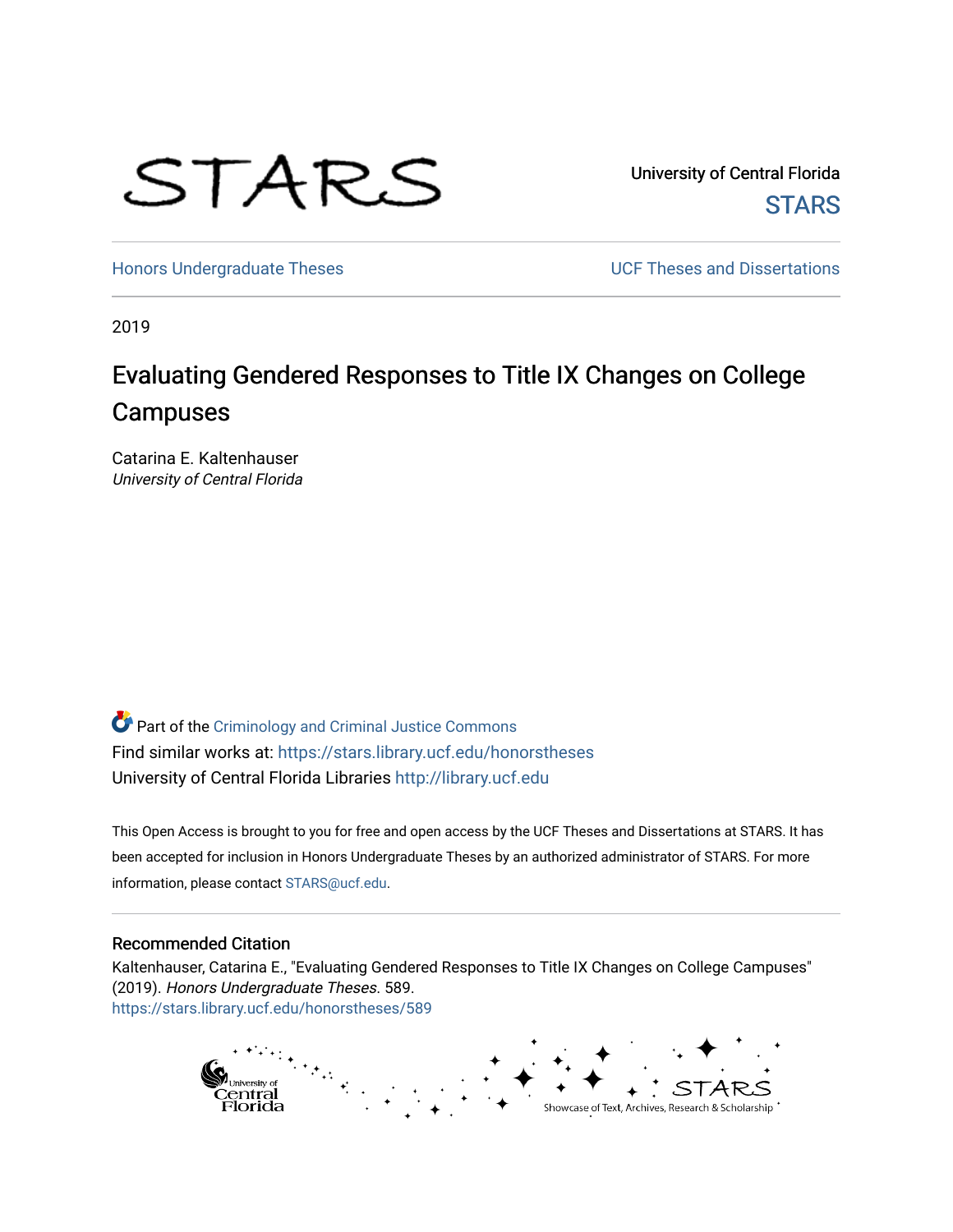# EVALUATING GENDERED RESPONSES TO PROPOSED TITLE IX CHANGES ON COLLEGE CAMPUSES

by

# CATARINA KALTENHAUSER

A thesis submitted in partial fulfillment of the requirements for the Honors in the Major Program in Criminal Justice in the College of Community Innovation and Education and in the Burnett Honors College at the University of Central Florida Orlando, Florida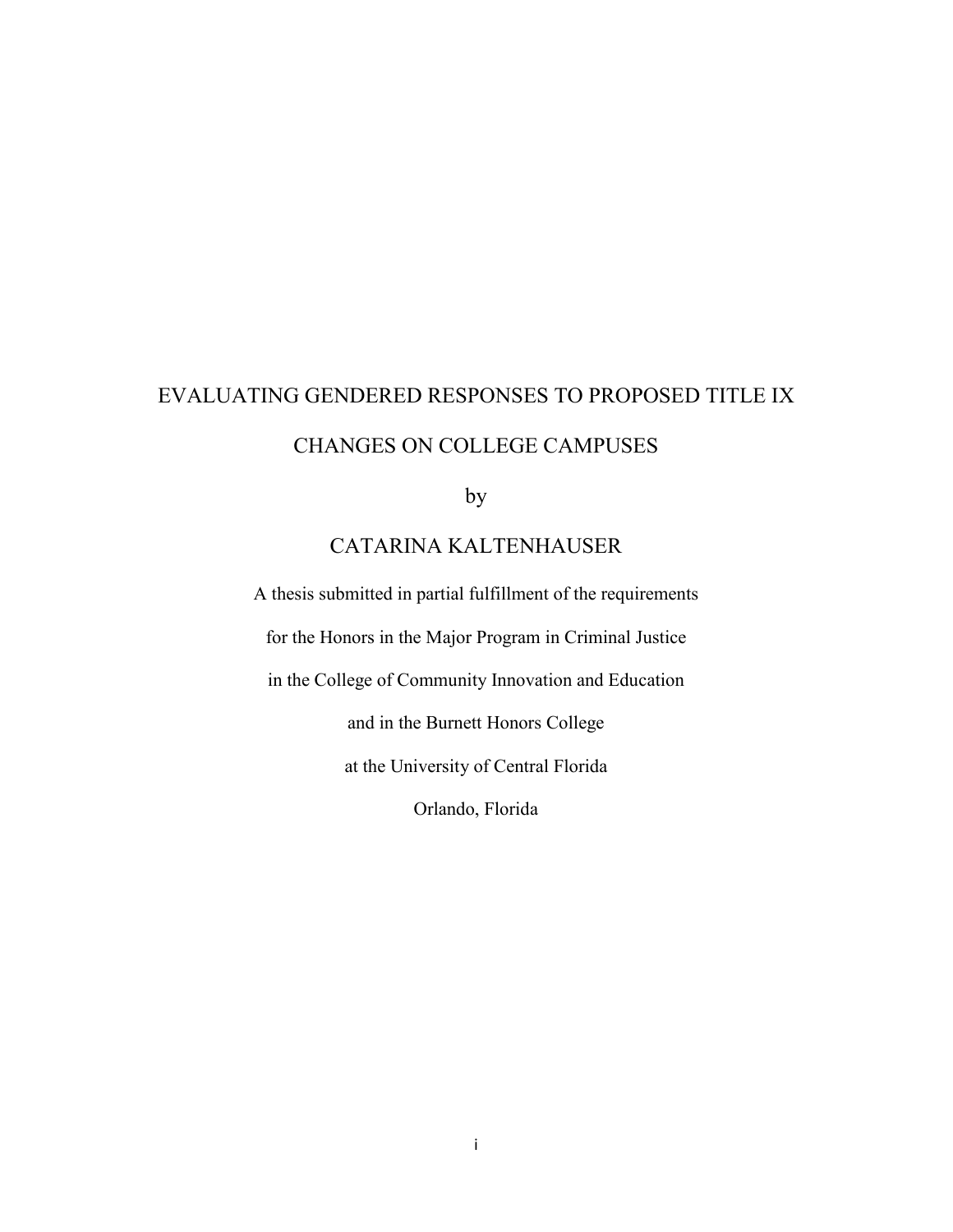#### Abstract

On college campuses, Title IX is used to prevent sexual assault. As sexual assault is experienced predominately by women, this research seeks to examine a relationship between gender and opinions on the Title IX changes of 2017, which rescinded protections for victims of sexual assault. To answer this, a thematic content analysis was conducted on online news article comment forums. The results indicated that men were more likely to support changes to Title IX guidelines, and women were more likely to oppose these changes. Drawing on these differences, administrators on college campuses can be prepared for new programming and new policies can be informed from the public opinion.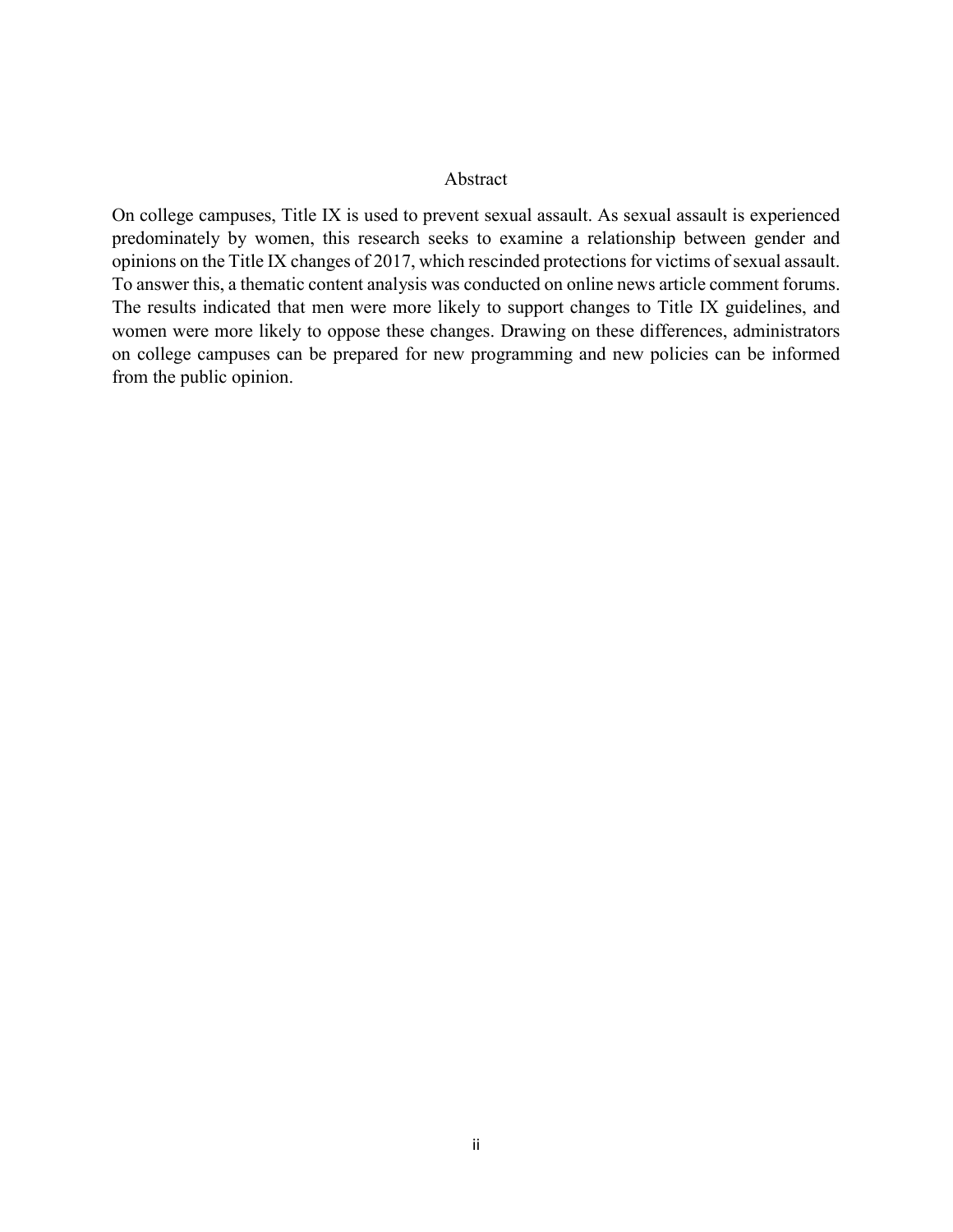# **Table of Contents**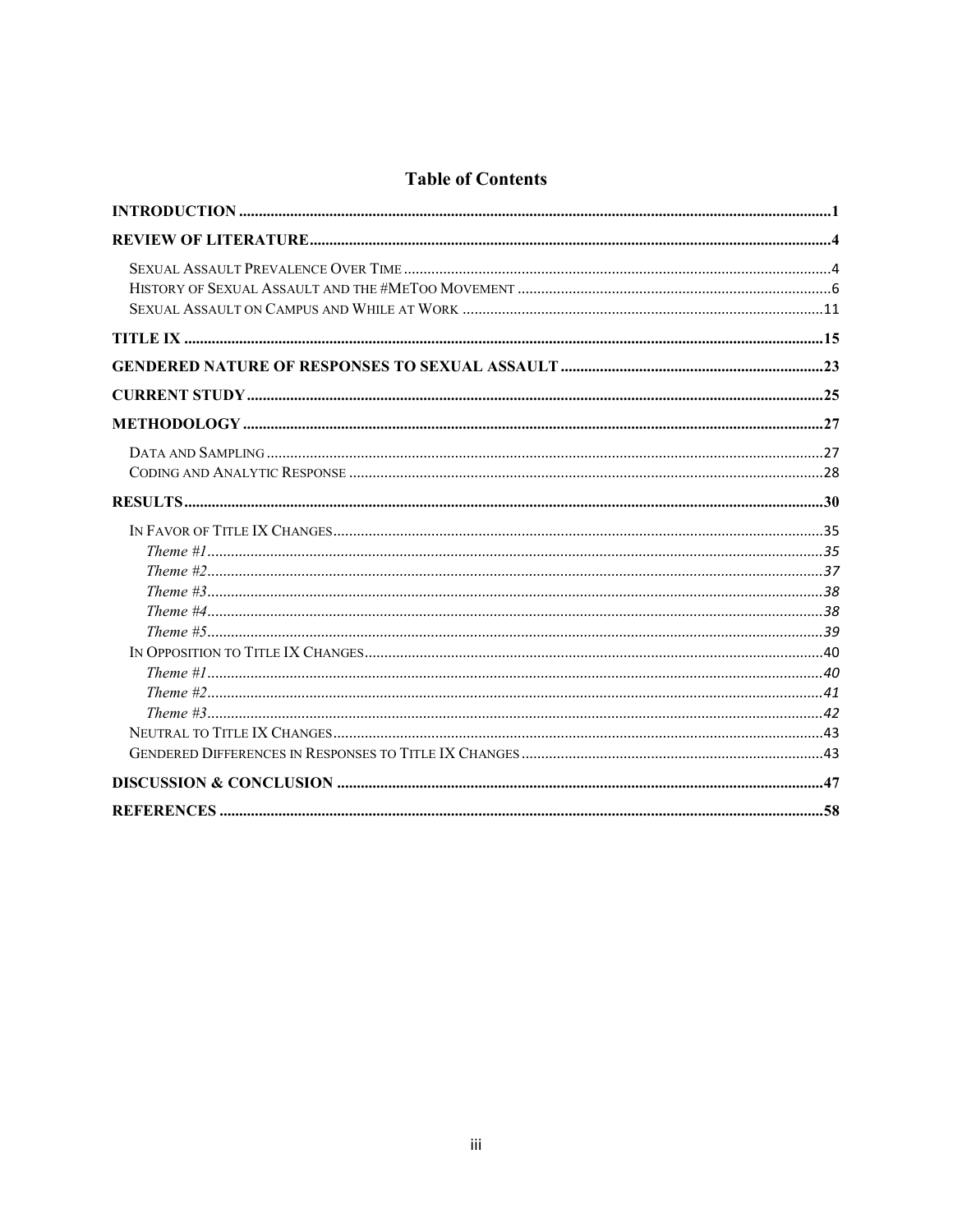# **List of Figures**

# Figure

| 1. Description of New York Times Comment Selection                | 31 |
|-------------------------------------------------------------------|----|
| 2. Description of The Washington Post Comment Section             | 32 |
| 3. Description of The Wall Street Journal Comment Section         | 33 |
| 4. Description of ABC News Comment Section                        | 34 |
| 5. Total Percentage of Opinions ( $N = 120$ ) on Title IX Changes | 35 |
| 6. Gender Distribution for Comments in Opposition of Title IX     |    |
| Changes ( $N = 43$ )                                              | 44 |
| 7. Gender Distribution for Comments in Favor of Title IX          |    |
| Changes ( $N = 73$ )                                              | 45 |
| 8. Theme Differences on Title IX Changes Within Genders           |    |
| $(N = 120)$                                                       | 46 |
|                                                                   |    |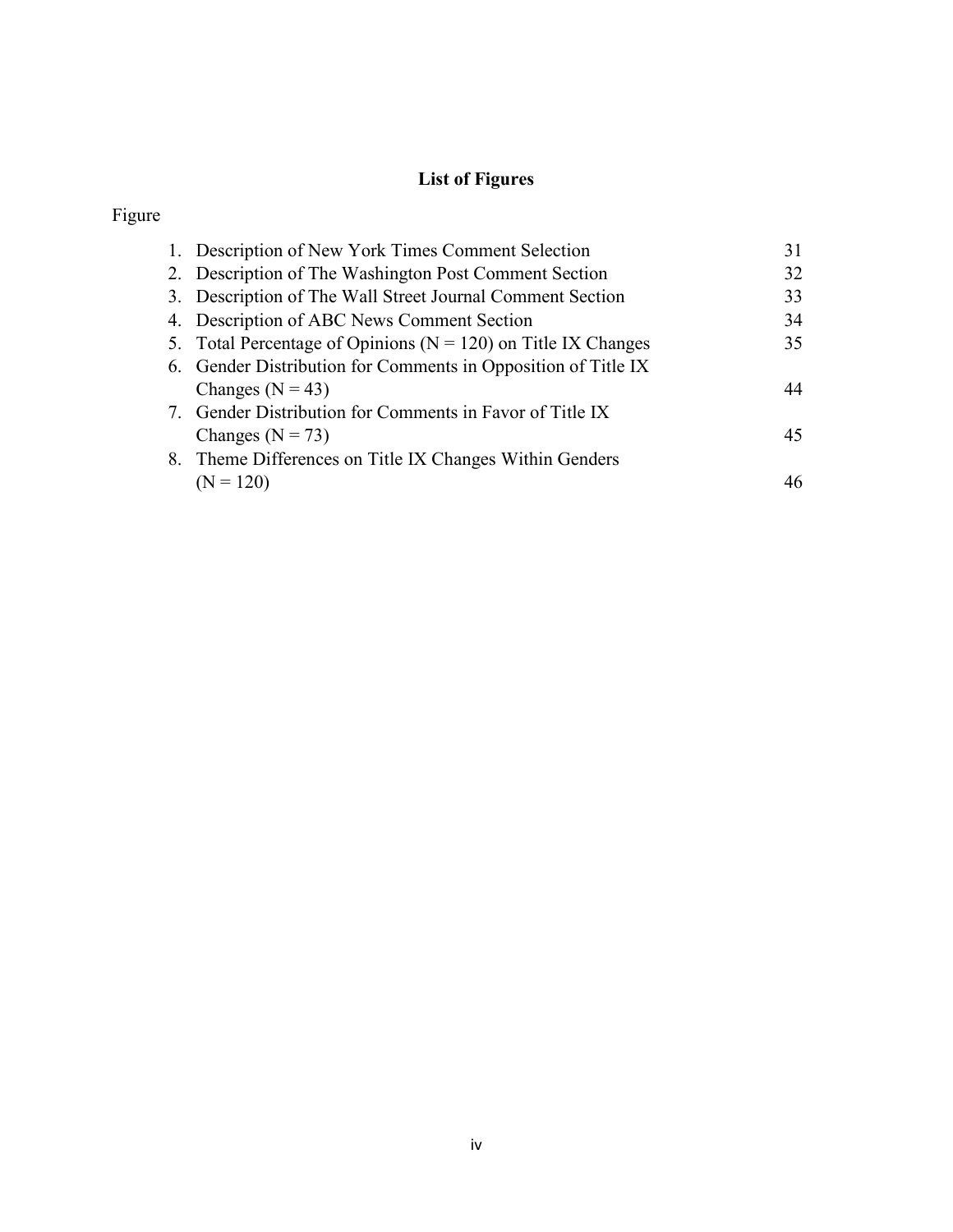## **Introduction**

<span id="page-5-0"></span>Sexual assault has been—and remains—one of the most significant public health issues in modern day society that disproportionately affects women (García-Moreno et. al., 2013; National Crime Victimization Survey [NCVS], 2018). As sexual assault was, and still is, incredibly widespread and prominent (Gross, Winslett, Roberts, & Gohm, 2006), the United States government issued a formal law governing how federally funded institutions must address—and prevent—instances of sexual assault and gender discrimination from occurring in their presence, whether in the classroom, on the field, or in the workplace (United States Department of Education, 2018). This law came to be known as Title IX. As this law specifically applied to gender discrimination, many men reacted negatively to the introduction of Title IX. As such, the NCAA, which was majority male at this time, wrote that Title IX was the end of collegiate sports (Scott, 1975) and *The Washington Post* and *The New York Times* ran editorials about how awful Title IX was (Mink, 2012). Indeed, it is noted that the strongest opposition to Title IX came from the male athletics lobby (Mink, 2012).

Although Title IX faced tremendous backlash from the NCAA and other social groups, it is still a landmark piece of legislation that maintains its relevancy today. The protections provided through Title IX have been updated twice since 2010—one update in 2011 was progressive and encouraged victims to come forward, as it extended many rights to victims including the necessity for a prompt investigation and a standard of evidence that allowed for easier reporting (Loschiavo & Waller, 2017). The second and most recent update of 2017 stripped many rights and protections that victims of sexual assault should be afforded, such as raising the standards of evidence and removing the promptness of investigation (Loschiavo & Waller, 2017). Historically, there have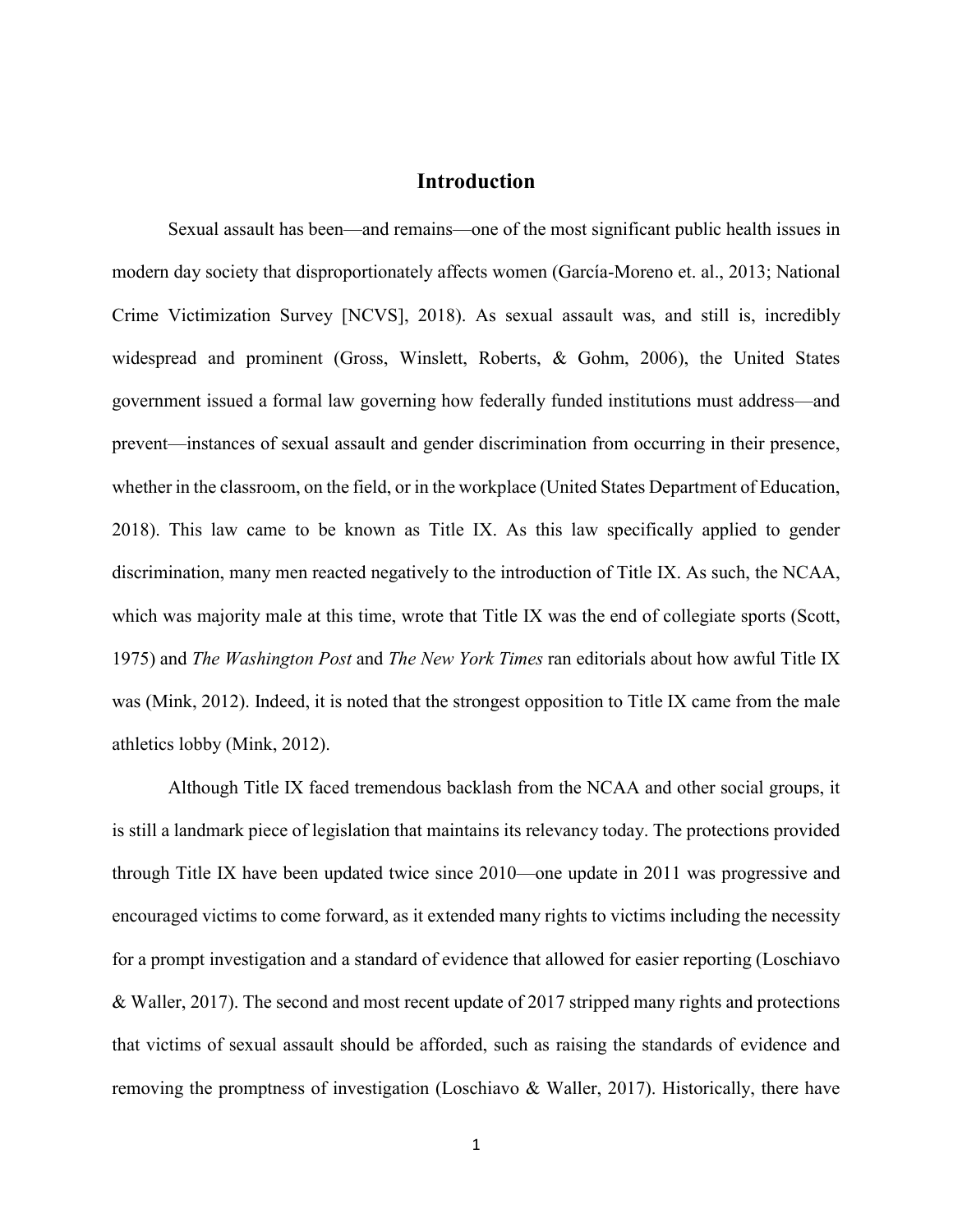been strong public reactions to gender equality legislation—including the women's suffrage movement in the early 1900's (Lange, 2015) and the passage of Title IX in 1972. Therefore, it is plausible that the proposed Title IX changes will ignite both positive and negative social reactions from organizations (i.e., advocacy groups, survivors, citizens, and even alleged perpetrators). Citizen reactions to the proposed changes are very important for Title IX administrators and organizations. In fact, garnishing feedback from citizens on the benefits, drawbacks, and implications of these changes will help organizations to prepare for any potential ramifications as a result of these changes.

To fully understand any reactions of individuals to these changes, it is important to evaluate the gendered aspect of sexual assault and harassment, as reactions may be in part influenced by gender differences in empathy towards victims. Indeed, it has been reported that women are more likely to empathize with victims of sexual assault than men, and men are more likely to empathize with the perpetrator committing the sexual assault (Smith & Frieze, 2003; Osman, 2011). Men are also more likely to blame the victim than the perpetrator in cases of sexual assault (Suarez & Gadalla, 2010). Additionally, women who have experienced sexual assault themselves—which is approximately 25% of the female population (Schwartz, 1991; Gross et. al., 2006; Hanson, 2016)—are more likely to empathize with victims of sexual assault than those who have not experienced it firsthand (Dietz, Blackwell, Daley, & Bentley, 1982; Barnett et. al., 1998).

Gendered responses are necessary to study because women are primarily victims (Sinozich & Langton, 2014), and men are primarily offenders in cases of sexual assault—roughly 90% of all sexual assault perpetrators are male (Black et. al., 2011). Even across non-offenders, one in three men said they would rape a woman if they knew they would not be caught (Stotzer & MacCartney,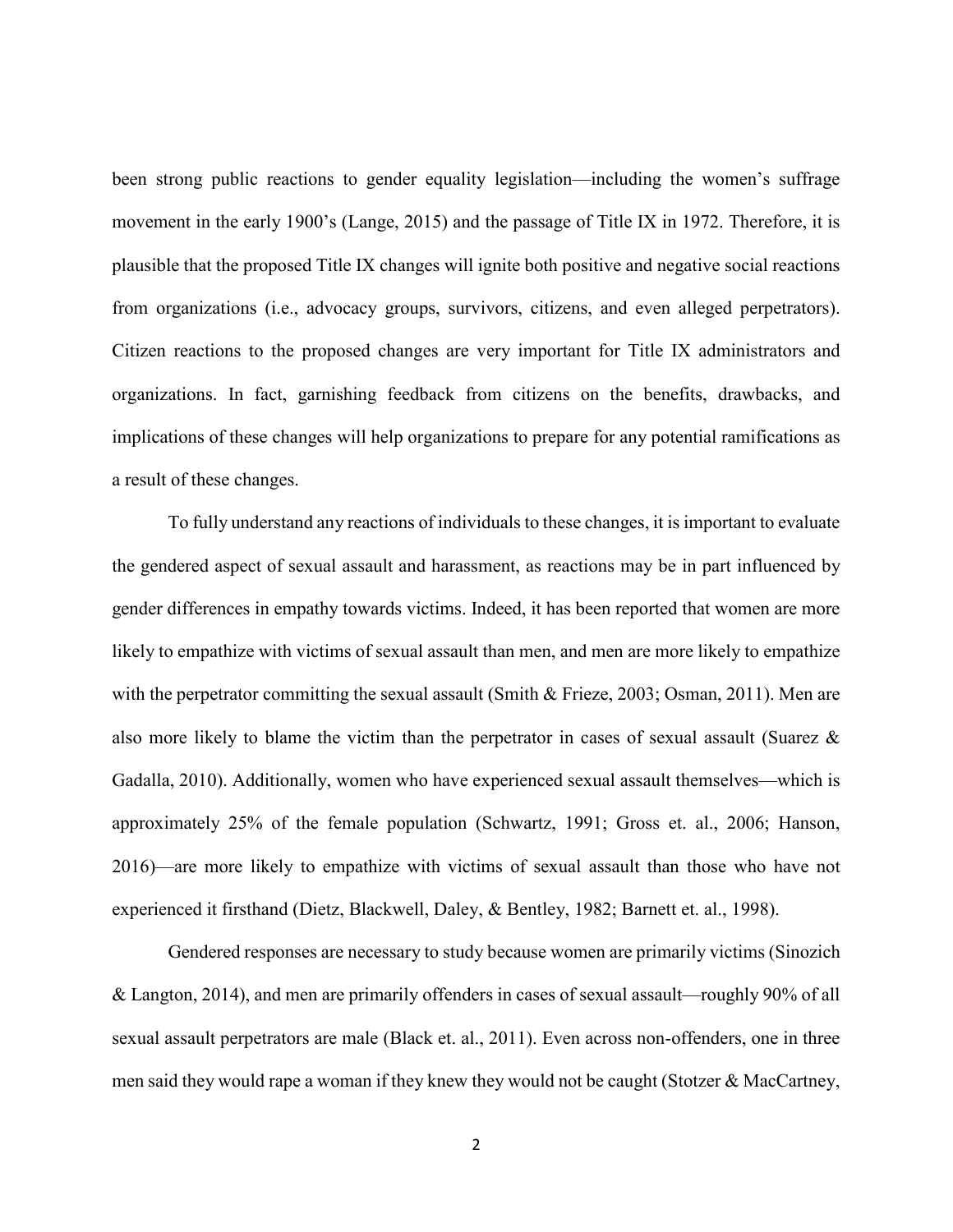2016). The gendered reactions to the changes of Title IX can provide critical insight as to the perceived threats that supporters of the new guidelines may see. In doing so, institutions upholding Title IX will be better prepared to serve and protect victims of sexual assault.

This research aims to explore the potential benefits and drawbacks of the changes to Title IX policy, with specific focus on how the responses to these implications vary by gender. To explore these aims, I will rely on a thematic content analysis of the comments on the first online article published on Title IX changes in four national news sources: *The New York Times, The Washington Post, The Wall Street Journal*, and *ABC News*. These are four of the most circulated online news sources in America (Mitchell & Rosensteil, 2011). The analysis will involve qualitatively coding the comments on Title IX articles and determining if and how the benefits and drawbacks proposed by readers vary by gender. Findings from this research will help in understanding how these changes are perceived across the general American public, as well as understanding how individuals perceive this crime against their own—or the opposite—gender. This study proposes the following hypotheses: 1) women are more likely to oppose the changes to Title IX and 2) men are more likely to support the changes to Title IX.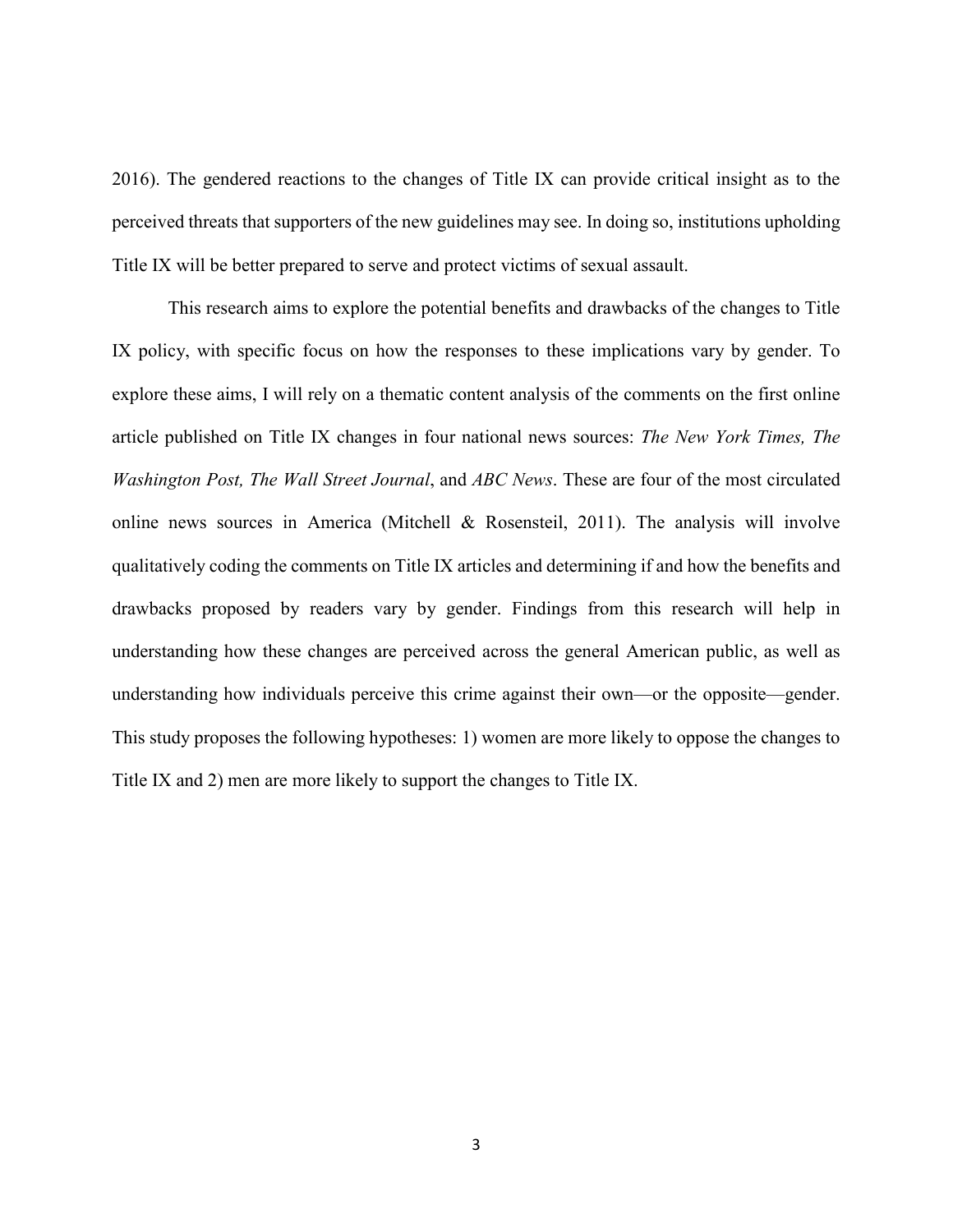# **Review of Literature**

#### <span id="page-8-1"></span><span id="page-8-0"></span>**Sexual Assault Prevalence Over Time**

Sexual assault is an umbrella term used to define many behaviors experienced in varying degrees. This can range from minor incidences such as sexual harassment—defined as any unwanted sexual advances, repeatedly making suggestive comments, any request for sexual favors, or repeated pressure to go on a date (Adapted from: Equal Employment Opportunity Commission)—to sexual assault—defined as "oral, anal, or vaginal penetration by, or union with, the sexual organ of another or the anal or vaginal penetration of another by any other object, without the other party's consent or capacity to provide consent" (F.S. Title XLVI § 794.005). Sexual assault can also be defined as rape. Sexual assault can occur between strangers, acquaintances, and even in relationships and within marriages. When occurring within the context of a relationship, it is referred to as intimate partner violence [IPV]—defined as any physical, sexual, emotional, psychological, or financial abuse perpetrated by a spouse, ex-spouse, current partner, former partner, or anyone with a previous romantic or sexual relationship (Adapted from: World Health Organization, 2012; National Institute of Justice, 2017). Definitions of sexual assault vary from state to state, but it generally includes any indecent sexual behavior toward another individual. The definition of sexual assault is important for contextualizing its history and prevalence within the United States.

Though sexual assault has become a pressing topic as of recently, its historical roots are very important when conceptualizing the topic. Sexual assault has pervaded throughout cultures and time, a never-ending cycle that viciously strips victims of their human rights. Kanin (1957), surveyed more than 250 college men and women and reported that one in four women in college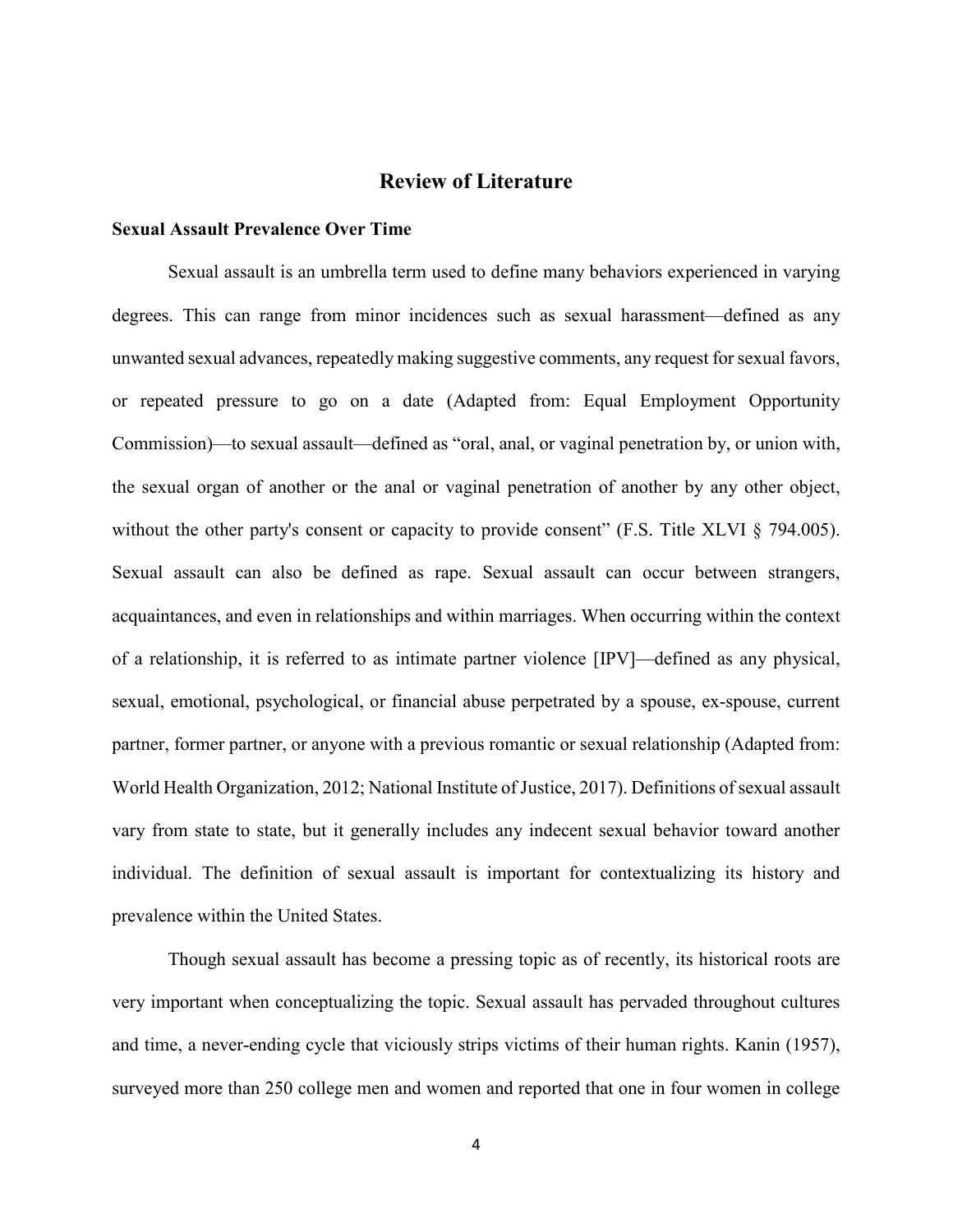experienced attempted rapes. Since the 1950's, women have gained relatively equal access to opportunities, yet the incidence of sexual assault has not changed at all. Throughout 20 years of research spanning from the 1950's to the late 1970's, Kanin and associates (Kanin, 1957; Kirkpatrick & Kanin, 1957; Kanin & Parcell, 1977) reported that still one in four women in college reported their dates forced them to have sexual intercourse. Over a decade later in 1984, Rapaport and Burkhart reported that over 15% of college men recognized that they had forced a woman to have sex with them against her will. Although these studies took place well over 50 years ago, the statistics surrounding sexual assault remain unchanged.

The National Crime Victimization Survey [NCVS, 2018] reports that about one in seven individuals experience sexual assault—an estimate that is lower than many other reported statistics. However, the Department of Justice contextualizes their estimate by recognizing that,

estimates of rape or sexual assault from the NCVS have typically been lower than estimates derived from other federal and private surveys. However, the NCVS methodology and definitions of rape or sexual assault differ from many of these surveys in important ways that contribute to the variation in estimates of the prevalence and incidence of these victimizations (p. 20).

In fact, multiple recent studies report similar statistics in that one in four women are assaulted before they graduate college (Schwartz, 1991; Gross et. al., 2006; Hanson, 2016). According to the National Center for Education Statistics (2018), there are currently 11.2 million females attending colleges and universities across the country, accounting for over 55% of all enrolled students. Pairing the 11.2 million females in college with a national estimate reporting that 81% of women experience a form of sexual harassment and 27% of women experience rape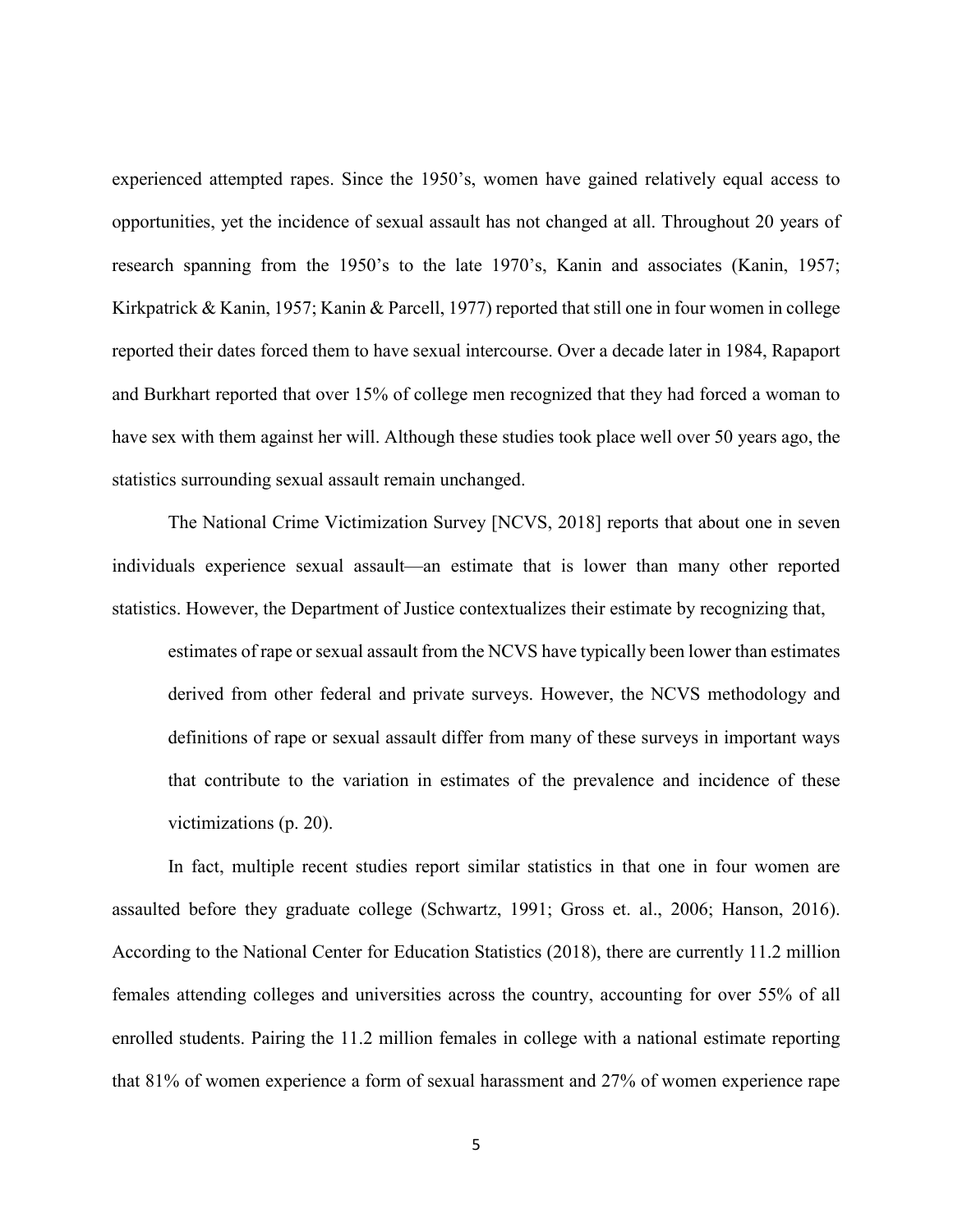(Stop Street Harassment, 2018), estimates of harassment and rape on college campuses alone could be as high as 9.1 million and 3.1 million, respectively. Despite this, nearly 90% of colleges in the United States reported zero rapes on their campuses in 2015 (American Association of University Women, 2015). It is evident that there is a clear disconnect between the number of college students experiencing assault and the universities reporting of such.

#### <span id="page-10-0"></span>**History of Sexual Assault and the #MeToo Movement**

Historically, sexually assaulting an individual was not defined as criminal—in fact, British common law held that a man had "the right to sex" within the contract of marriage (Hart, 2014). Indeed, the Chief Justice of the King's Bench Sir Matthew Hale (1736) said, "But the husband cannot be guilty of a rape committed by himself upon his lawful wife, for by their mutual matrimonial consent and contract the wife hath given up herself in this kind unto her husband which she cannot retract" (p. 629). This view was also supported by the Bible; First Corinthians 7:3-5 states that wives owe their husbands a conjugal debt and the husbands control their wives' bodies. Also, in early America, it was incredibly common for white, land owning males to rape their black, female slaves (Davis, 1991). Courts in the 1800's ruled that husbands could rape their wives without facing consequences (R v Clarence (1889) 22 QB 23). Even as recent as the 1950's, the United States upheld R v Clarence; R v Miller [1954] 2 Q.B. 282 held that a husband could not be guilty of rape, as marriage was unlimited consent for sexual relations.

Because of the historical foundation within the United States related to sexual assault, in the 1960's and earlier, women were met with blame and suspicion after reporting sexual assault, which is why there were so few reports prior to this time period (Cohen, 2015a). In the 1970's however, the tides began to shift in relations to women's rights, rape, and feminism. The women's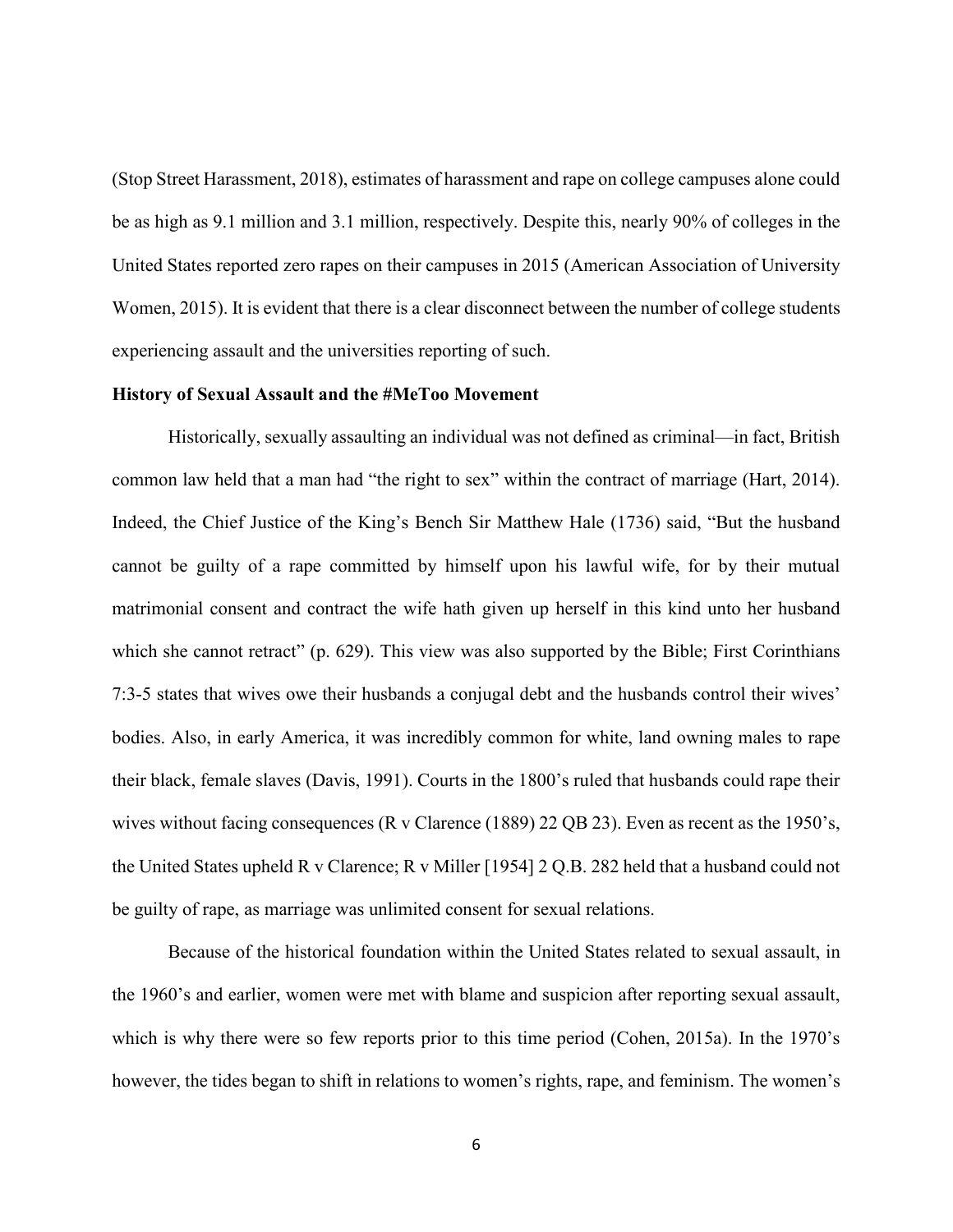rights movement began in the 1970's, and the Equal Rights Act was passed shortly after, making it illegal to discriminate upon the basis of gender (Bergeron, 2015). These movements and acts were important for female involvement, but it did not cover the entirety of the issue—equal rights, equal opportunity, and equal treatment. As such, until 1993, it was legal in the United States to rape one's spouse (Bennice & Resick, 2003). Following the criminalization of spousal rape, prominent U.S. politicians fought against this law. In fact, Senator Richard Black (R-VA) voted against the criminalization of spousal rape during his time in the state legislature (2002). His vote was indicative of a societal issue that pervades through every class of individuals.

It is the historical context of sexual assault that is important when examining the impacts of such on modern society. As it has been ingrained in society that sexual assault is normal, shifting from this school of thought has proven difficult for those stuck in the past. In one illustration, Michael Cohen, former attorney for President Trump, has made incorrect and damaging statements surrounding rape. In an interview concerning sexual assault accusations against President Trump, Cohen said, "You cannot rape your spouse. And there's very clear case law," despite the clear case law stating it is illegal (2015b). These influential individuals hold more power than most citizens, and the damaging things they say could harm victims of assault everywhere.

As sexual assault was commonplace, reporting and receiving positive support were not the norm. Even in modern times, women as victims face harsher societal reactions than men as victims. A survey by Andrews, Brewin, & Rose (2003) of 157 violent crime victims reported that women experience more negative reactions from family, friends, and police than men do. Though studies confirm that sexual assault is one of the most distressing events to experience (Kessler et. al., 1995), many victims remain silent and never formally report their sexual assault (Rape, Abuse,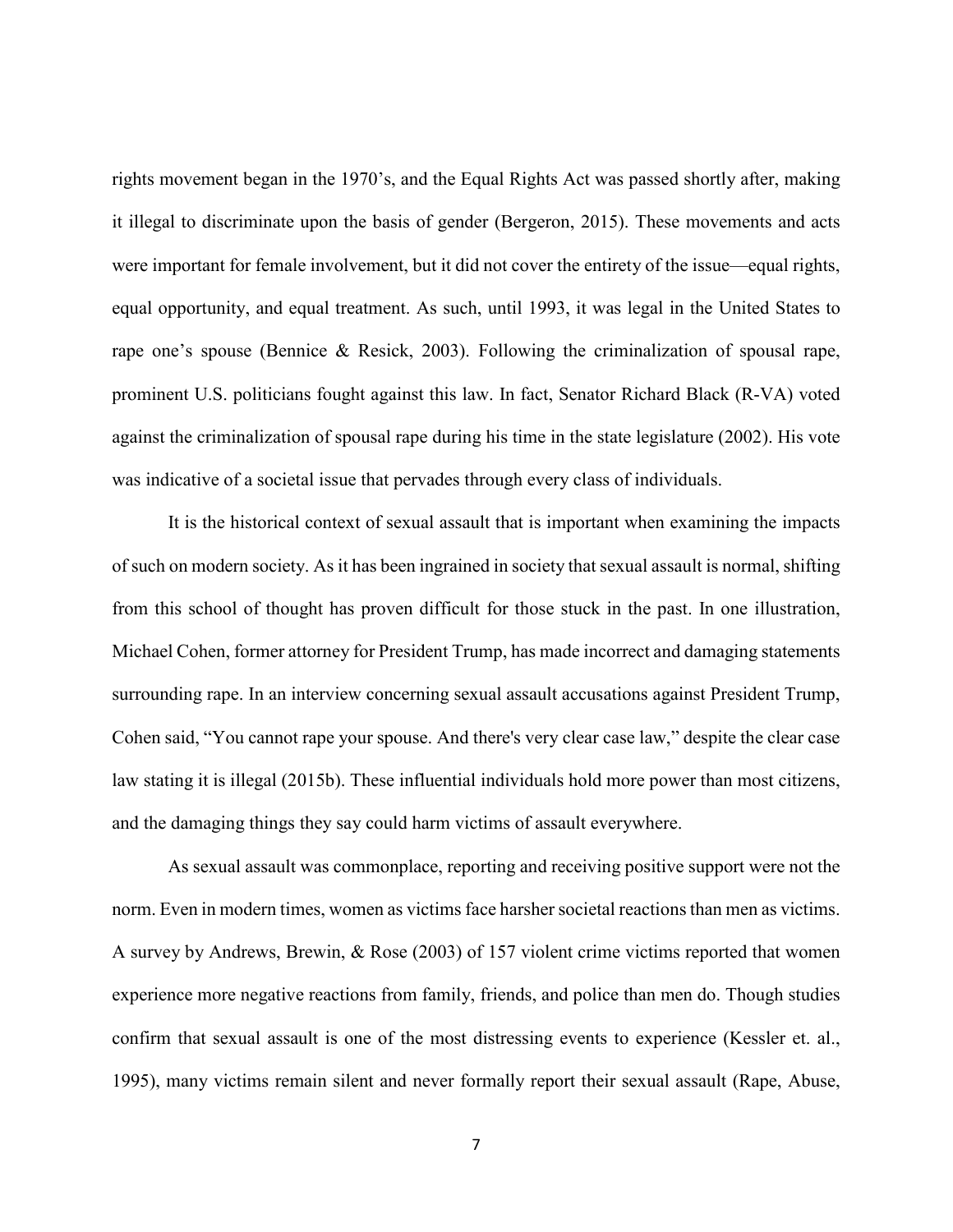and Incest National Network [RAINN], 2016). Walsh et. al. (2010) found that victims of sexual assault are reluctant to use reporting services as they feel "they would not be believed and that they would be blamed for what had happened to them" (p. 135). This reason, along with others such as feeling shameful and embarrassed, fearing retaliation, believing it was a personal problem, and fearing that police would not do anything have been reported by other studies as well as reasons to not formally report sexual assault (Binder, 1981; Regan & Kelly, 2003; Allen, 2007; Department of Justice, 2013; RAINN, 2016). Indeed, sexual assault is the single most underreported crime (Rennison, 2002) and has been reported as one of the fastest growing crimes (Department of Justice, 1976). Many victims report that they do not seek formal support services like the police, medical professionals, and mental health counselors (Starzynski, Ullman, Filipas, & Townsend, 2005; Branch, Richards, & Dretsch, 2013). Even friends can dissuade victims from reporting to support services (Ahrens, 2006). The Equal Employment Opportunity Commission reports that 25-85% of women experience harassment while at work, yet their agency has only received, on average since 2011, 10,000 complaints a year (Malo, 2017). These 10,000 complaints pale in comparison to the 75 million women who are employed in the United States (DeWolf, 2017). On the low end of 25% of women experiencing harassment in the workplace, there would be nearly 19 million complaints. On the high end of 85% of women experiencing harassment in the workplace, there would be an astounding 64 million instances. Both of these numbers illustrate the disconnect between individuals experiencing harassment and the number of which are reported.

An even larger number of assaults go unreported. The Law Enforcement Assistance Administration (1975) reports that for every one rape reported to police, three to ten rapes are unreported. Koss, Gidycz, & Wisniewski (1987) discovered that self-report figures are more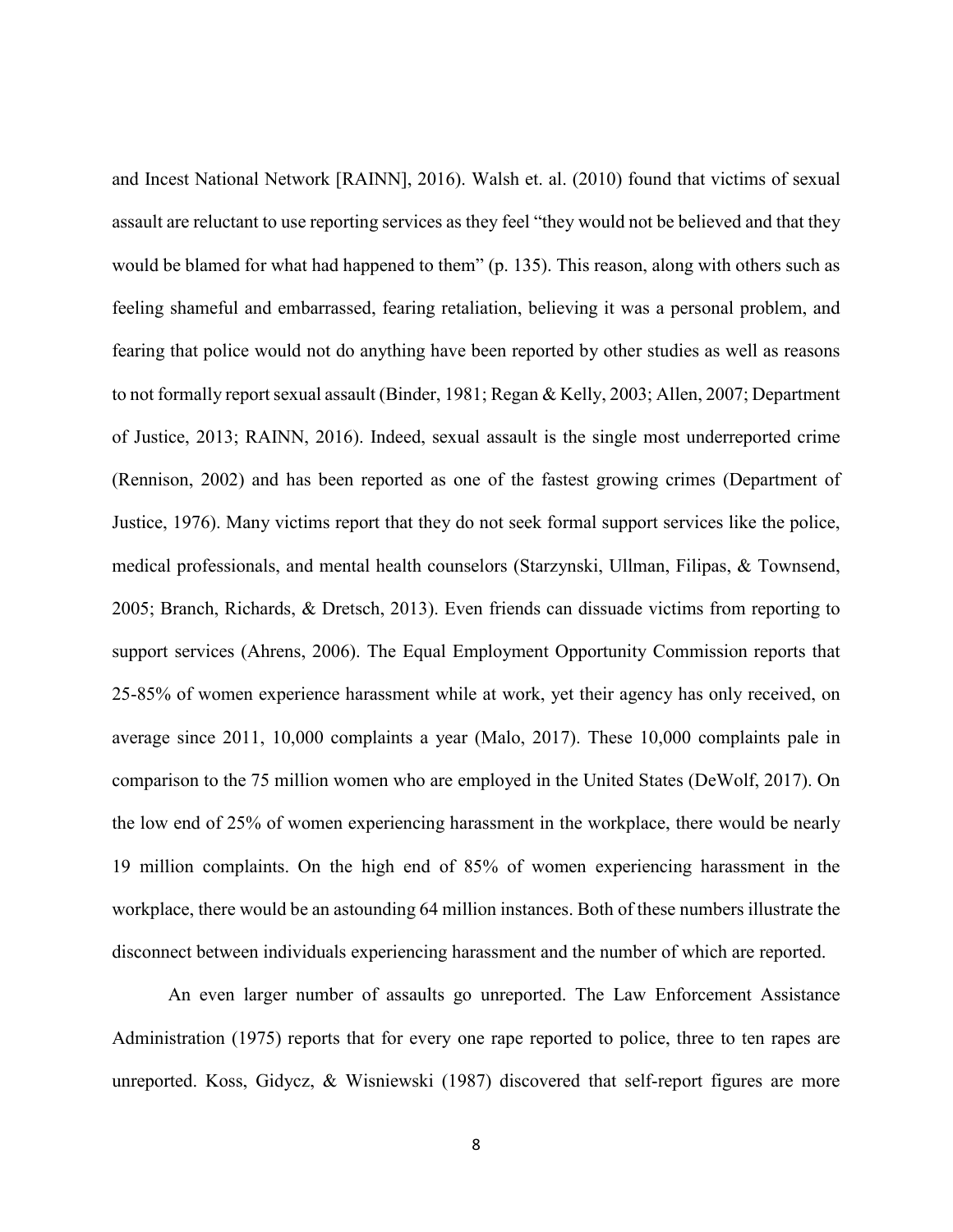accurate than statistics reported by agencies, as many victims have a multitude of reasons as to why they do not report. While these studies are dated, the precedent that has been set is that these numbers have not changed—reports estimate that 80% of sexual assaults go unreported (NCVS, 2018). Victims of sexual assault and harassment are hesitant to report their victimization. Even with Title IX, social movements, and increasing support, there is little liability for the actions of the perpetrators. Langer (2017) reports that 95% of the men who had harassed their co-workers went unpunished. With historical expectations to not report and negative responses from those closest to the victim, as well as the societal responses from the institutions in which victims interact with, victims are left to navigate a difficult situation almost entirely on their own.

The #MeToo movement, which officially began in 2006, yet drastically expanded within the last several years, has become an incredible support system for victims to discuss their stories of assault and harassment. This movement became a catalyst for discussions on sexual assault and support for victims. Actress Alyssa Milano initiated the conversation when she posted on Twitter, asking women to simply say a "#MeToo" if they had ever been sexually harassed or assaulted (2017). Following this, women across the world were coming forward and sharing their stories of assault and abuse—saying "#MeToo" to indicate that they too had been assaulted. The movement was more than a hashtag and a marketing campaign; it expanded and became a tool to allow victims to feel comfortable, receive support, and learn about their options and resources. The #MeToo website includes links to victim service centers located within any zip code, as well as an emergency window exit, which automatically redirects the website to a clear Google search—a necessary safety feature designed for women seeking help while still living with their abusers.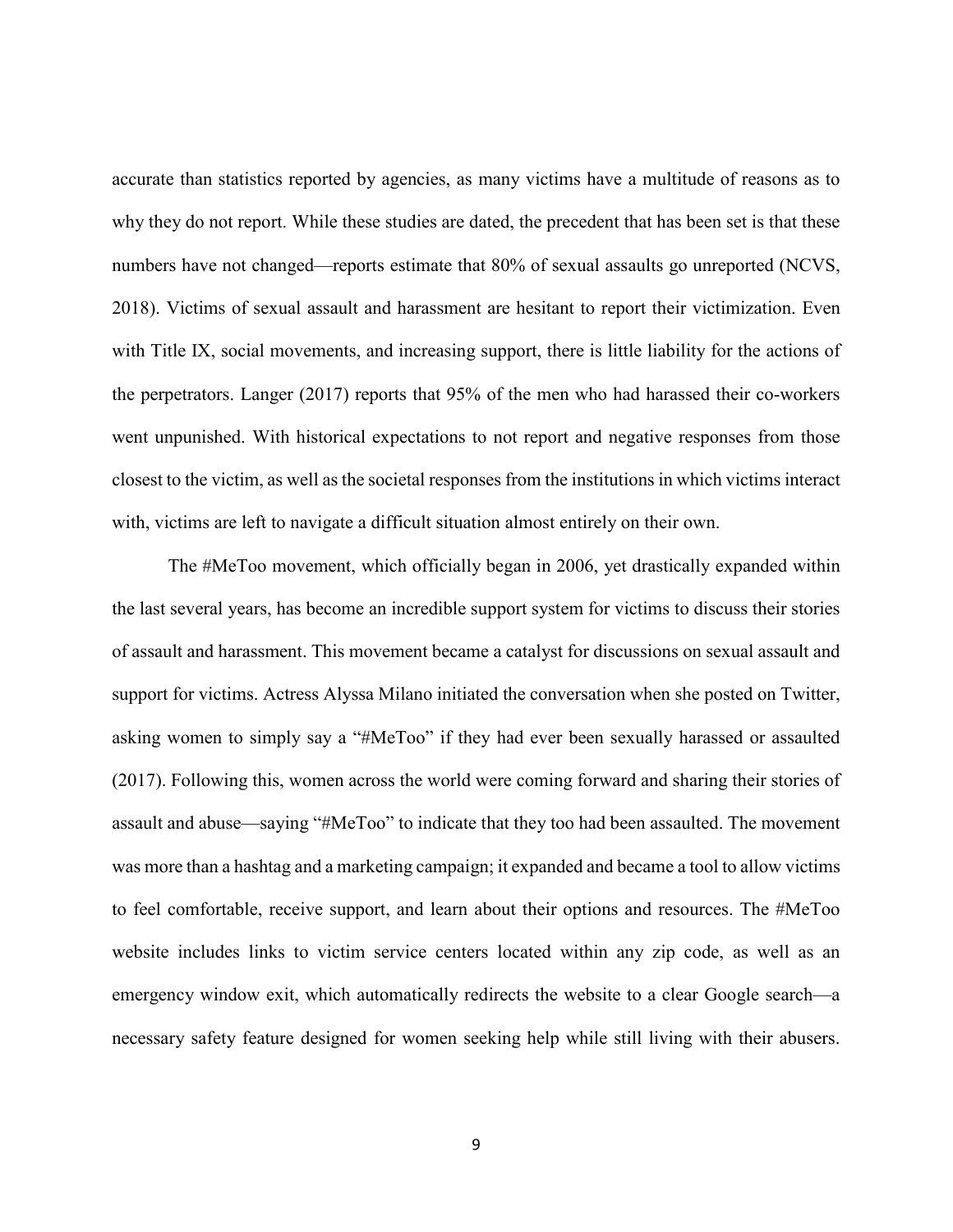With support and resources available to victims, the reporting of sexual assault has become more prevalent and more socially acceptable.

Though sexual assault has been pervasive throughout history, mass media has drawn public attention to high profile celebrity sexual assault cases. This mass attention began in 2014, referencing the rumors of drugging and abuse surrounding actor and comedian Bill Cosby that had been circulating around Hollywood for years. More than 60 women came forward with their stories of Cosby drugging and sexually assaulting them (Mallenbaum, Ryan, & Puente, 2018). Then, in late 2015, Pennsylvania Police arrested Cosby for the sexual assault of *one* woman. He has since been convicted and is currently serving his sentence. Nearly two years after the Cosby arrest, Hollywood executive and producer Harvey Weinstein was in the media, with dozens of women coming forward and describing—in detail—their assault by his hands. Moniuszko and Kelly (2017) report that, in total, 87 women came forward and shared their stories of assault from Weinstein. These women shared their stories of how Weinstein used his position of power to force them into sexual acts with the threat of their career on the line.

Though historically, there has not been a large public response to these crimes, there has been a shift as of recently. The public accusations of Bill Cosby and Harvey Weinstein brought forth a new era—the era of support, more social acceptance, and victim assistance. Since 2016 when the first major news stories about the scope of sexual assault broke—the number of reports of sexual assault have increased (NCVS, 2018). On a national level, the Rape, Abuse, and Incest National Network [RAINN] experienced an increase of 10% in calls to their hotline in 2016 coinciding with the #MeToo movement (2016). Across the country, reports of rape also increased.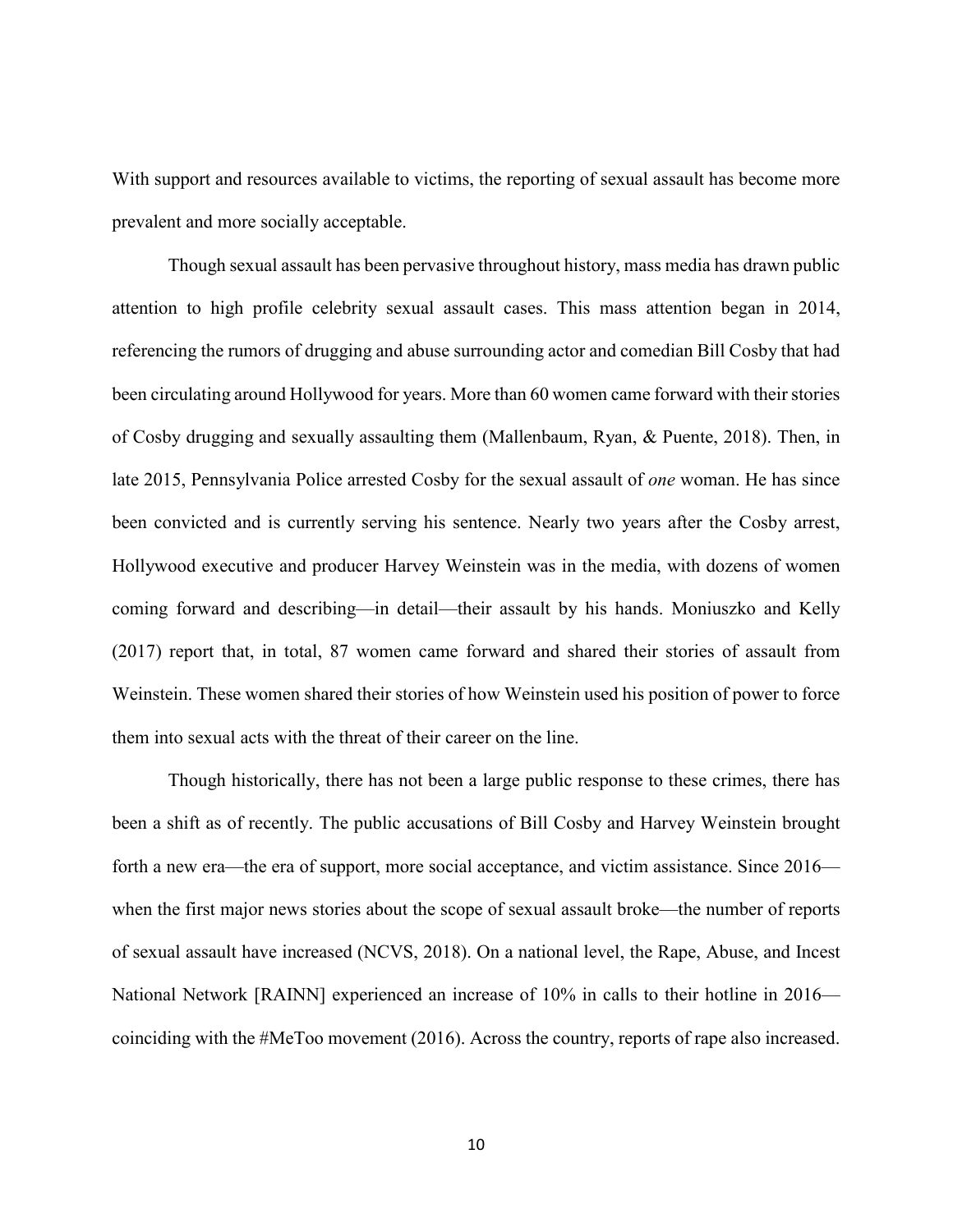Paquette (2016) discovered that cities such as Washington D.C, Philadelphia, and Los Angeles saw an increase of 11%, 9%, and 12% respectively, and a shocking 19% rise was seen in Houston.

Reports of rape in New York were up 22% ( $N = 1,795$ ) in 2018 compared to 250 reports in 2017, in part because the #MeToo movement inspired victims to come forward and tell their stories (Morales, 2019). In fact, Bill de Blasio, Mayor of New York City, said that, "A historic underreporting is finally being addressed . . . I think the #MeToo movement is part of it" (2019). As a result of the movement, many of the reports of sexual assault actually occurred in prior years. Of the 1,795 total rapes reported in 2018, over 400 were assaults that took place in previous years. Indeed, the NCVS (2018) found delays in reporting, citing a 17% increase in reports of sexual assault from 2016 to 2017. These numbers suggest that more women felt comfortable coming forward about their assault because of the societal response shifting to include support and validity for women everywhere.

#### <span id="page-15-0"></span>**Sexual Assault on Campus and While at Work**

Women ages 16 through 19 are at the highest risk of sexual assault victimization (Department of Justice, 1997). This group is closely followed by women between 20 and 24 years old—who experience the second highest risk of sexual assault victimization (BJS, 1984; National Intimate Partner and Sexual Violence Survey, 2011). Other publications have grouped these age ranges together, and report that individuals between ages 18 through 24 are at the highest risk of sexual assault victimization (Sinozich & Langton, 2014). These age ranges directly coincide with attending college and college-aged students. Kimble, Neacsiu, Flack, & Horner (2008) report that students in their first semester in college are at a higher risk of sexual assault. They attribute this to "more socializing, less work, more free time, and heavier drinking" (p. 336). The risk of sexual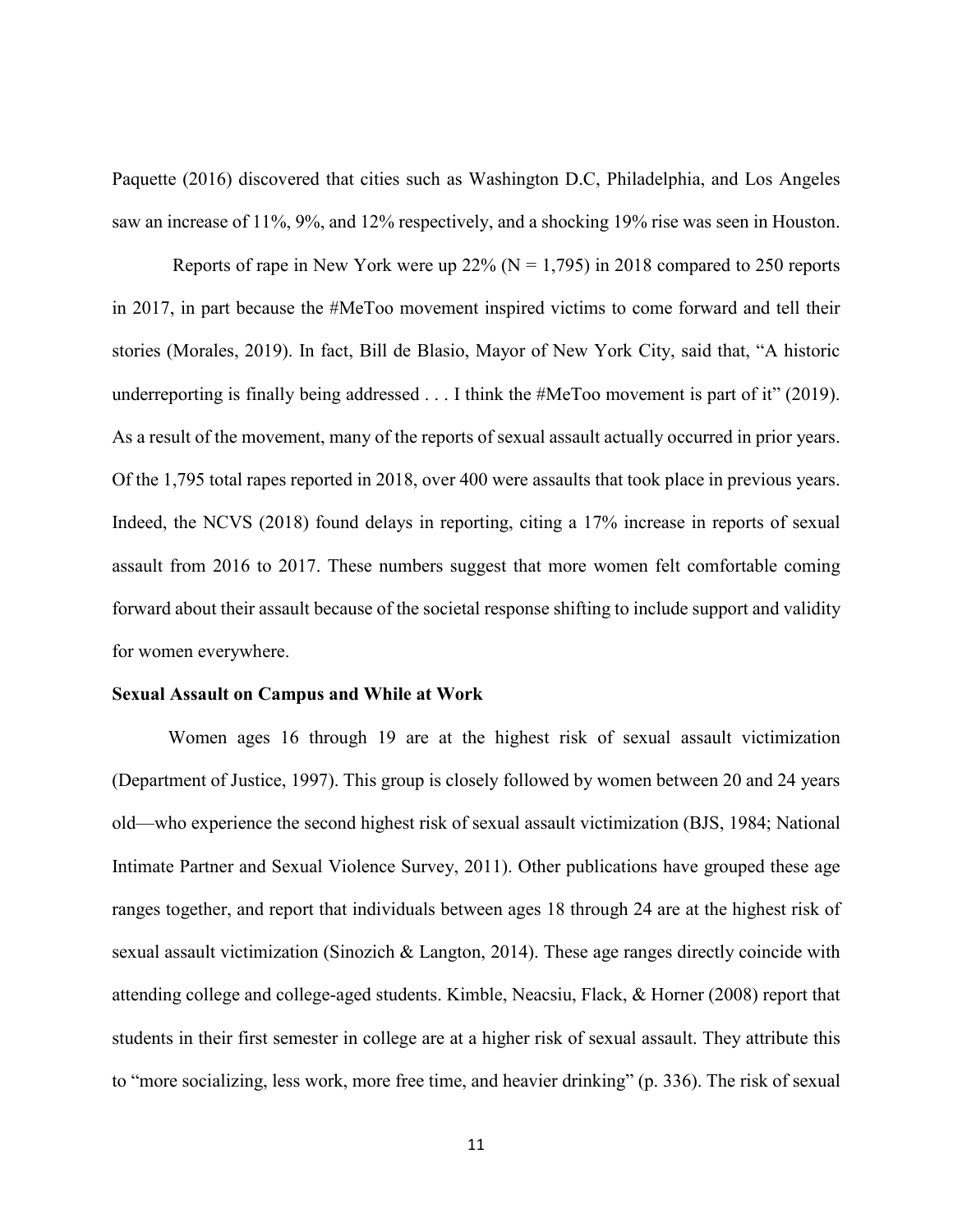assault for women who identify as sexual minorities—bisexual, lesbian, and transgender women are at an even greater risk for sexual assault in college compared to heterosexual females (Krebs et. al., 2016; Hanson, 2016).

Across college campuses, sexual assault is a common fear shared by women everywhere. The Department of Justice (2016) highlights that one of every four undergraduate college women will be assaulted before they walk across the stage for their graduation. Even with one in every four women being assaulted, the number of reports received by campus police and administrators are incredibly low. The American Civil Liberties Union [ACLU] estimates that 95% of assaults on college campuses go unreported (Ito, 2010). Moreover, a 2016 study by Krebs et. al. found that in their survey across nine public institutions, only 4.3% of sexual battery incidents and 12.5% of rape incidents were reported by the victim to any official. Indeed, these estimates were supported by several independent studies, citing that only 5% of rapes on college campuses are reported (Warshaw, 1988; Fisher, Cullen, & Turner, 2000).

At times, those who do report often do not receive the justice they deserve. Ito (2010) found that punishments for perpetrators are weak in comparison to the victimization experiences. These punishments commonly include sending an apology letter to the victim, writing a research paper on the consequences of sexual assault, attending seminars on assault, or suspension. According to a year-long investigation by Lombardi and Jones (2009) on behalf of the Center for Public Integrity, on-campus perpetrators "often face little to no punishment from school judicial systems, while their victim's lives are frequently turned upside down" (p. 9).

Sexual assault comes with a wide variety of consequences for the victim as well. Many victims experience depression (Ellis, Atkeson, & Calhoun, 1981; Burnam et. al., 1988; Weiss,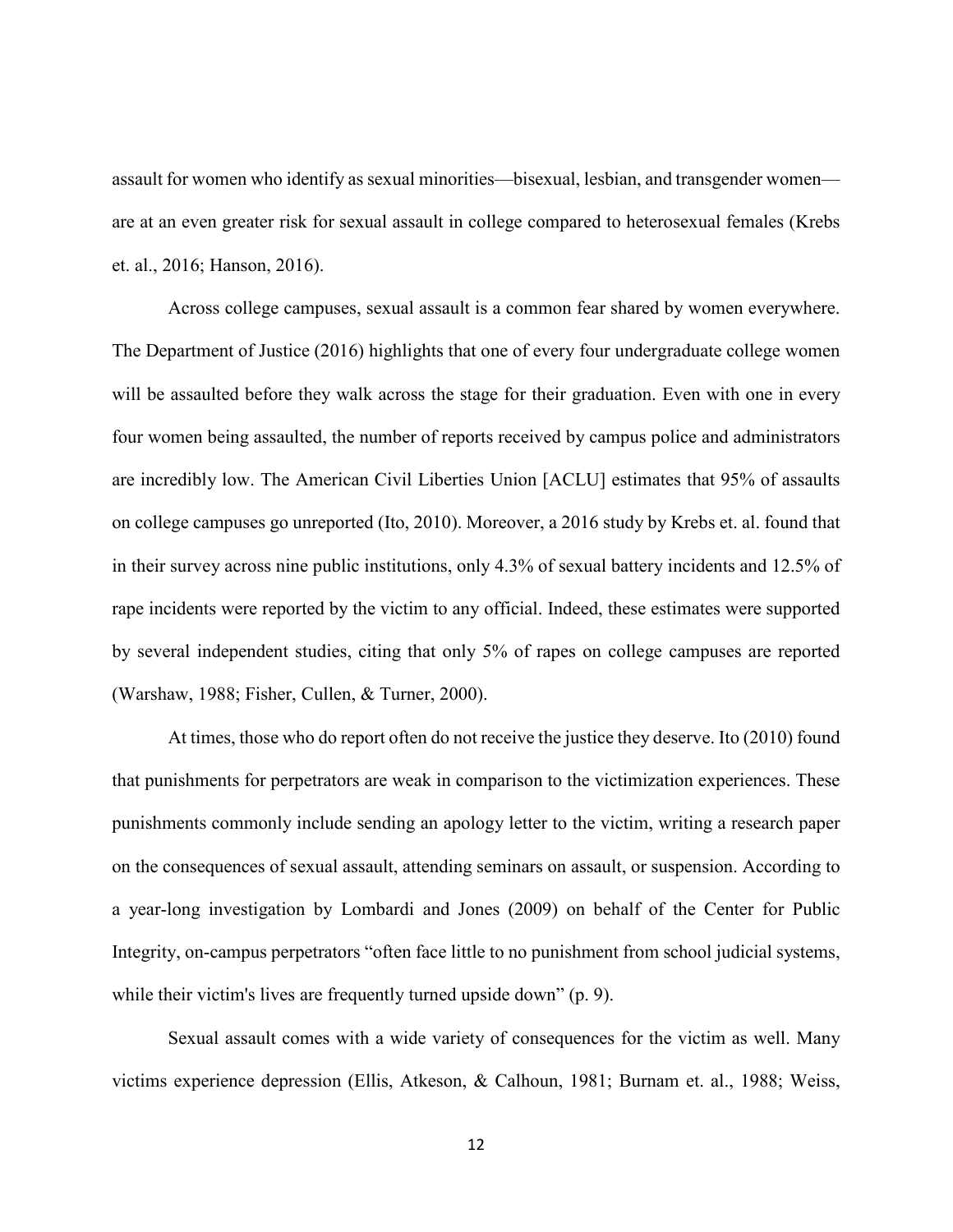Longhurst, & Mazure, 1999; Krahé & Berger, 2017) and anxiety (Frank & Anderson, 1987; Stein et.al., 2004; Cougle et. al., 2010). More than half of individuals who are sexually assaulted experience post-traumatic stress disorder [PTSD] (Kilpatrick, Edmunds, & Seymour, 1992; Creamer, Burgess, & McFarlane, 2001; Au et. al., 2013), and many individuals experience alcohol abuse (Miranda et. al., 2002). Sexually abused women are 16% more likely to give birth to a lowbirth-weight child (García-Moreno et. al., 2013), and 33% more likely to contemplate suicide (Kilpatrick, Edmunds, & Seymour, 1992; Bryan, Mcnaugton-Cassill, Osman, & Hernandez, 2013). The risk of contracting HIV and AIDS after sexual assault is increased as well (Allers & Benjack, 1991). Those assaulted are two times more likely to have an abortion in the future, and two times more likely to experience depression (García-Moreno et. al., 2013). Victims of sexual assault in college also experience a drop in their GPAs, with some dropping below a 2.5 GPA in the semester of and the semester following a sexual assault (Jordan, Combs, & Smith, 2014). These consequences are not solely for students, however. The institutions that implement Title IX also face consequences in sexual assault cases, particularly financial consequences. McCollister, French, and Yang (2010) discovered that one single sexual assault costs \$240,776 in 2008—with current inflation rates, this is estimated at \$282,461 in 2019 (Calculated using: United States Bureau of Labor Statistics). This figure includes medical attention, mental health care, property loss, and lost wages.

Female students are at an increased risk of sexual assault on campus, and many students work while attending school. Indeed, Hexter, reporting for the American Council on Education (1990), revealed that over 62% of students were employed while attending college. More recent studies have not only confirmed this, but have shown that college students are working at an even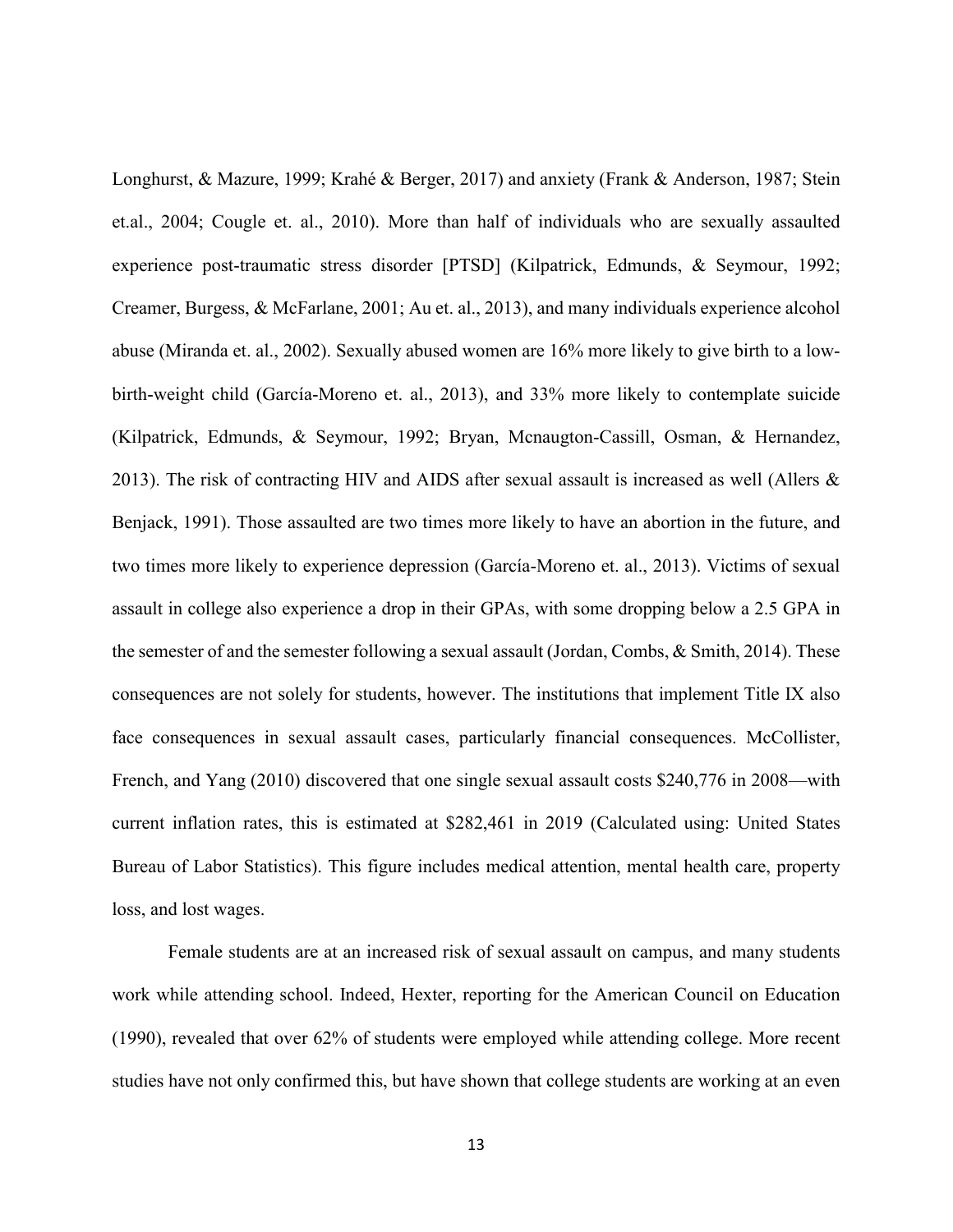higher amount than previously—current data suggests around 80% to 85% of students work (Planty et. al., 2009; Hongkong and Shanghai Banking Corporation, 2018). Working students may also be subjected to sexual assault and harassment in the workplace, making any environment potentially dangerous for college women. In fact, Zillman (2017) reports that 30% of women have experienced harassing and abusive behavior from their male coworkers, and 25% have experienced it from their male superiors—who have influence over the careers of the women they harass. In another illustration, Langer (2017), reporting for *ABC News-Washington Post* as part of as national randomized survey, discovered that 33 million women in the United States have been sexually harassed and 14 million have been sexually assaulted while in the workplace. The same study found 54% of working women have been victimized due to "unwanted and inappropriate sexual advances." Unfortunately, this is a reality that many women face in the workplace. With many students also entering the workforce during their college years, they can face elevated risks of sexual assault and sexual harassment while at school and while at work.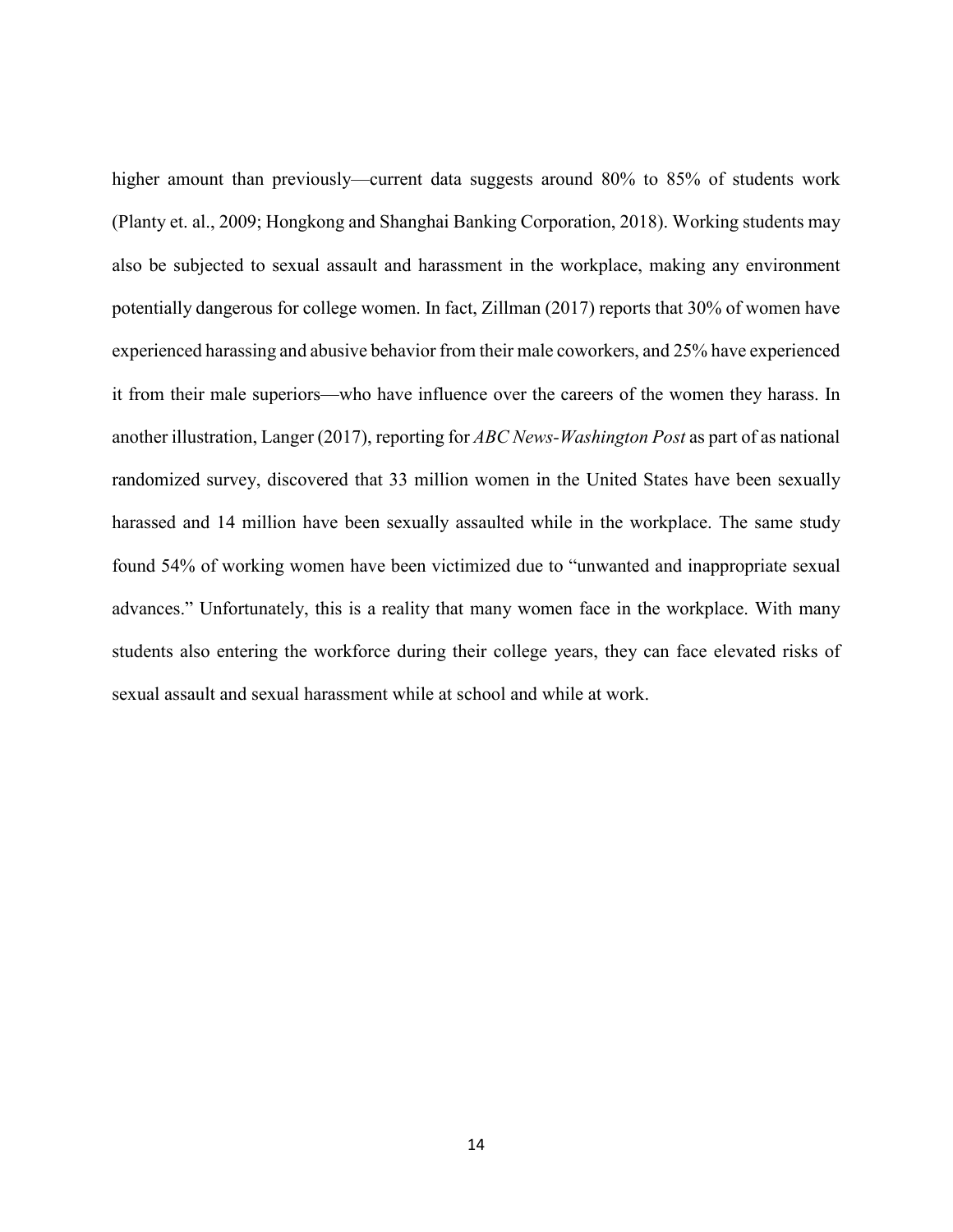## **Title IX**

<span id="page-19-0"></span>Given the prevalence of gender discrimination historically, Congress sought to remedy this pervasive issue. In doing so, many new laws and legislation had to be enforced for any real change to occur. Brought forth by Congresswoman Patsy Mink and Senator Birch Bayh in 1971, Title IX was signed on June 23, 1972 and enacted into law on July 1, 1972 as part of the Educational Amendments. This amendment reads, "No person in the United States shall, on the basis of sex, be excluded from participation in, be denied the benefits of, or be subjected to discrimination under any education program or activity receiving federal financial assistance" (20 U.S.C. §§ 1681– 1688).

This amendment states that no persons, particularly women, will be subjected to exclusion, harassment, or inequality due to their gender in any federally funded programming. The public perception of the focus of Title IX when originally passed in the 1970's was for equal opportunity for women in collegiate athletics in response to the strong gender discrimination in the NCAA (Sandler, 2007). However, Title IX transcended more than athletics—it attempted to provide women an equal opportunity for involvement in programming around the country. It included several other key areas, including equal access to higher education, career education, access to math and science, education for pregnant and parenting students, equal employment, and standardized testing (NCAA, 2014). When this amendment passed, there was controversy surrounding the implementation—especially from the National College Athletic Association [NCAA]. Michael Scott, a lawyer representing the NCAA, said in an interview, "This may well signal the end of intercollegiate athletic programs as we have known them in recent decades" (1975). During the 1970's, male athletics dominated schooling systems, while women's programs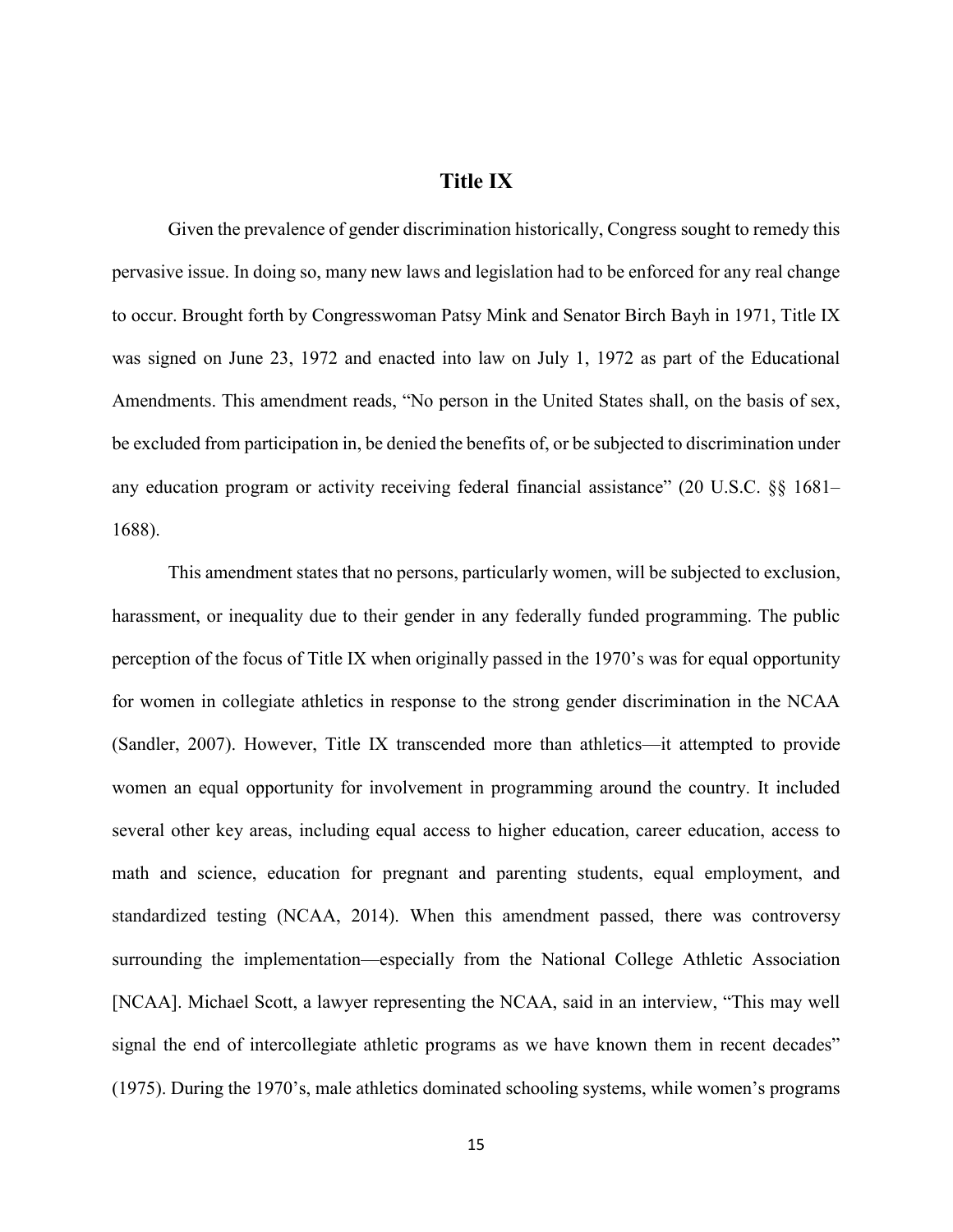suffered (Bell, 2016). When Title IX passed, it came with the provision that all athletics must be integrated by 1978—giving institutions over five years to integrate their programs (34 C.F.R. 106.41(d)), yet there was universal non-compliance across the country in 1992—nearly 20 years after the passage of Title IX (NCAA, 1992). Though Title IX was a huge success for women's equality, it was simply the beginning of an even longer battle.

Through the 1980's, politicians in Congress fought the integration of Title IX and sought to weaken it (Galles, 2017). In a regressive decision, the Supreme Court ruled that Title IX only included fully funded federal institutions, and not institutions receiving smaller, general federal funding (Grove City College v. Bell, 465 U.S. 555 (1984)). Congress saw this as regressive and sought to remedy it immediately. In 1986, Congress passed the Civil Rights Remedies Equalization Act [CRREA] and in 1987, they passed the Civil Rights Restoration Act [CRRA]—these bills ensured that any and all programs receiving federal funding must abide by Title IX, essentially cutting out any loopholes that institutions were attempting to bypass. President Nixon vetoed both of these bills, but Congress still passed them, thus making it law (Galles, 2017). Following this, more progressive decisions were made. The Clery Act was signed in 1990 by President Bush, which requires all college campuses to disclose the number of crimes committed on-and-offcampus yearly (RAINN). Franklin v. Gwinnett County Public Schools, 503 U.S. 60 (1992) ruled that victims of discrimination and sexual harassment can sue for monetary damages, and it made the distinction that harassment is a form of discrimination. The Violence Against Women Act [VAWA], brought forth by Senator Joe Biden, was signed into law in 1994 by President Clinton, addressing issues such as sexual assault, stalking, and intimate partner violence (Modi, Palmer, & Armstrong, 2014). The provisions of VAWA must be updated and approved every five years,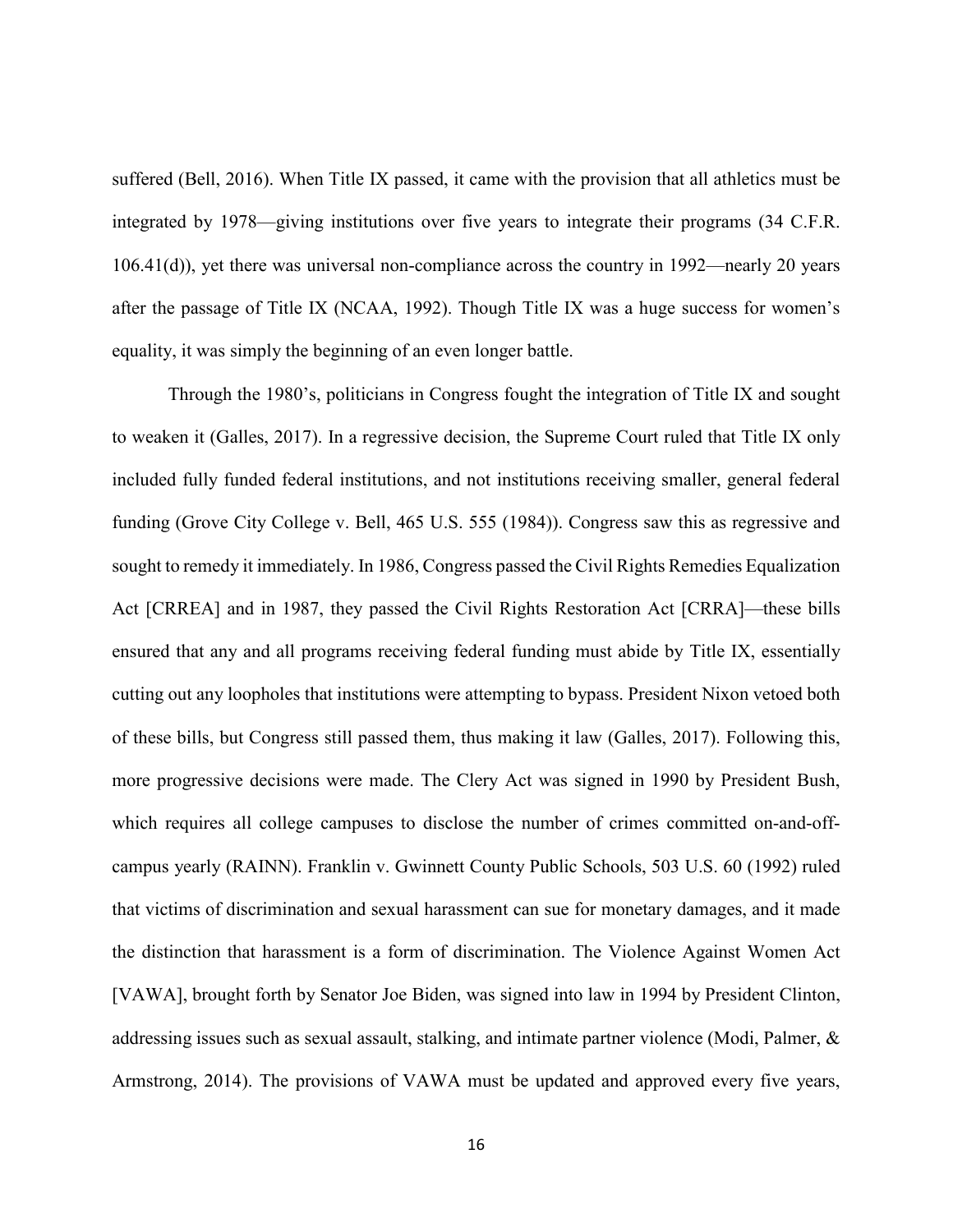otherwise they lapse and no longer apply. Most recently updated in 2013, VAWA extended protections for Native American women, immigrants, the LGBTQ+ community, and college students (National Network to End Domestic Violence, 2019). The reauthorization of VAWA for 2019 through 2024 passed in the House and is currently awaiting to be heard by Senate (Nadler, 2019).

The public perception of Title IX has shifted over time and still maintained relevancy in society. Currently, the public perception of the focus of Title IX is sexual assault on college campuses. As sexual assault has become a pressing issue, many victims now use Title IX as a way to ensure their rights and seek help. Title IX in public schools extends from Kindergarten through Higher Education—for both students and employees, and it includes protections for work discrimination, equality in athletics, women's integration to math and science programs, and sexual harassment and assault.

In 2011, former President Barack Obama reignited the conversation surrounding sexual assault when the Office for Civil Rights, led by Russlynn Ali, penned a letter titled "Dear Colleague." In this letter, United States Department of Education and Office for Civil Rights outlined the guidelines for all federal, public institutions—many of which include the investigation of Title IX complaints within college campuses. The Dear Colleague letter included the following provisions: promptness of investigation, necessity for a safe campus, necessity for resources available to students, the necessity for a police investigation, and the standard of evidence that is used. The first provision in the 2011 Dear Colleague letter included the guideline that all institutions must have "prompt, thorough, and impartial" inquiries into complaints. This promptness standard requires that all investigations take place no later than 90 days after the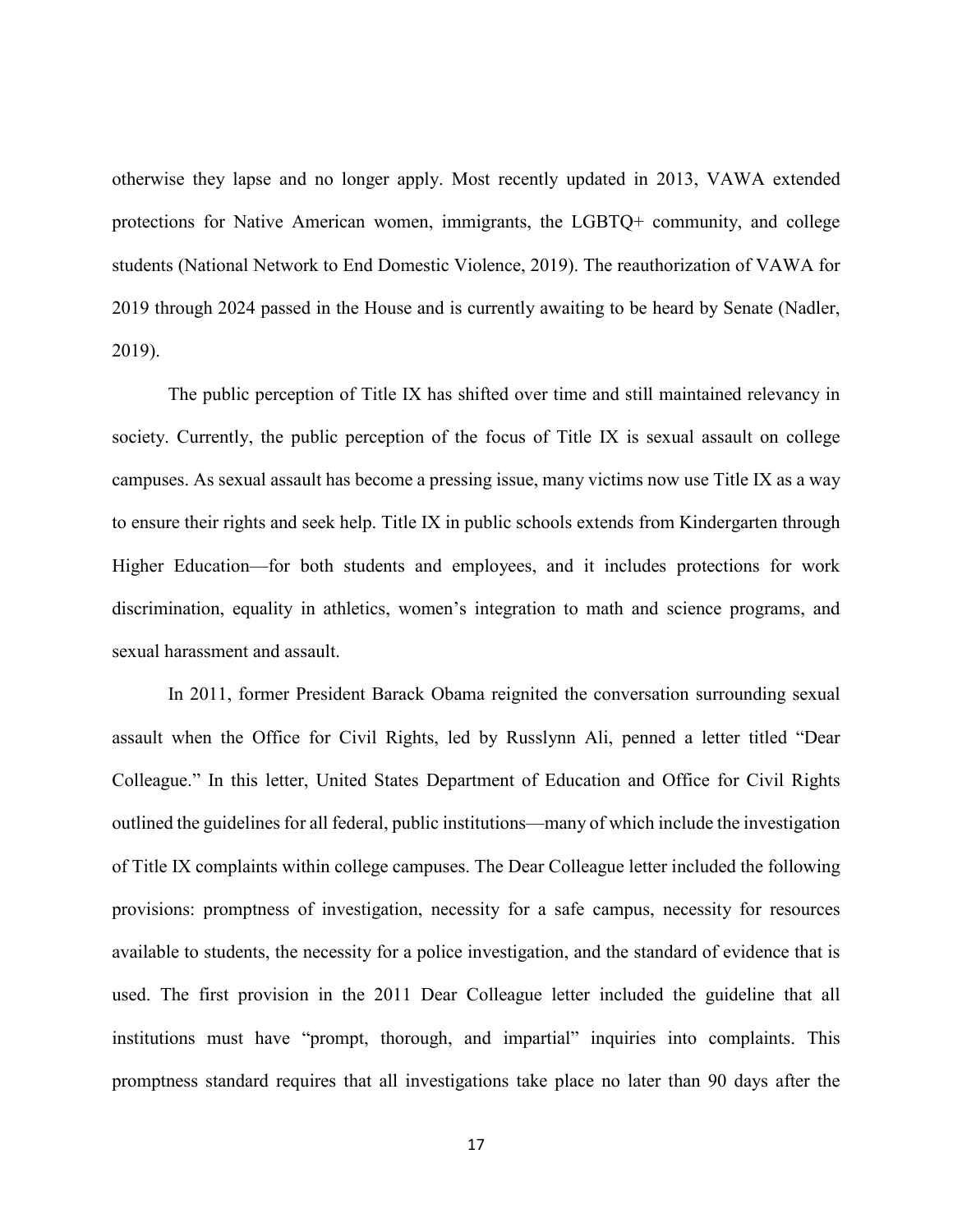alleged assault. The second provision outlined included the necessity for a safe campus after investigations occur. This means that, even if there is no discipline for the accused, it is the school's responsibility to ensure a safe and non-hostile environment for the complainant. This is important due to the fact that so few respondents are actually disciplined, whether that be by the institution or the criminal justice system. Indeed, for every 1,000 rapes, only 230 are reported to police, only nine will be brought to a prosecutor, and only five will result in a felony sentencing (RAINN, 2016). By this provision on campus safety for the complainant, it ensures that even if a victim does not receive justice through punitive measures, they are still guaranteed safety on their campus. The third provision outlined in the letter noted that all schools must have—and make students aware of—resources they can use to report any Title IX complaints. While 98% of students had seen sexual violence information and resources on campus, these students had incredibly limited knowledge of the resources available to them (McMahon & Stepleton, 2018). For college students, learning about resources is important, especially as most assaults occur within the first two semesters at a university (RAINN, 2016). During this time, students are new to campus and are unfamiliar about the available resources to them (Center for Collegiate Mental Health, 2015). By providing this guideline, new students would be made aware of the resources on their campus if they need to make a Title IX complaint. It would also encourage victims to utilize resources available on campus, as 97% of victims of sexual assault do not use the resources available to them on campus (Walsh et. al., 2010). Only 70% of campus police departments have a staff member responsible for victim response and assistance, which can be even the more reason to not report sexual violence (RAINN, 2016). The fourth provision in the letter outlined the differences between a Title IX investigation and an official police investigation. It made the distinction that a Title IX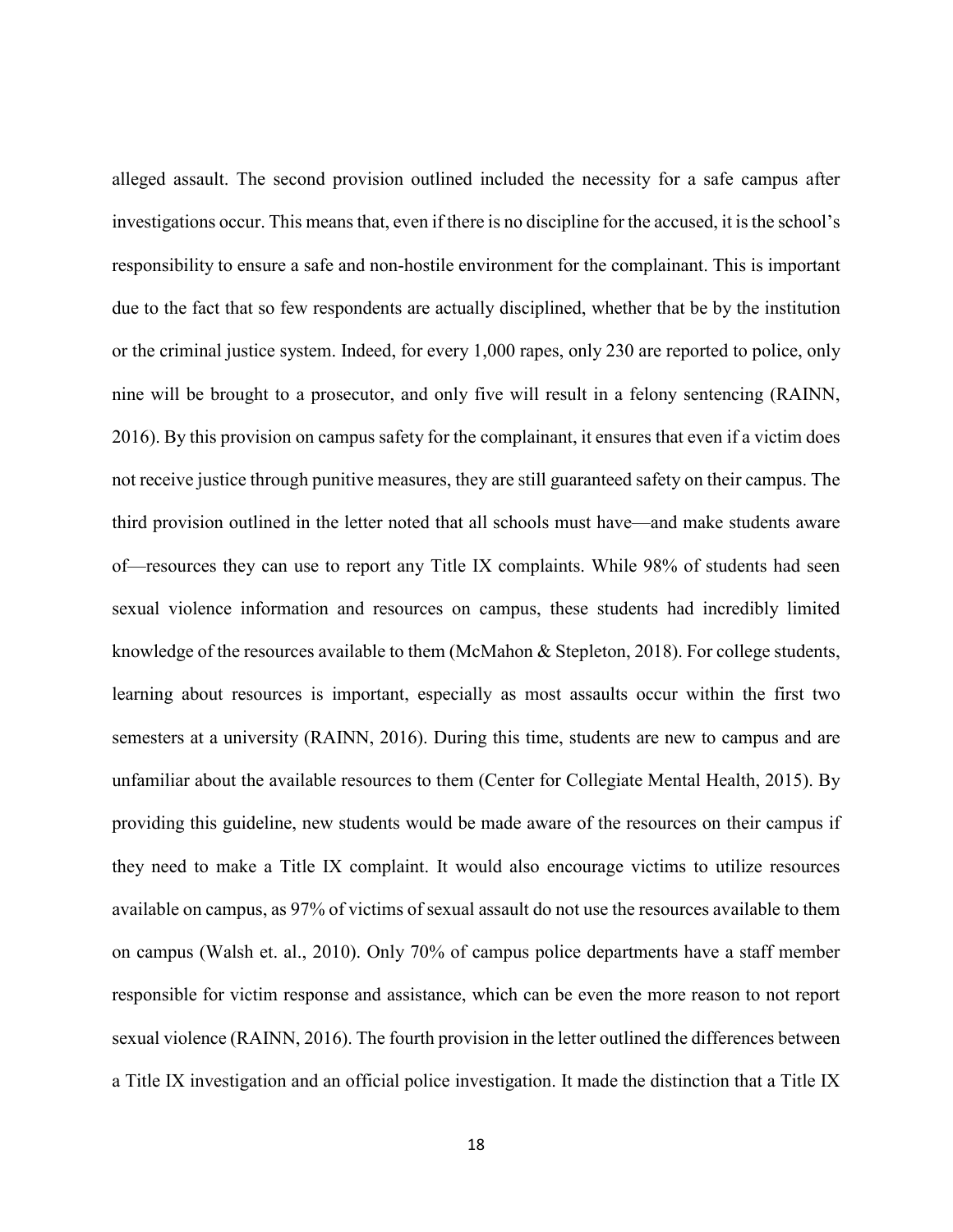investigation still may be necessary even within the presence of a police investigation. This provision also stated that all federally funded institutions have a responsibility to process any and all Title IX complaints, regardless if the incident occurred on- or off-campus. The last—and perhaps most important—provision was the standard of evidence to be used. This suggested using the preponderance of the evidence, meaning it is more likely than not than an incident occurred. This standard can be determined by 51% of the evidence leaning in favor of the complainant. Following the 2011 letter, many institutions had questions about the implementation of the policies outlined, and the Department of Education and Office for Civil Rights penned a follow-up letter in 2014. This letter included a question and answer in which institutions could submit questions for the White House to answer. The new letter included answers to questions surrounding the school's obligation to respond, the protections that extend through Title IX, procedural requirements, employee responsibility, confidentiality, investigations and remedies, and Title IX education. The follow-up question and answer in 2014 provided much needed guidance and answers for institutions upholding Title IX.

Six years had passed since the most recent Dear Colleague letter when President Trump had been sworn into office. With the new administration, the new Secretary of Education Betsy DeVos penned a new Dear Colleague letter. In late 2017, Secretary DeVos released the new guidelines to update the implementation of Title IX. The 2017 Dear Colleague letter rescinded every single protection and provision established by former President Obama and the Department of Education in the 2011 Dear Colleague Letter and 2014 question and answer. All statements of policy and guidance were withdrawn due to "improper pressure upon universities to adopt procedures that do not afford fundamental fairness" (Open Letter from Members of the Penn Law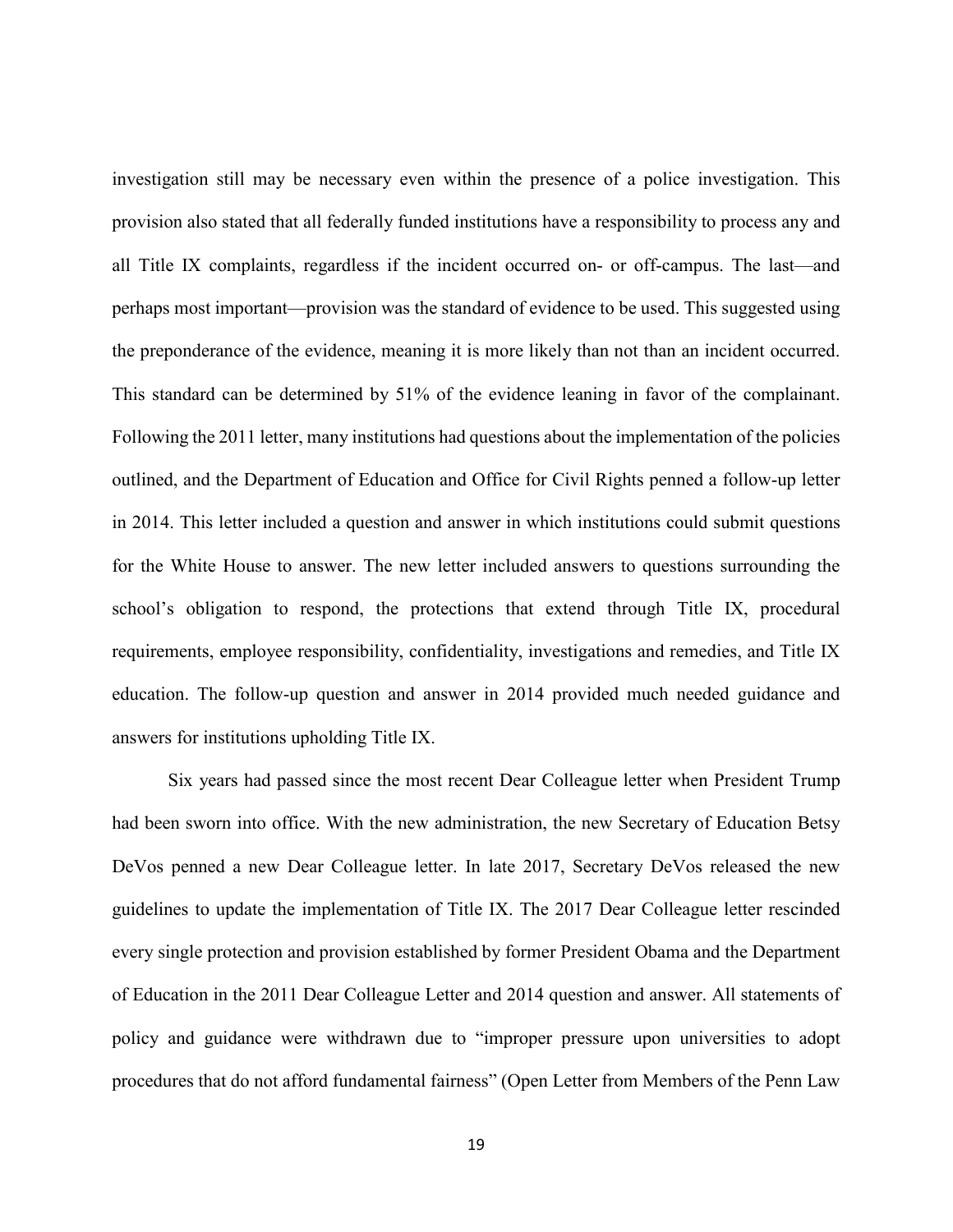School Faculty, 2015). For example, the standard of evidence was changed from preponderance of the evidence to clear and convincing evidence. Preponderance of the evidence is the standard used in finding liability for civil cases (Leubsdorf, 2016), and clear and convincing evidence is the standard used in finding guilt for criminal cases (Sherwin, 2002). As such, the clear and convincing evidence in favor of the complainant must be "highly and substantially more likely to be true than untrue" (Colorado v. New Mexico, 467 U.S. 310 (1984)). This provision can discourage victims of sexual assault from reporting, as even cases with the most evidence do not result in proper justice being served. Brock Turner, for example, was a student athlete at Stanford University. He was discovered by two credible witnesses as he raped an unconscious woman behind a dumpster. He fled, the witnesses caught him, the victim took a rape kit immediately after receiving medical attention, and the evidence was more than clear and convincing. The standard precedent for sentencing this crime—*stare decisis*—is 14 years in prison in the state of California (Anderson & Svrluga, 2016), yet Turner received a sentence of 6 months—and was released after 3 months for "good behavior" (Grinberg & Shoichet, 2016). Even in this case with substantial evidence and witnesses, there was still no justice served for the victim whose life was changed forever. This case had all the necessary requirements for justice to be served, yet the judge tasked with ensuring that failed to do so.

Even within the Department of Education, some have argued that there is bias to the disenfranchisement of women's rights (Dooley, Weinstein, & McGraw, 2017). Upon Secretary DeVos's decision to modify the Dear Colleague letter, she met with the National Coalition for Men [NCFM]—a group dedicated to "ending harmful discrimination and stereotypes against boys and men" (NCFM, 2018). This group also underwent international controversy when they began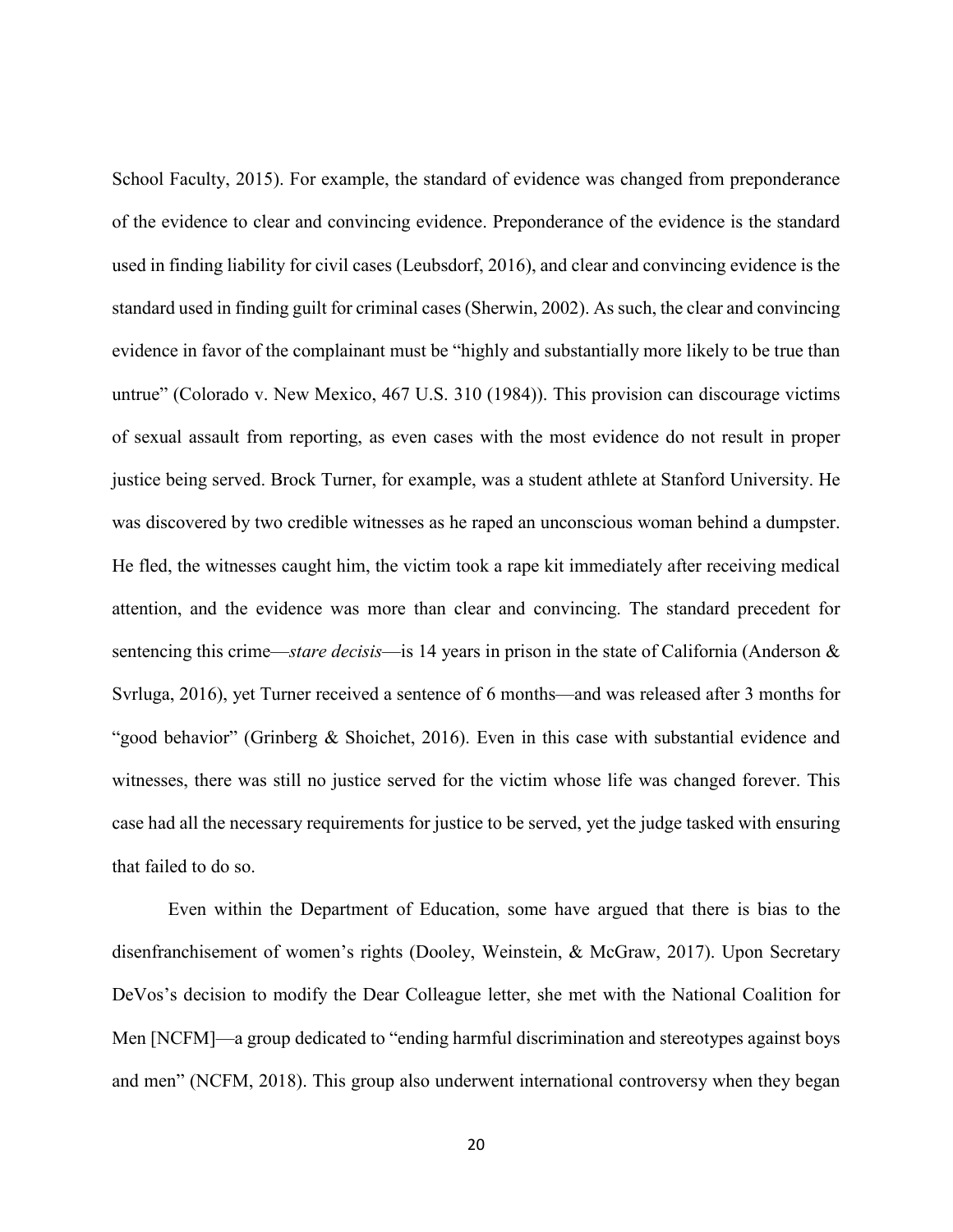publicly outing women whose sexual assault cases were dismissed, attacking the women online and labeling them as "false accusers" (Scheinman, 2014). The current president of NCFM, Harry Crouch, has even said that the wage gap is non-existent—citing that if women truly were paid less than men, then companies would hire more women, as women are less expensive (2014). Crouch has also stated that in cases of violence against women at the hands of men, it is the woman who has enticed the violence, and therefore the woman is the perpetrator, even if she is a victim (Scheinman, 2014) Given the strong view of this organization, some have argued that Secretary DeVos' connection with NCFM partly influenced the current Title IX guidelines, favoring the accused over the victim, thus discouraging past and future victims from reporting their assaults (Keisling, 2017; Clark, 2017; Green, 2017).

Secretary DeVos was not the only influential person underplaying the seriousness of sexual assault. Candice Jackson, the current Head of the Office for Civil Rights within the Department of Education under Betsy DeVos, said in an interview about Title IX, "Rather, the accusations—90% of them—fall into the category of 'we were both drunk,' 'we broke up, and six months later I found myself under a Title IX investigation because she just decided that our last sleeping together was not quite right'" (2017). This statement is wildly misleading, as the Uniform Crime Report, published by the FBI, indicates that roughly 8% of reports are false (1997). This has been supported by independent studies as well, citing that only 2%-8% of rape reports are false (Grace, Lloyd, & Smith, 1992; Kelly, Lovett, & Regan, 2005; Heenan & Murray, 2007; Lonsway, Archambault, & Lisak, 2009; Lisak, Gardinier, Nicksa, & Cote, 2010; Lonsway & Archambault, 2012; Spohn, White, & Tellis, 2014). United States Senator Cindy Hyde-Smith has stated, "These allegations, 99% of the time, are just absolutely fabricated" (2018). As illustrated through Jackson's and Hyde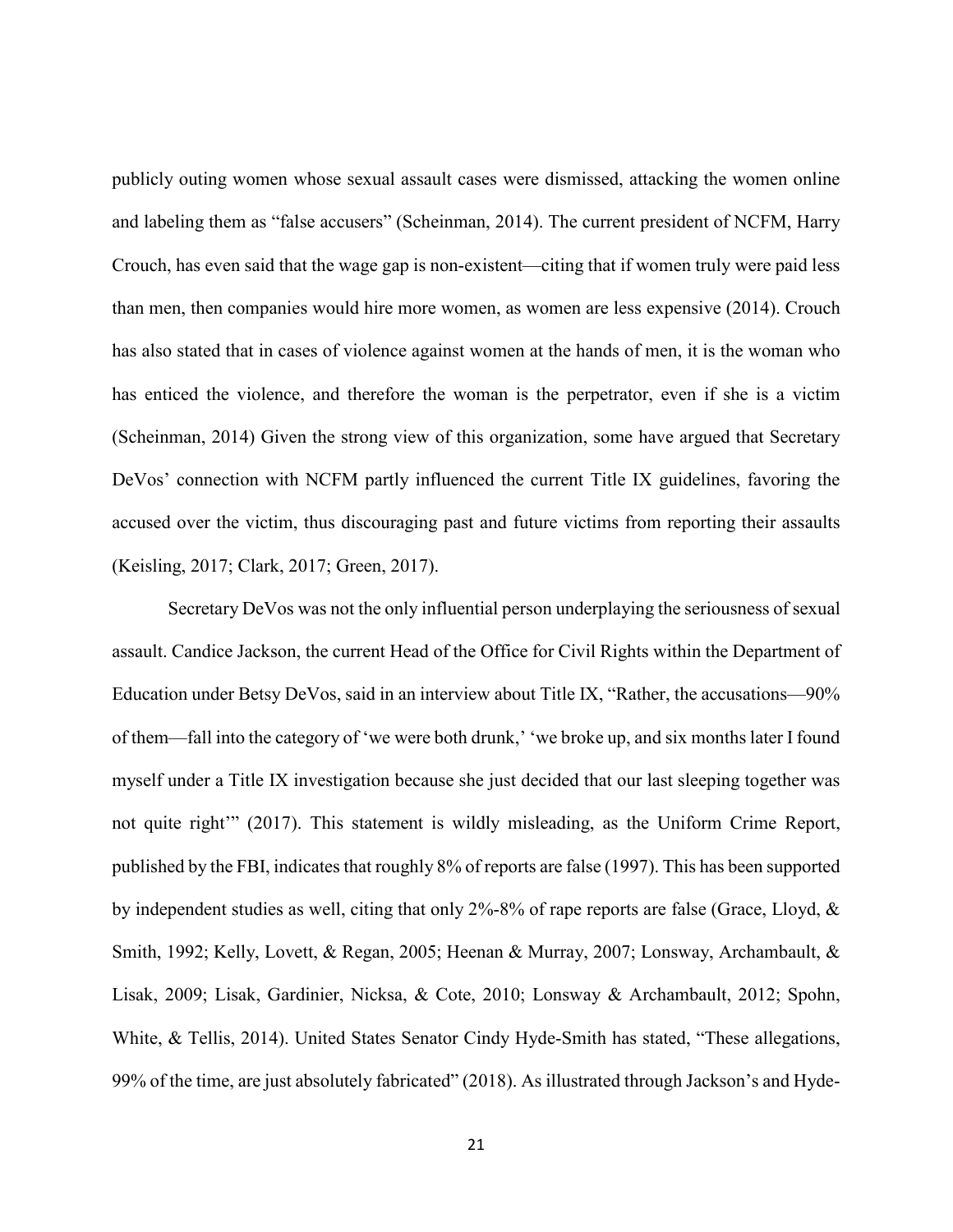Smith's statements, the reality that sexual assault *is* a pervasive issue is undermined. Jackson later rescinded her words, saying she acted "flippant" and all sexual assault cases are important. Senator Hyde-Smith upheld her view and never remanded her words.

The volatile verbal remarks on sexual assault does not stop there, however. President Donald Trump, who has been accused of sexual misconduct by 23 different women (Relman, 2019), has even weighed in on what he thinks of sexual assault victims. In a highly publicized interview, President Trump said, "It is a very scary time for young men in America, where you can be guilty of something you may not be guilty of" (2018). Indeed, President Trump has also stated that if a sexual assault truly was bad, then the victim would have reported it (2018). Though studies have confirmed that the overwhelming majority of sexual assault reports are true, President Trump undermines that entire reality by focusing on the impact that men are facing currently, and not the problem that women have faced for decades.

Collectively, it is the aforementioned remarks by individuals in positions of power that signal to others that the topic of sexual assault has not been—and will not be—taken seriously. When actors of power begin to downplay the seriousness of a topic, negative repercussions may follow for society as a whole as well. For example, individuals may blame the victim rather than the perpetrator (Gracia, 2014). In fact, it has been documented that counselor trainees, law enforcement officers (Campbell & Johnson, 1997; Du Mont, Miller, & Myhr, 2003), and clergy workers (Sheldon & Parent, 2002) are more likely to accept that the victim is lying about their rape than support them (Kassing & Prieto, 2003; Page, 2010). As individuals may be more likely to support perpetrators of sexual assault, it is important to evaluate if and to what degree varying levels of support are influenced by gender.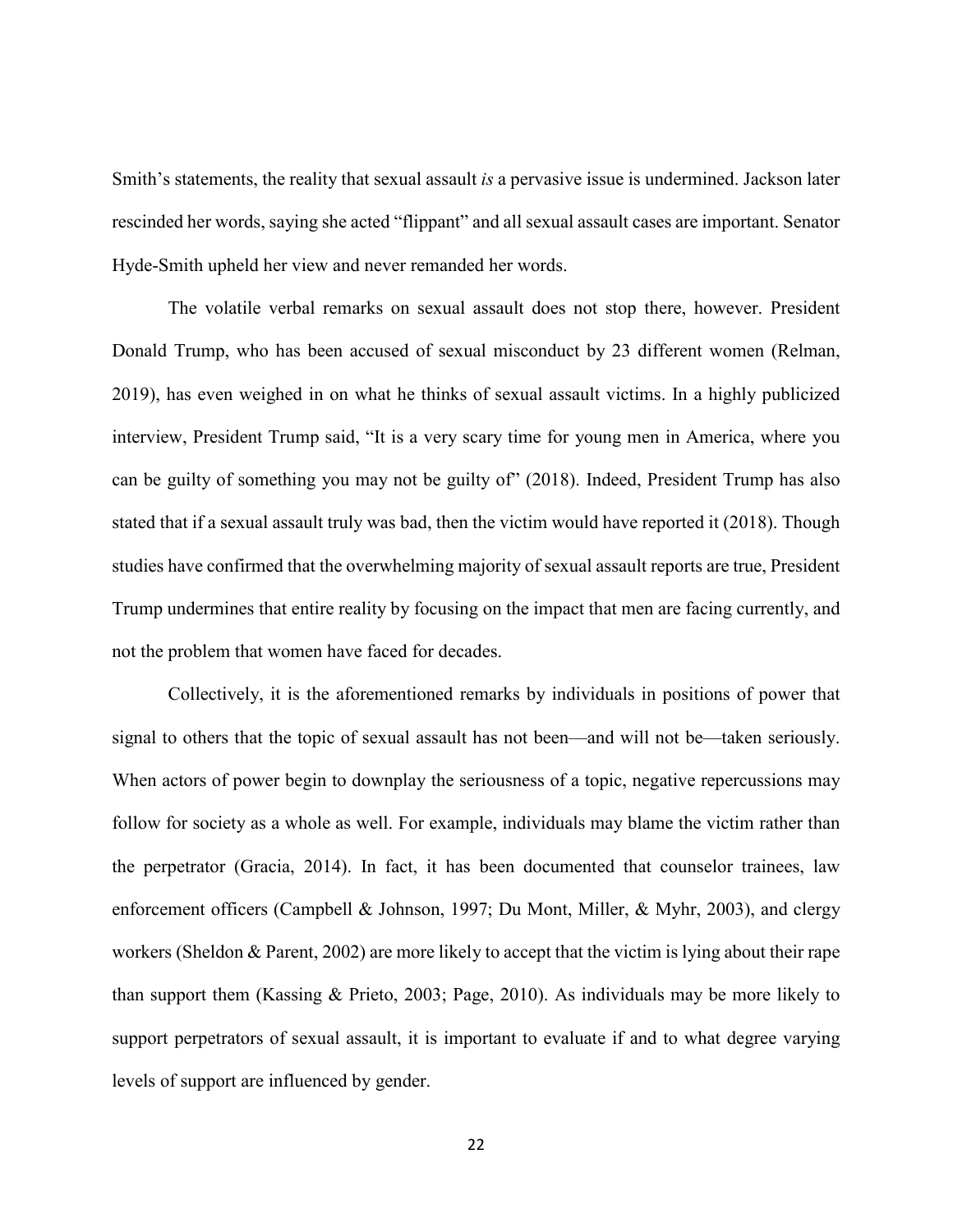#### **Gendered Nature of Responses to Sexual Assault**

<span id="page-27-0"></span>Recognizing the historical context of women's rights, sexual assault, and Title IX changes, it is important to contextualize why men and women may view these issues differently. Indeed, there are some rationales that would foreshadow gendered differences in response to sexual assault and sexual assault legislation.

First, men may be more likely to cast blame on the victim. In fact, it has been reported by several studies that men are more likely to attribute blame to the women in cases of sexual assault that go to trial (Calhoun, Selby, & Warring, 1976; Thornton, Robbins, & Johnson, 1981; Suarez & Gadalla, 2010). Other studies have found that men are more likely to blame the victim for initiating the situation which led to the assault, while women are more likely to attribute it to being in the wrong place at the wrong time (Selby, Calhoun, & Brock, 1977). Perceptions of guilt may influence how individuals view sexual assault and corresponding legislation.

Second, gender may influence levels of empathy. Notably, women are more empathetic than men, regardless of circumstance considered (Hoffman, 1977; Davis, 1980; Macaskill, Maltby, & Day, 2002; Toussaint & Webb, 2005; Baez et. al., 2017). The aforementioned studies have reported that there is a statistically significant difference between men and women in terms of empathy. Related to sexual assault, some researchers have found that there is a gender bias in empathy for sexual assault survivors and perpetrators between men and women (Smith & Frieze, 2003). As women show more empathy, they may be more likely to understand the plight of a victim of sexual assault and empathize with them, rather than with the perpetrator.

Third, sexual assault is a gendered experience. Roughly one in four women experience sexual assault (Schwartz, 1991; Gross et. al., 2006; Hanson, 2016), compared to men's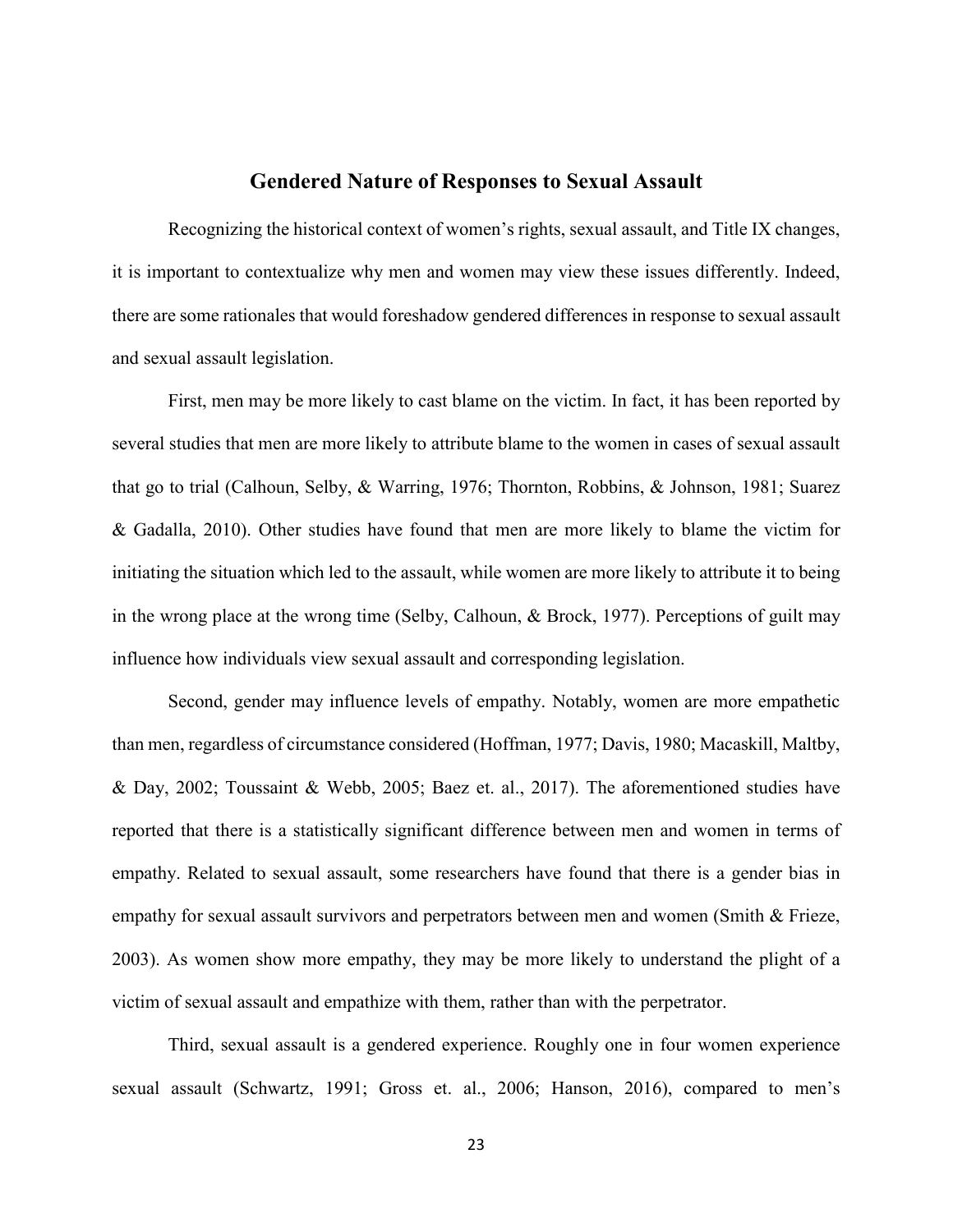victimization of one in 71 (Black et. al., 2011). This disproportionate figure illustrates that the experience of sexual assault is more common throughout the entire female gender. Because women are most likely to experience sexual assault, it is understandable that these shared experiences may influence their views of sexual assault and any legislation surrounding it. This sentiment aligns with research suggesting that individuals who possess shared experiences are more likely to empathize than those who do not have the shared experience (Hodges et. al., 2009).

Fourth, men may react differently to women's advancements in society. Men's historical responses to legislation involving equal rights for women have been harsh—as mentioned earlier, the women's suffrage movement was met with opposition by men (Lange, 2015) and many male lobbyists reacted poorly to the introduction of Title IX (Mink, 2012). Former President Nixon even vetoed several bills that extended the protections of Title IX (Galles, 2017). Collectively, men and women may experience differential reactions to changes in legislation affecting women's rights.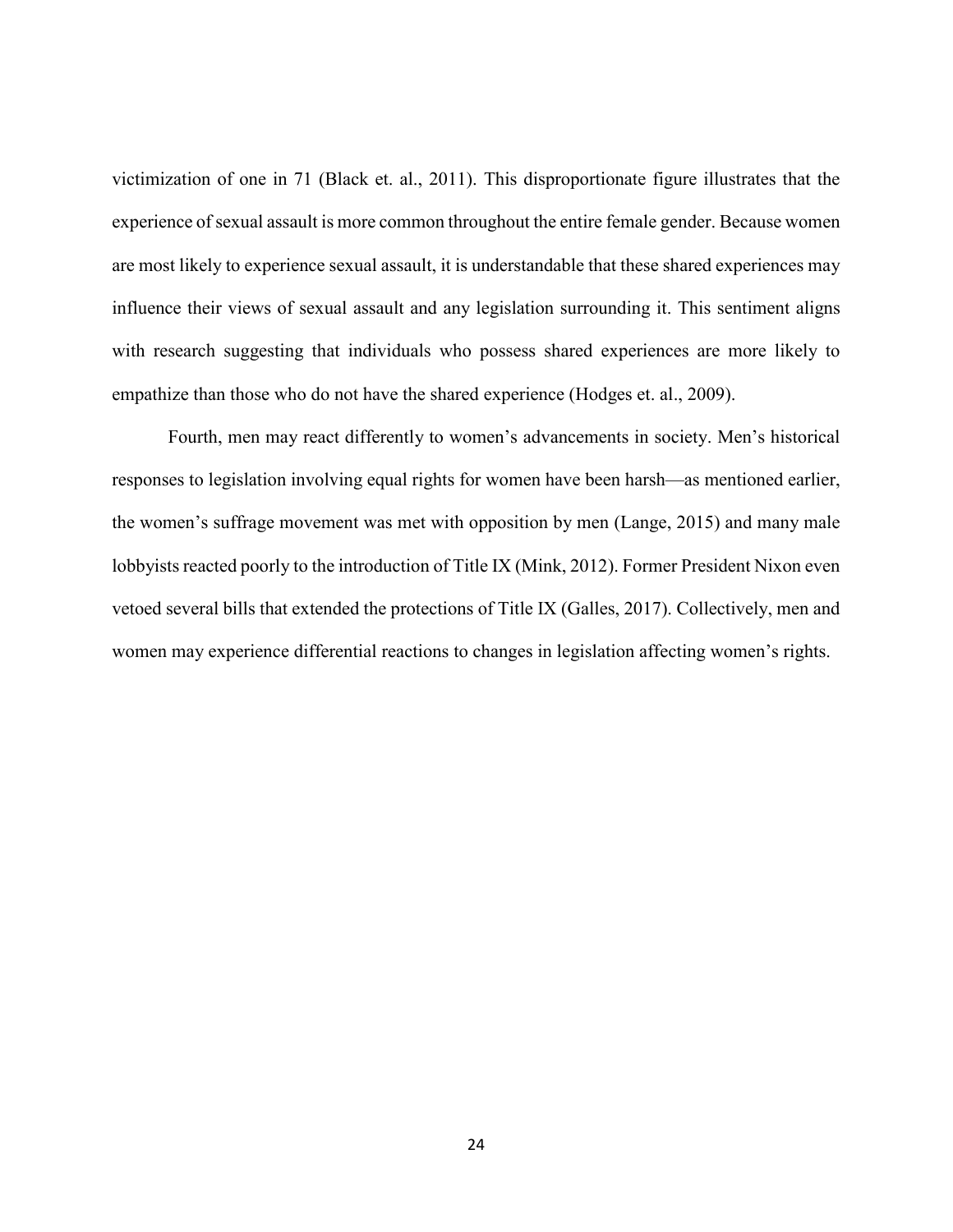### **Current Study**

<span id="page-29-0"></span>The National Coalition for Men supported all of the Title IX changes under Betsy DeVos (Dooley et. al., 2017), while the Women's Law Project adamantly opposed these changes (2019). This is not to say that all men support the rolling back of Title IX protections—women still support this as well, and specific responses are not confined to solely one gender. It is also not to say that all women will oppose the new Title IX protections. However, as women are more often and more frequently victimized by sexual assault and sexual harassment (Sinozich & Langton, 2014), they are more likely to have a favorable view of victims, rather than the accused (Smith & Frieze, 2003). Men, on the other hand, are more often perpetrators of sexual assault, accounting for over 90% of all sexual assault cases (Black et. al., 2011).

Given the potential for men and women to respond differently to accusations of sexual assault, harassment, and legislation surrounding this topic, this study will be examining if there is a relationship between responses to the proposed Title IX policy changes and the gender of the individual responding. In doing so, I will rely on a thematic content analysis to evaluate the comments on the first article published by *The New York Times, The Wall Street Journal, The Washington Post*, and *ABC News* on the Title IX changes. The comments will be coded by content (i.e., in support or opposition of Title IX changes) and also by gender to explore the gendered nature of responses to the proposed Title IX changes. There is significant literature—spanning across decades—on men speaking more frequently and for longer periods of time over women in verbal conversations (Strodtbeck & Mann, 1956; Soskin & John, 1963; Bernard, 1972; Spender, 1979; Edelsky & Adams, 1990; Holmes, 1992; Holmes, 2013; Nittrouer et. al., 2017), and this phenomenon may extend through online media platforms as well.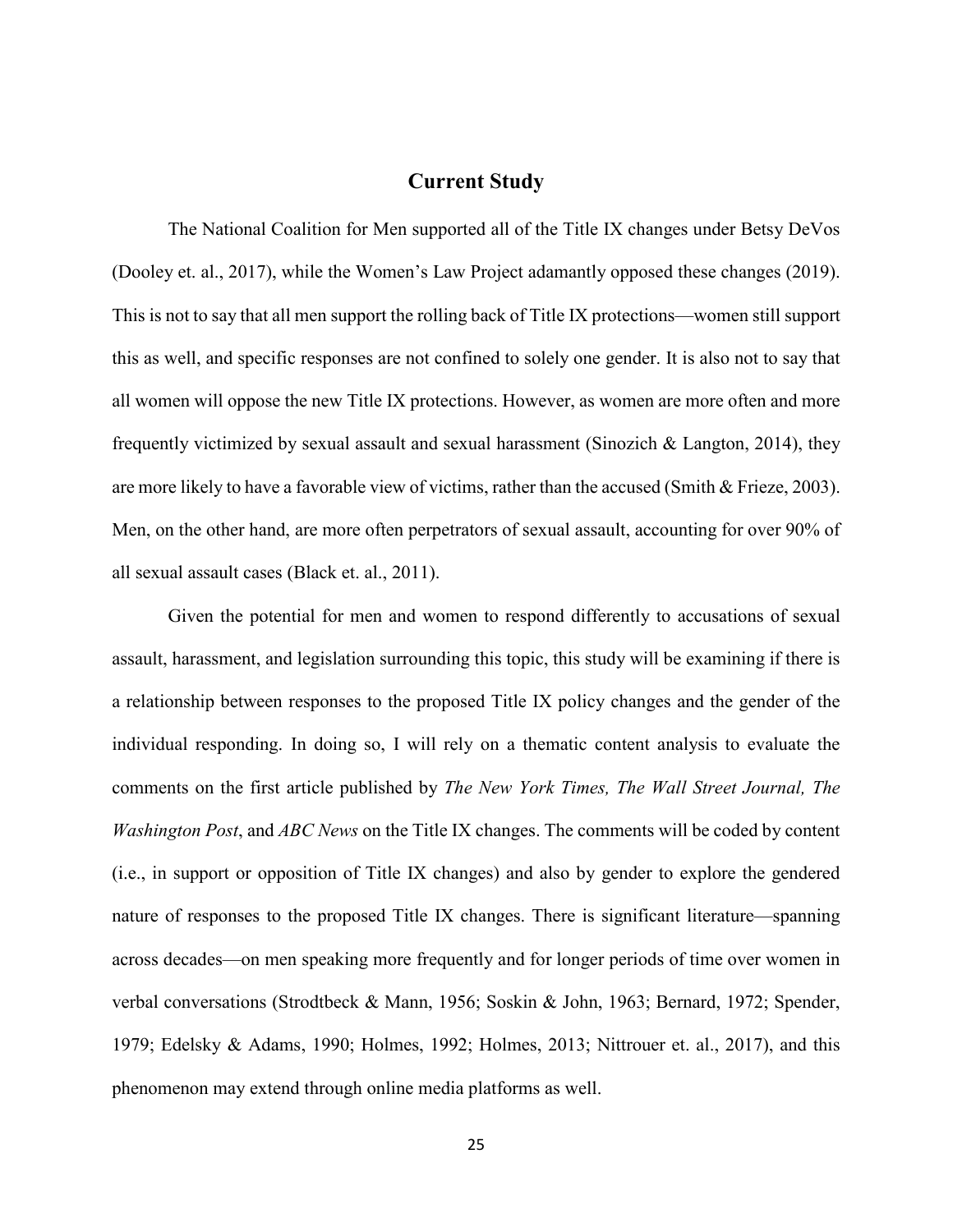Understanding any gendered differences is vital to solving the systemic issue of sexual assault and sexual harassment. This is the first step in exposing how men and women differently react to changes in legislation surrounding sexual assault. It is important to have feedback from both men and women, as each gender provides a unique perspective based on their experiences. This unique perspective may allow other individuals to see this subject from a different viewpoint. The content of these comments may shed valuable insight on how—and why—responses to sexual assault are gendered. Sexual assault is an incredibly sensitive topic, and it is important for conversations to be had on controversial topics. Because of the sensitivity of this topic, using publicly available comments provides an easily accessible means to examine how individuals are responding. With this ease of access, it allows for an anonymous form of analysis, rather than relying on personal interviews, which may have bias as individuals may not feel comfortable sharing their opinions face to face with others that have opposite views.

Evaluating the gendered nature of responses to Title IX changes will help organizations to fully understand how this divisive issue affects both men and women. Once this issue is understood, then policy administrators can prepare for any reaction from citizens who are affected by the change. This preparation is important as it will help the administrators implement the changes while providing programs and services that can address specific concerns provided by both genders. Collectively, this research will be beneficial for the future implementation of policy changes, as the analysis will showcase how individuals may respond to these changes, and their responses can help to guide policy changes for the groups most affected by the Title IX protections.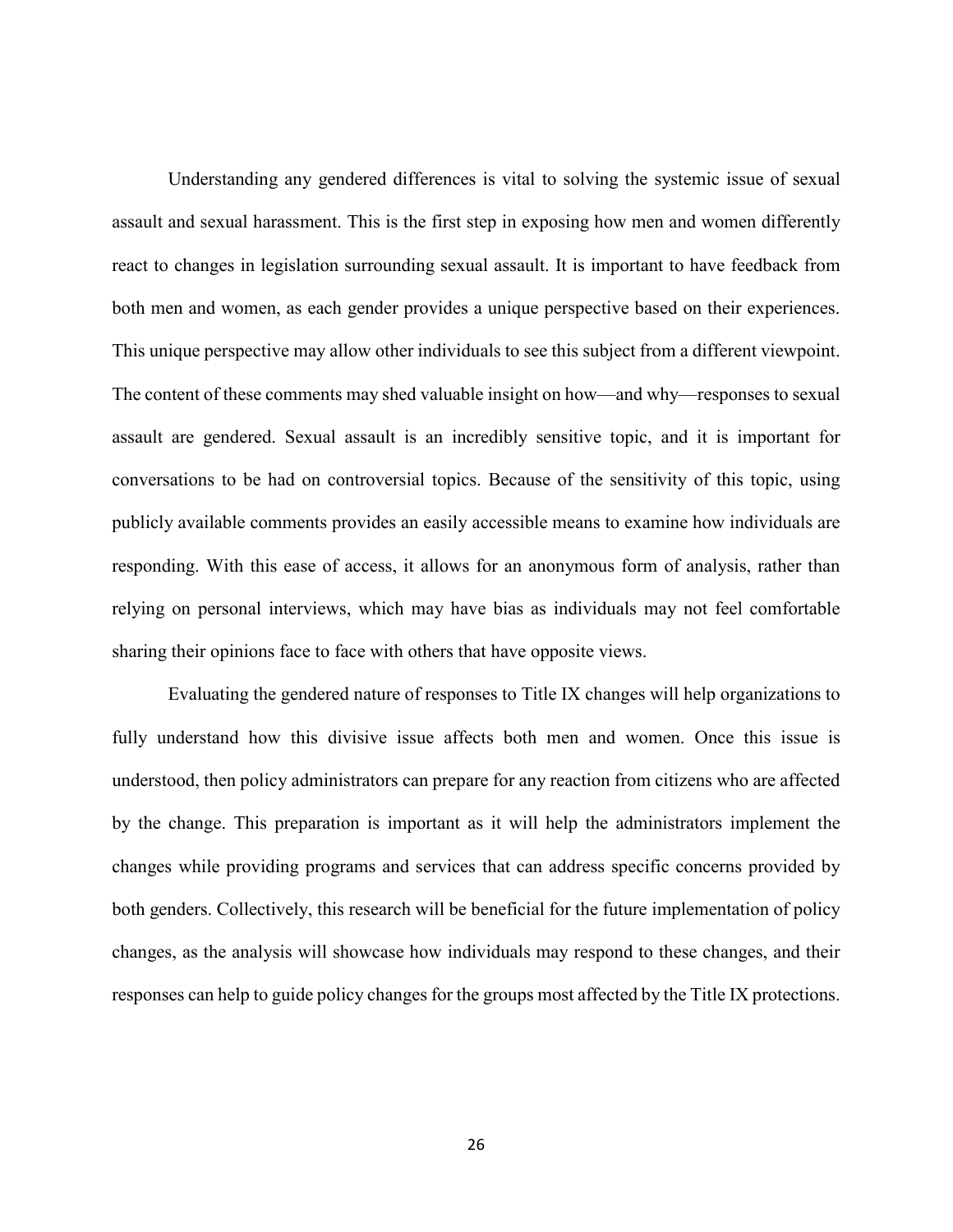### **Methodology**

#### <span id="page-31-1"></span><span id="page-31-0"></span>**Data and Sampling**

The data for this current study involved user-generated comments. These comments are publicly accessible online on newspaper articles published in *The New York Times, The Washington Post, The Wall Street Journal*, and *ABC News.* These news sources were chosen as they are some of the most circulated online national news sources (Mitchell & Rosensteil, 2011), they provide a comment section where readers can share their opinions, and they also showcase minimal media bias. Media Bias Fact Check, a publicly accessible website to view bias of news sources, ranked *The New York Times, ABC News, The Washington Pos*t, and *The Wall Street Journal* as center news sources—though *The New York Times, ABC News,* and *The Washington Post* report left-center, and *The Wall Street Journal* reports right-center. This means that these sources report with minimal to no bias. Many news sources were immediately disqualified from inclusion in this study, as they did not include a comment section. As this study relies on publicly available comments on news articles, these sources would not yield the necessary data. I aim to evaluate reactions to the breaking news of the Title IX changes; therefore, the sampling frame includes the first article published on the Title IX changes across each of the aforementioned news platforms. As such, the sample involves four articles, each from a different news source. Each of these articles contains over 200 comments, with some containing over 500 comments. Being sensitive to the amount of time and effort needed to qualitatively code each comment, this study is limited to the first 30 substantive comments in each article. Any comments without substance have been discarded (i.e., one-word responses, responses that do not make any sense, responses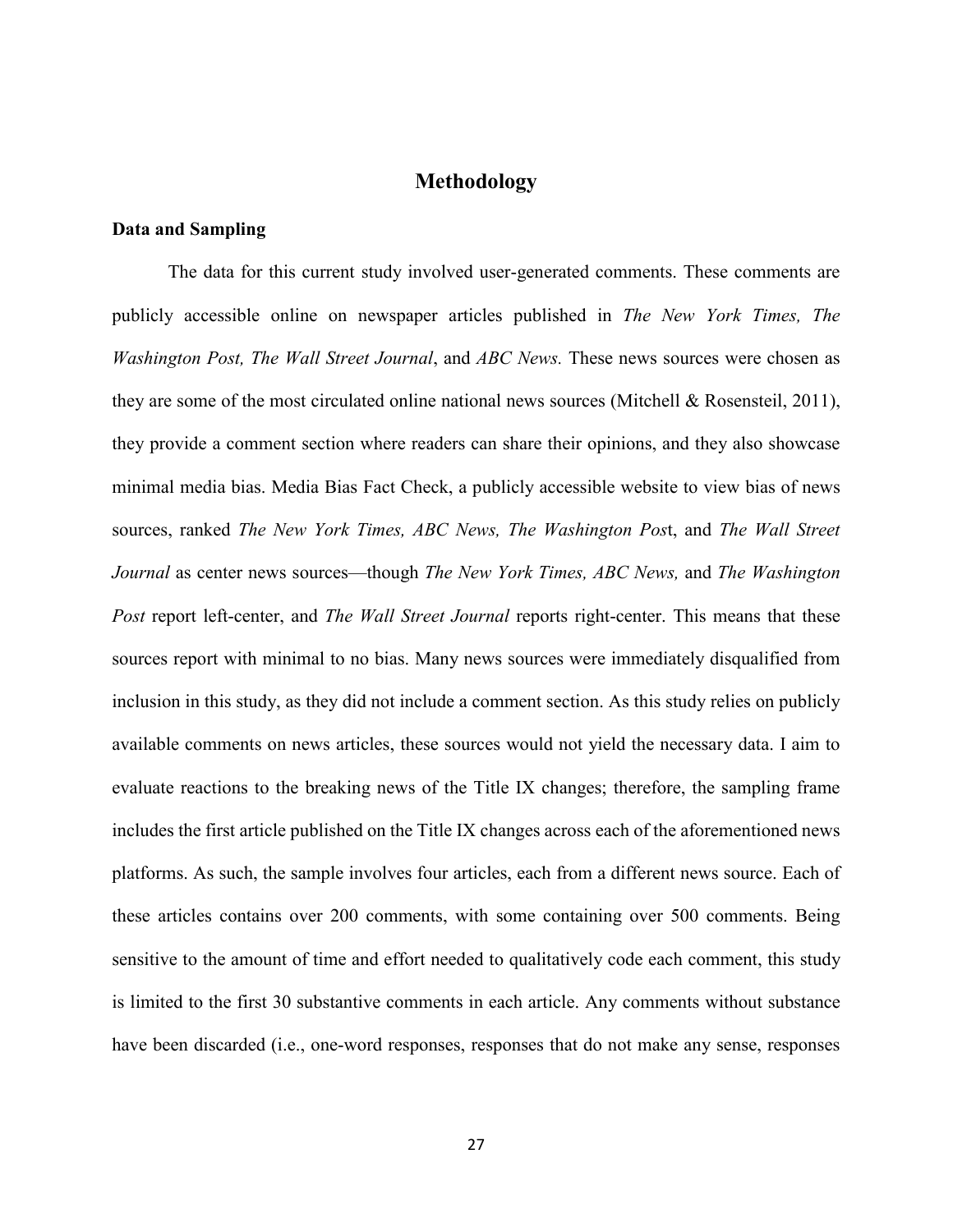not related to the discussion). Replies to comments are not included in this study, only original comments. Collectively, this analysis includes 120 original comments across four news sources.

#### <span id="page-32-0"></span>**Coding and Analytic Response**

Because the data used for this study was qualitative, a thematic content analysis was conducted (Lofland & Lofland, 1995). In conducting the analysis, I was concerned with two main outcomes: 1) the content of the comment and 2) the gender of the commenter. Regarding comment content, the responses were coded into two different categories: 1) in support of the new Title IX guidelines and 2) in opposition of the new Title IX guidelines. Potential comments in support of Title IX changes includes content such as false accusations, due process, men's rights, disproval of school's investigations, and generally positive attitudes. Potential comments in opposition to the new Title IX changes may include content such as regressive policy, discouraging victims to come forward, and generally negative responses. Individuals may make more than one argument in their comments. If a comment had multiple clear and identifiable arguments, all arguments were included in the analysis. For example, a comment may discuss both due process for the accused and thoughts on schools staying out of sexual assault cases. This comment was coded in both categories individually. There is a possibility that some of the comments may not fall in to either category as their content is more neutral. If this case arises, the neutral comments will be coded into a third category and included in this evaluation. When exploring the gender of the commenter, individuals will be coded in to male or female groups, based on their chosen screen name. Commenters can use any name on their individual accounts, so only accounts with identifiable names as the users will be kept for the analysis. Accounts with unidentifiable names who identify their own gender in the content of the comment (i.e. I am a woman, man, mother, father, etc.) will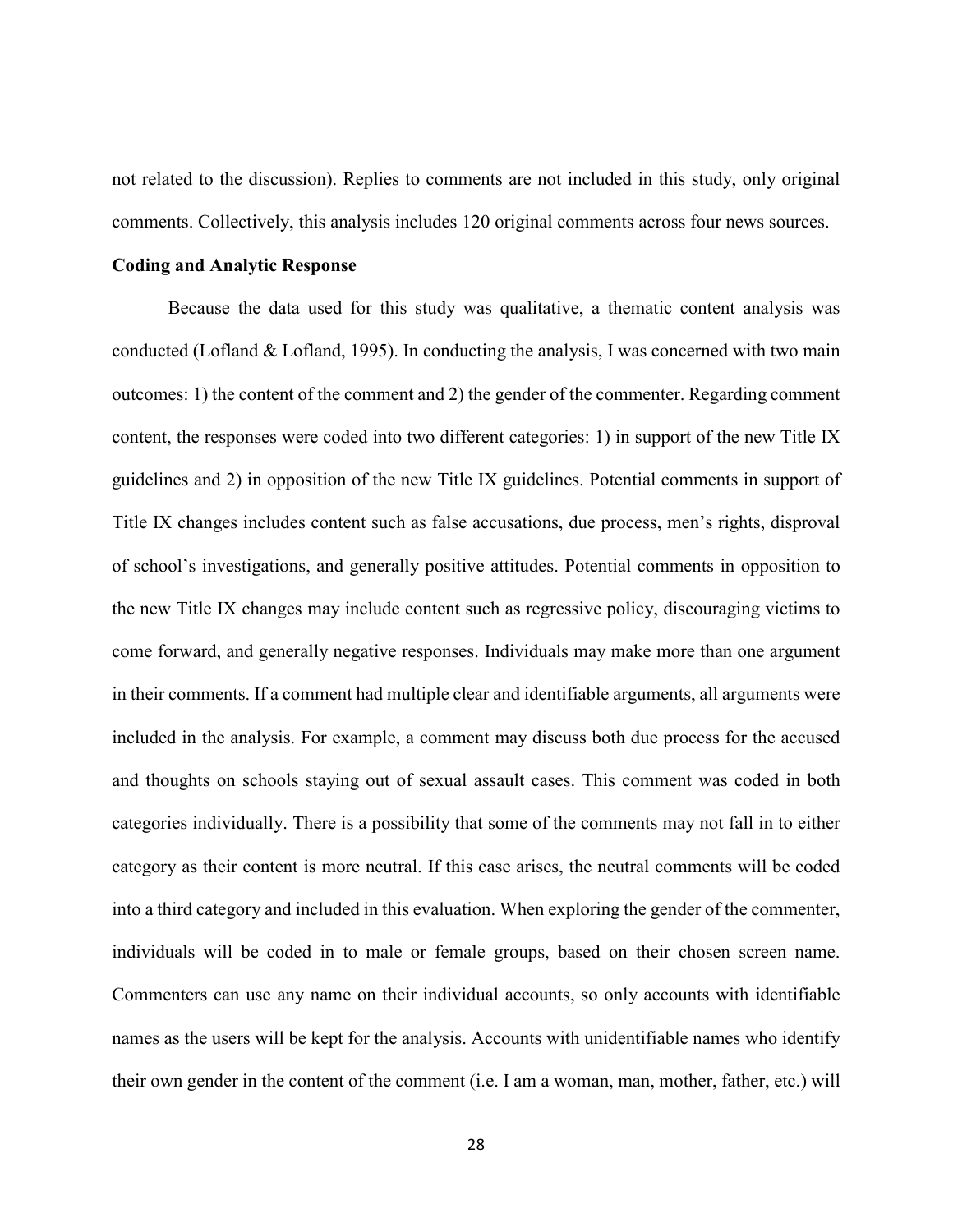be included in the final analysis. For unisex names, I will rely on data collected from the Social Security Administration between 1930-2015. This source contains over 95,000 names and the probability of said name being male or female. If the name is disproportionally associated with a gender—measured by 60% or more individuals within one gender—they will be assigned to that specific group. For example, if a commenter were named Terri, I will research the frequency of Terri in males and females using this database and using the comment if the name was in 60% or more of one group. I will be coding and analyzing this data using Microsoft Excel.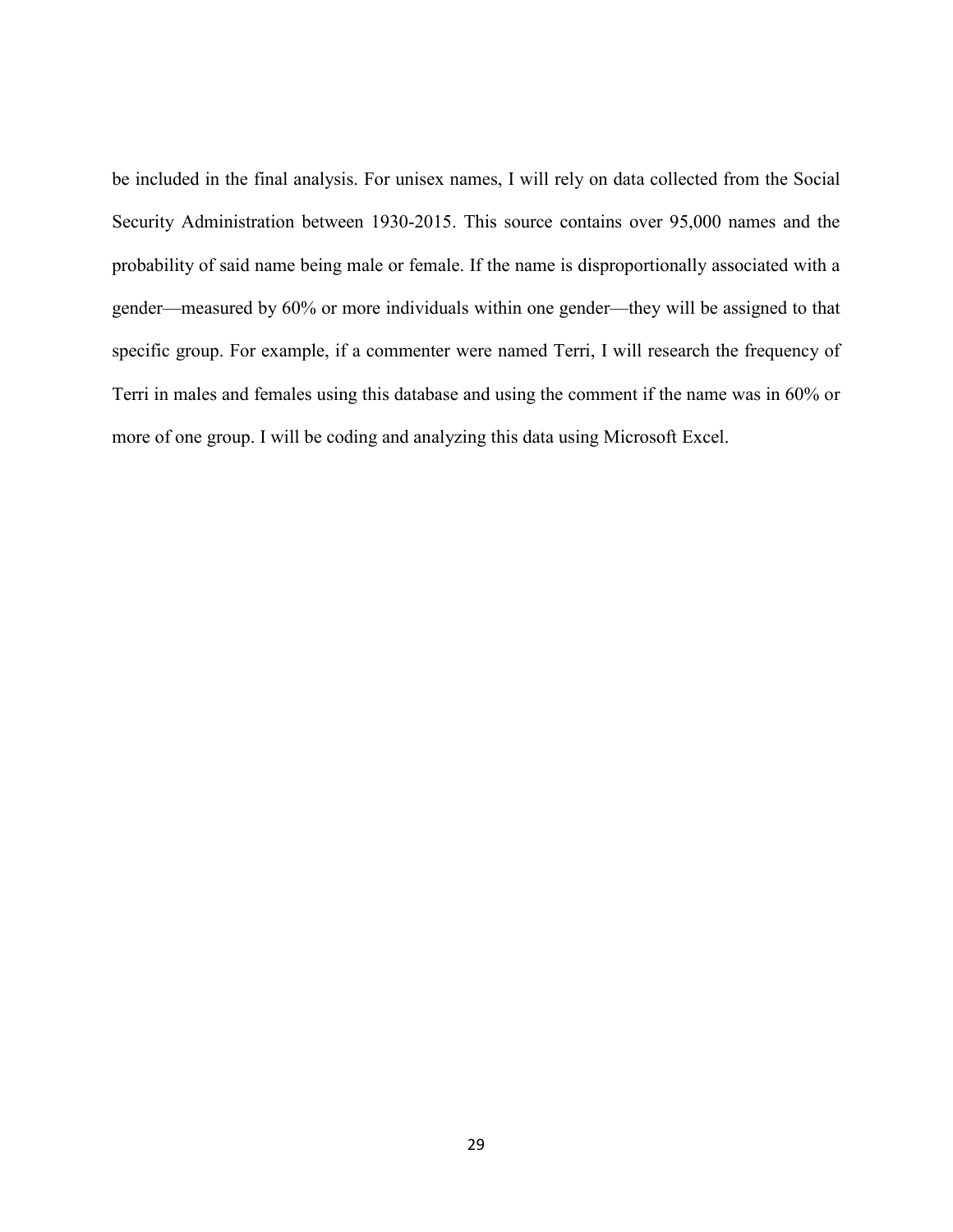## **Results**

<span id="page-34-0"></span>Across the four articles analyzed, 193 comments were originally identified. After analyzing the comments for content and the author's gender, 73 comments were excluded, resulting in 120 comments kept for analysis. The comments excluded consisted of content not related to the article, single-worded responses, and unidentifiable screen names. The amount of comments excluded varied from article to article—between 20% of comments being excluded to over 50% being excluded. This produced 30 usable comments across each one of the four news articles. For unisex names, only Leslie and Mackenzie required verification for their assigned gender group. Of the 120 total comments that were analyzed, there were more men  $(n = 81)$  than women  $(n = 39)$ , outnumbering women by a margin of two to one. This is consistent with earlier studies mentioned, in which results showed that men talked more often than women in verbal conversations (Strodtbeck & Mann, 1956; Soskin & John, 1963; Bernard, 1972; Spender, 1979; Edelsky & Adams, 1990; Holmes, 1992; Holmes, 2013; Nittrouer et. al., 2017). This has extended from verbal conversation to online conversation. In this current study, men commented more frequently than women did. Indeed, in *The Wall Street Journal* article used, men outnumbered women in the comment section by a margin of four to one. This was the widest margin of difference between men and women—other articles used in this analysis had a margin of two to one or smaller. The subsequent sections and figures explain and illustrate the distribution of total comments analyzed for each article, along with the split by opinion and gender.

*The New York Times* article analysis included 41 comments, 11 of which were excluded. Of the 11 excluded, more were excluded for an unidentifiable screen name  $(n = 8)$  than were excluded for their comment content  $(n = 3)$ . Within the comments kept for analysis, 15 were in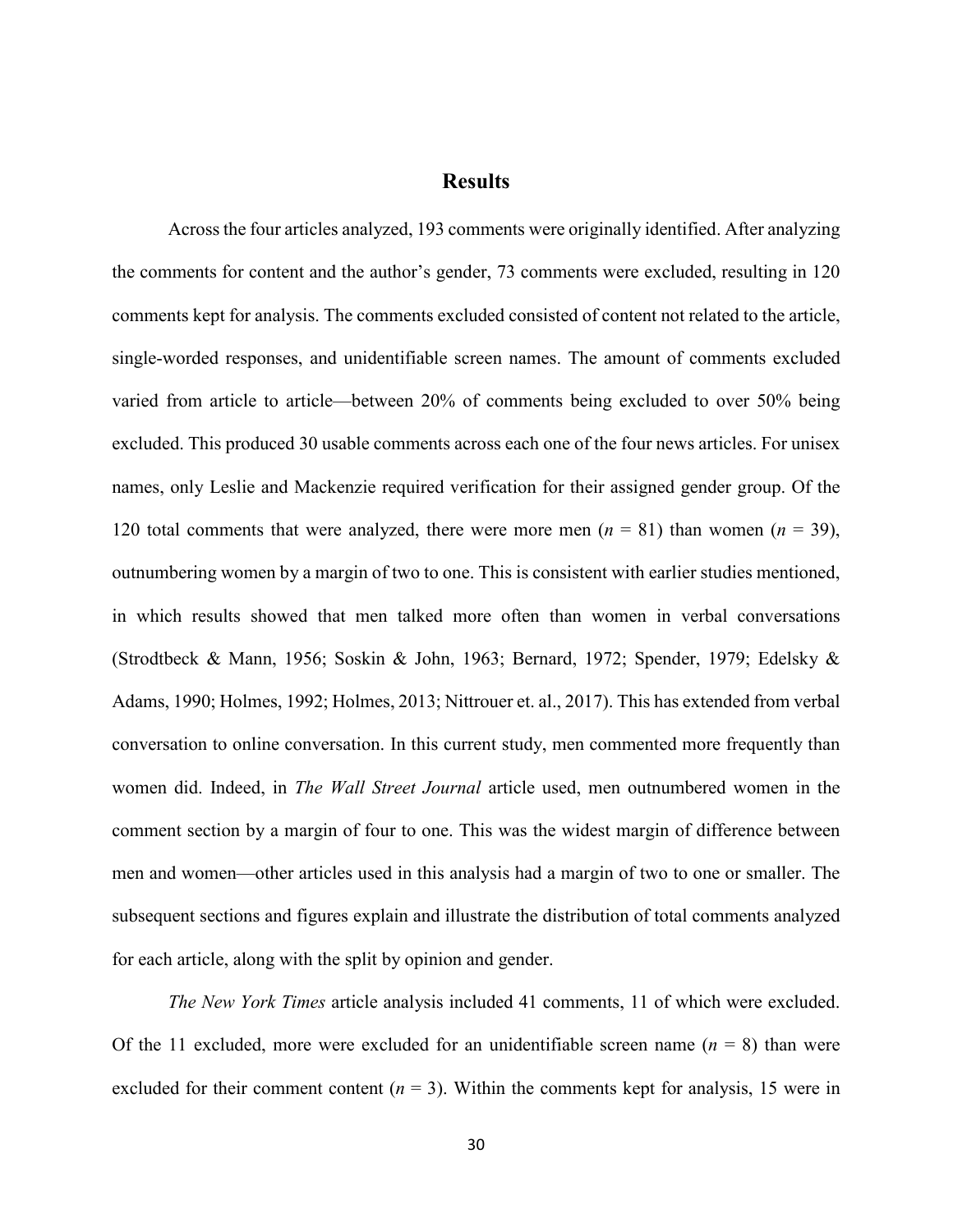favor, 12 were opposed, and three were neutral. The figure below illustrates the distribution of comments across opinion and gender for *The New York Times*.



*Figure 1. Description of New York Times Comment Selection*

*The Washington Post* article analysis included 61 comments, 31 of which were excluded. Of the 31 excluded, nearly  $90\%$  ( $n = 27$ ) were excluded due to an unidentifiable screen name. Four were excluded due to their comment content. Within the comments kept for analysis, 14 were in favor, 15 were opposed, and one was neutral. Figure 2 below shows the distribution of comments across opinion and gender for *The Washington Post.*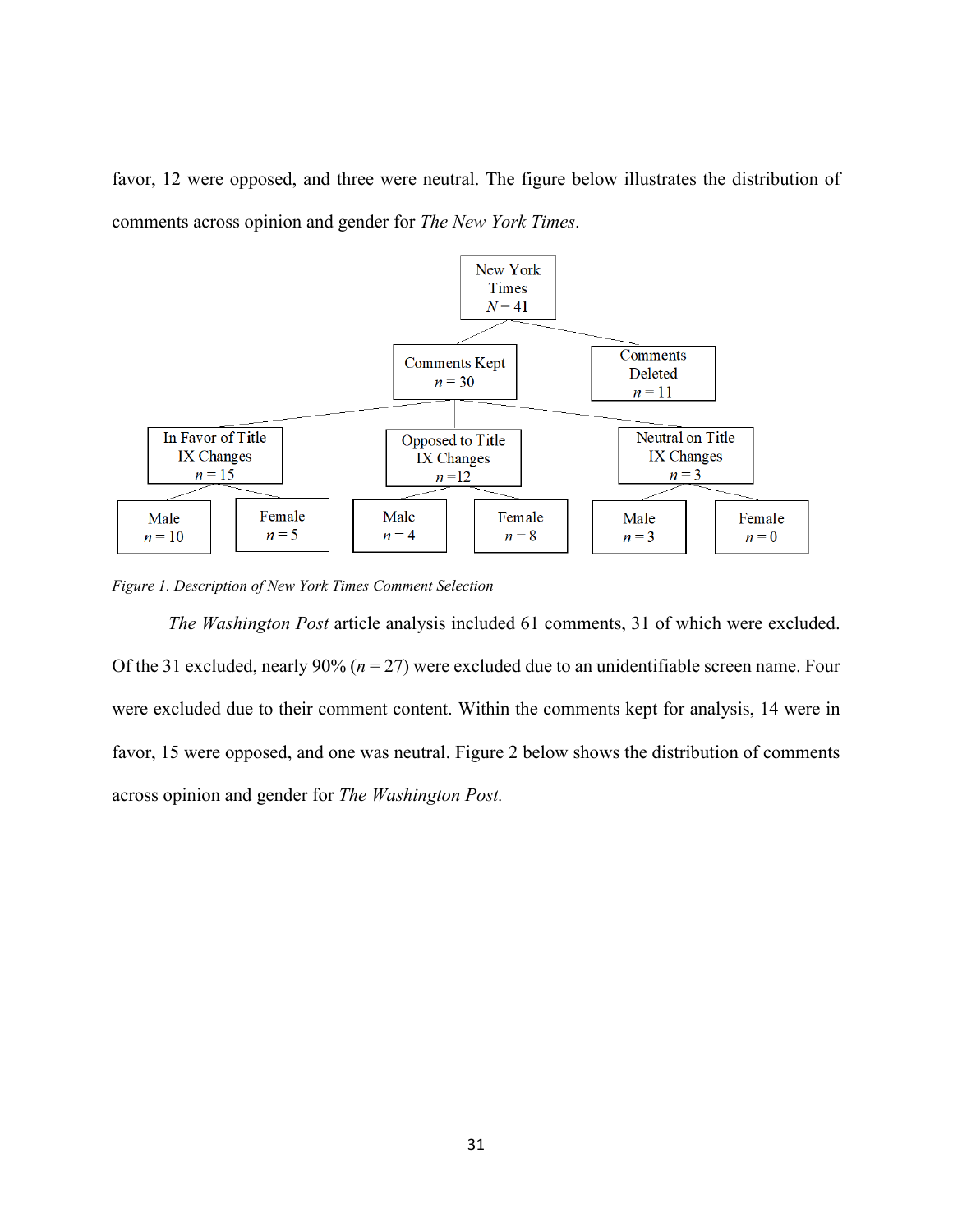

*Figure 2. Description of The Washington Post Comment Section*

*The Wall Street Journal* article analysis included 40 comments, 10 of which were excluded. Of the 10 excluded, 90% were excluded due to their comment content  $(n = 9)$  and only one was excluded for an unidentifiable screen name. Within the comments kept for analysis, 27 were in favor and three were opposed. Figure 3 below shows the distribution of comments across opinion and gender for *The Wall Street Journal.*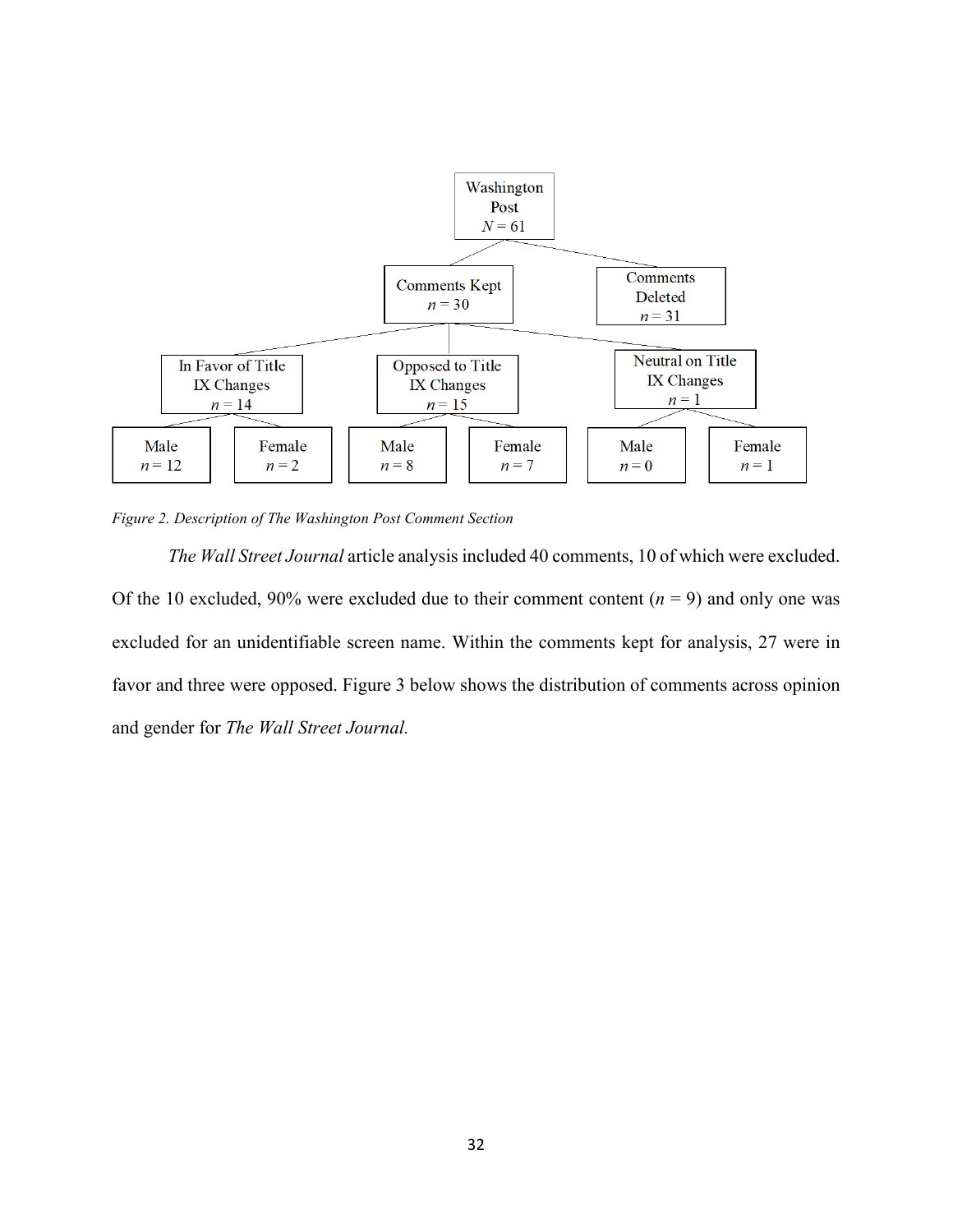

*Figure 3. Description of The Wall Street Journal Comment Section*

The *ABC News* article analysis included 51 comments, 21 of which were excluded. Of the 21 excluded, two-thirds  $(n = 14)$  were excluded due to their unidentifiable screen name, and the remainder  $(n = 7)$  were excluded due to their comment content. Within the comments kept for analysis, 17 were in favor and 13 were opposed. Figure 4 below shows the distribution of comments across opinion and gender for *ABC News.*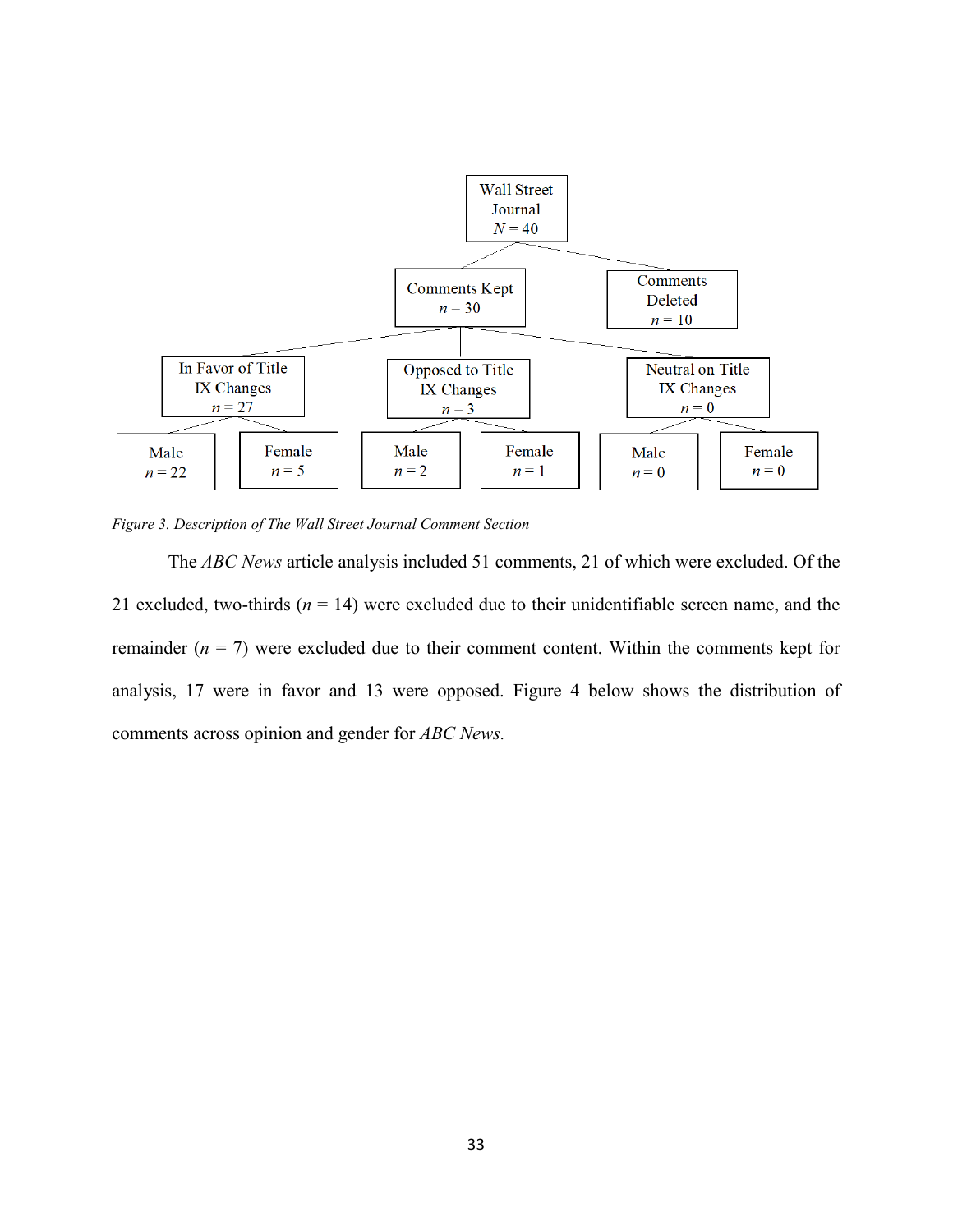

*Figure 4. Description of ABC News Comment Section*

Of the 120 comments used, 73 comments were in favor of the Title IX changes and 43 comments were opposed to the Title IX changes. Several comments were neither in favor nor in opposition of the new Title IX changes. These comments  $(n = 4)$  became a part of a third category—neutral. The subsequent sections will discuss the themes that emerged in favor of the Title IX changes, the themes that emerged in opposition of the Title IX changes, and the themes that emerged as neutral to the Title IX changes, as well as gender differences discovered. Figure 5 below illustrates the overall representation of opinions on the changes to Title IX.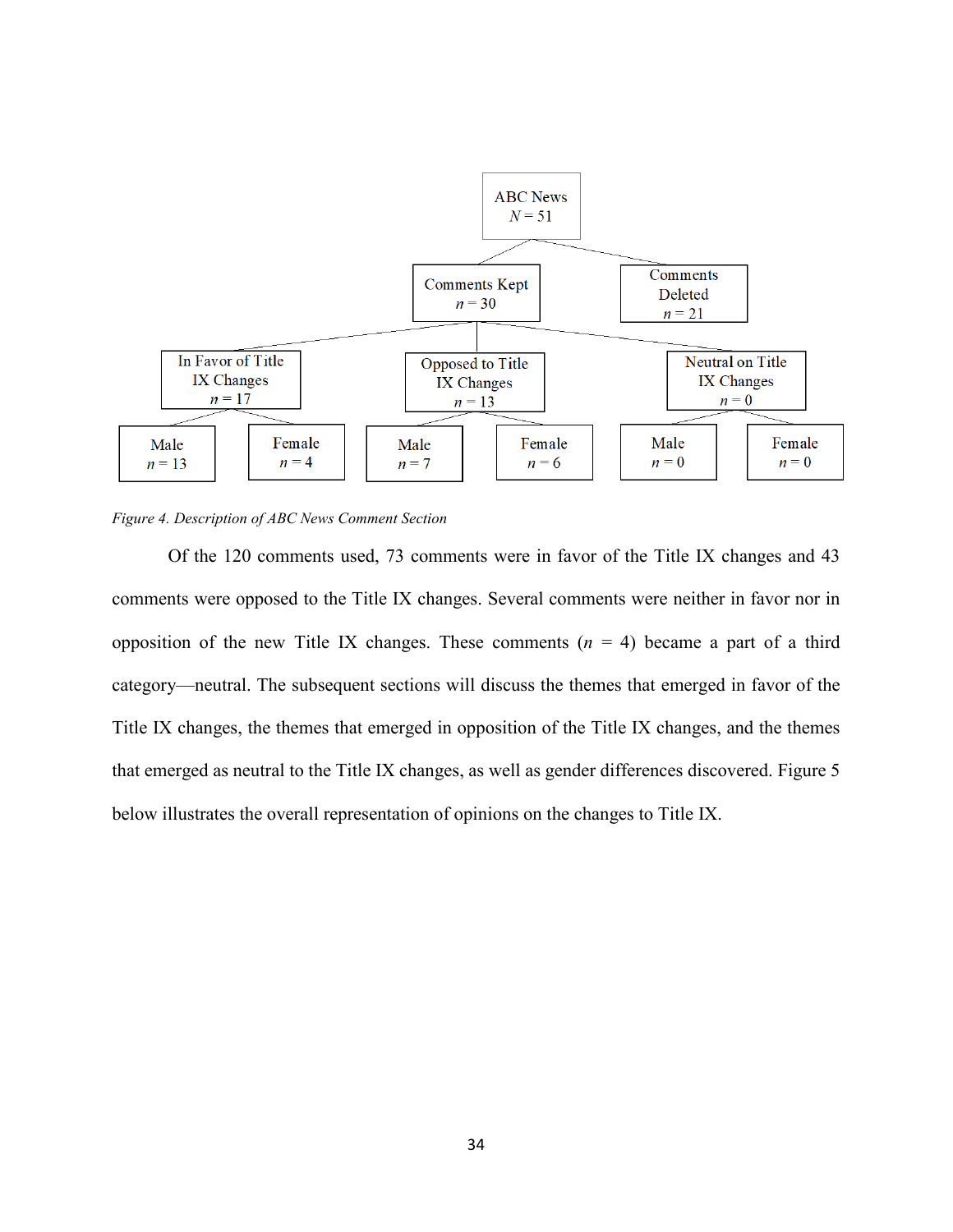

*Figure 5. Total Percentage of Opinions (N = 120) on Title IX Changes*

### **In Favor of Title IX Changes**

The total number of comments found in favor of the Title IX changes implemented by Secretary DeVos was a little over 60% of the sample size. For the comments in favor of the changes to Title IX ( $n = 73$ ), a total of five separate themes emerged: universities should stay out of sexual assault investigations, due process for the accused, innocent men are falsely accused of sexual assault, happy with Secretary DeVos or President Trump, and anger toward former President Obama and the Title IX changes implemented during his administration. These themes and corresponding comments are discussed below.

**Theme #1**—**Schools should stay out of sexual assault investigations.** For those in favor of Title IX changes, a large number favored it for the limit it put on universities to investigate sexual assault reports  $(n = 41)$ . As the new guidelines rescinded all previous guidelines, schools no longer have an obligation to promptly investigate Title IX reports, disseminate information and resources, and many commenters in support of the Title IX changes were happy with the scope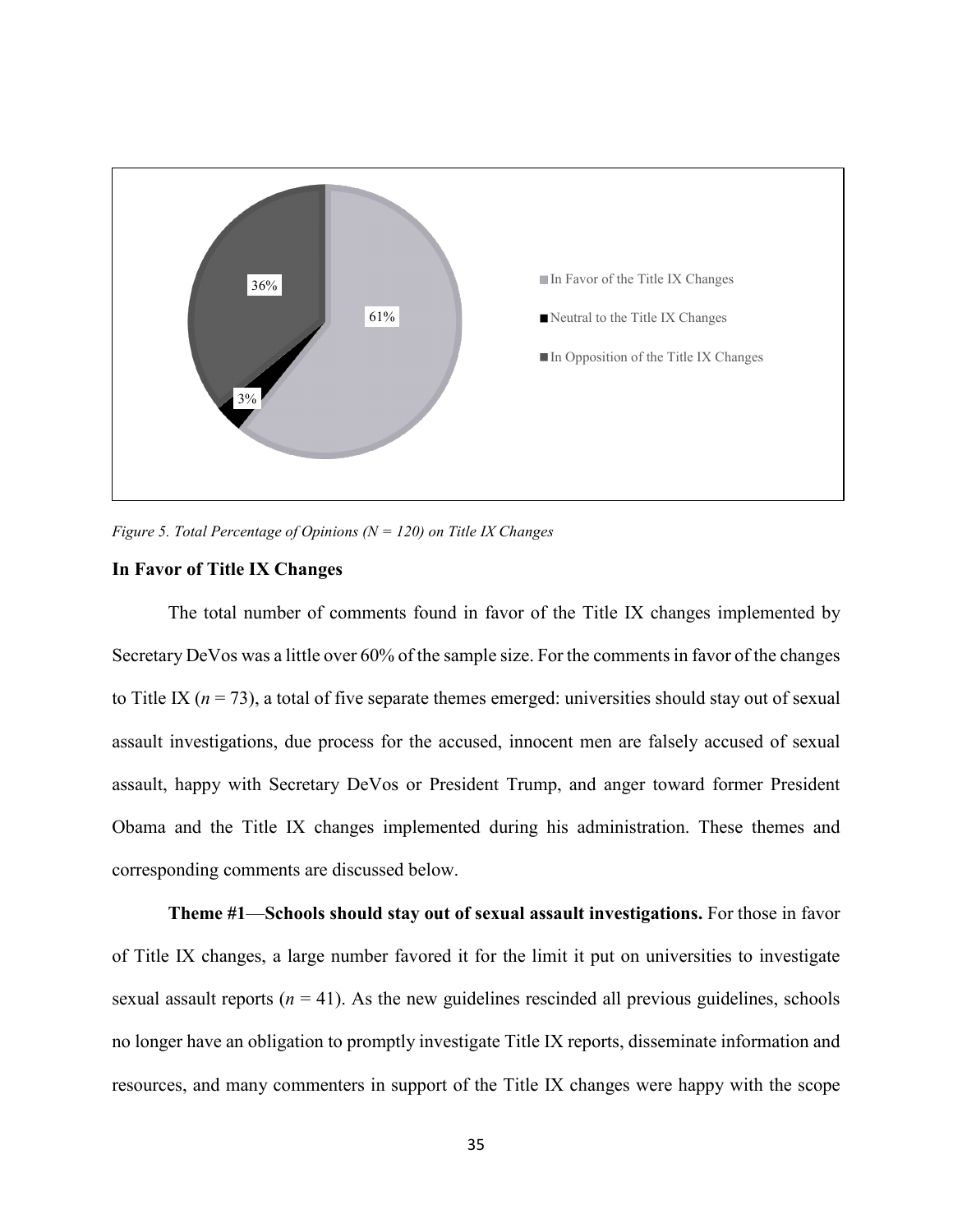being limited; Andrew commented, "Hallelujah! This was long overdue." These Title IX changes rescinded all previous guidelines, which had expanded the institution's role in sexual assault investigations. With a limited scope of investigations, many believed that the changes implemented by Secretary DeVos are a "great step in the right direction" (Chris).

Within this theme, some people want to completely get rid of the university investigation into sexual assault cases, even going as far as abolishing Title IX completely, as Chris wrote, "#AbolishTitleIX." Several commenters noted that the United States has a criminal justice system, and all Title IX complaints should be reported to police immediately, rather than to the institutions upholding Title IX. For example, John stated, "We have a well-established criminal justice system in the US . . . Why in the world should colleges have a separate one?" Others noted that it was out of the bounds of the university to make decisions on criminal cases as illustrated by Keith, who sad, "I'm curious as to why the criminal act of rape is being decided by colleges and not law enforcement." Bob's argument aligned with this as well, as he stated, "One thing I have never quite understood is why rapes are not reported directly to the police." Some mentioned how the title IX changes properly placed universities back into their rightful bounds—having limited authority over criminal cases. Jennifer noted, "Colleges and universities should have never been in the investigation & prosecution business in the first place." Julie stated, "All universities should be compelled to call the police when a student, male or female reports a sexual assault," and Lee-Ann added, "Better yet, let the police take care of crimes."

All of these arguments have the same core message—that these individuals express their favor of the changes as it limits the scope of investigations, and these individuals believe that Title IX investigations should not be handled by institutions. By Secretary DeVos rescinding all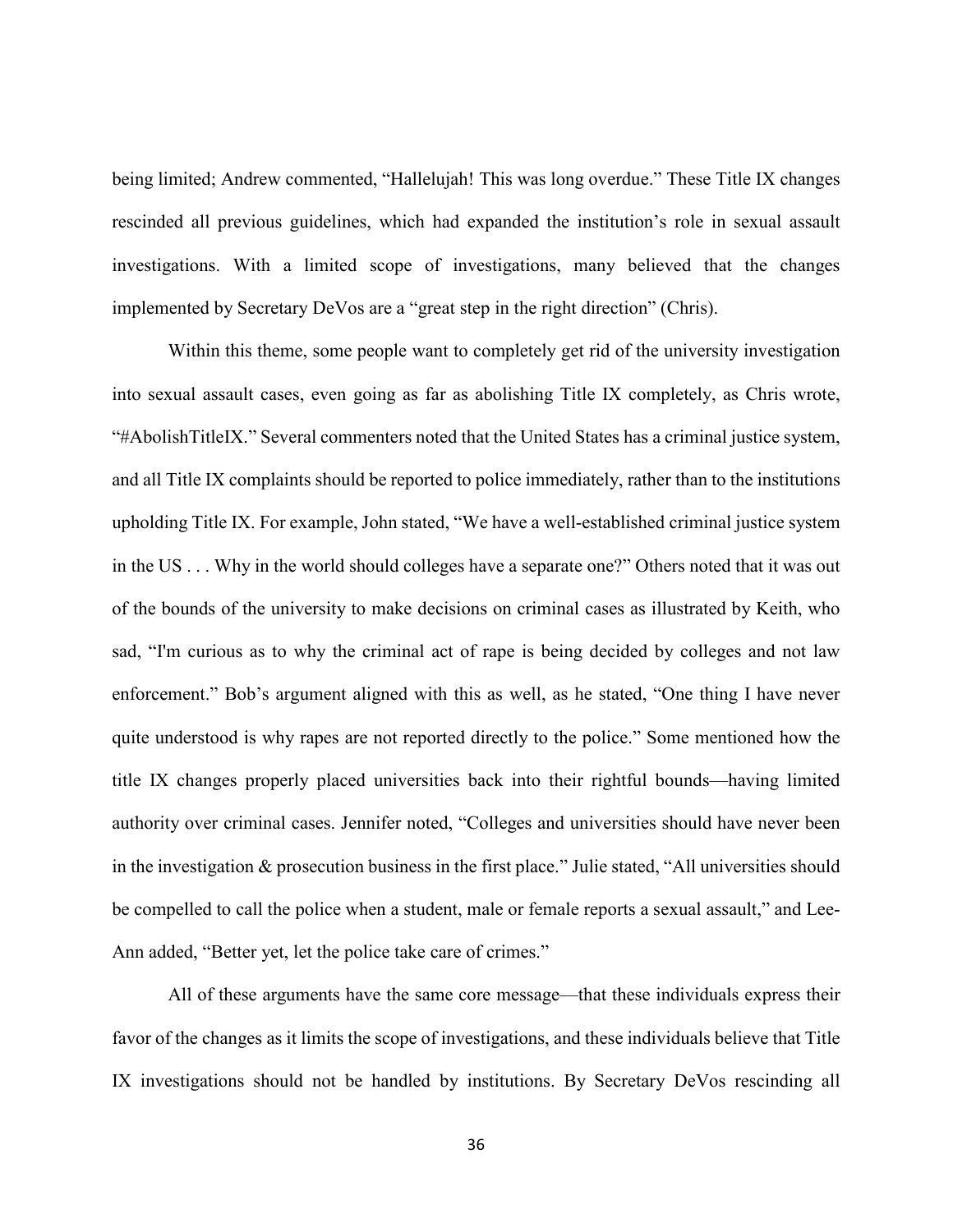previous Title IX guidelines established in the 2011 Dear Colleague Letter, institutions now have a limited scope in their investigation processes.

**Theme #2**—**Due process for the accused has increased***.* Other individuals in favor of the Title IX changes supported it as they believe that it is giving due process to the accused individual. Secretary DeVos changed the standard of evidence that is to be used in Title IX investigations, and commenters believe that this change is fair to the accused individuals. Many individuals  $(n = 18)$ supported it for this reason and believed that it was restoring every individual's right to due process. For example, Christina commented, "Everyone is allowed due process. That is what it means to live in a free country". Others noted that the changes re-align university standards with court processes that support men's right to due process. Sally added, "[Secretary DeVos] is following what the courts are continuing to hold; you men's due process are being ignored." A self-identified male expressed his support to the Title IX changes by stating, "My wife and I have two daughters in college. Of course, we want them to be safe. But that has to be done while preserving everyone's rights, including the rights of the accused. Once we start taking away due process, no one will be safe."

Some individuals voice their anger with feminists and liberals, stating that they are on a "crusade against men, and white men in particular, propagated by the left, it is a virtual certainty that due process will be tossed in the trash in favor of the so-called victims" (Eric). Commenters also noted that due process is a neutral right—not affiliated with either side. As mentioned by Gary "What world are we in where demanding evidence and due process is supposedly right wing?" The central argument made within this theme held the belief that the Title IX changes enacted by Secretary DeVos expands the right to due process for individuals accused of sexual assault.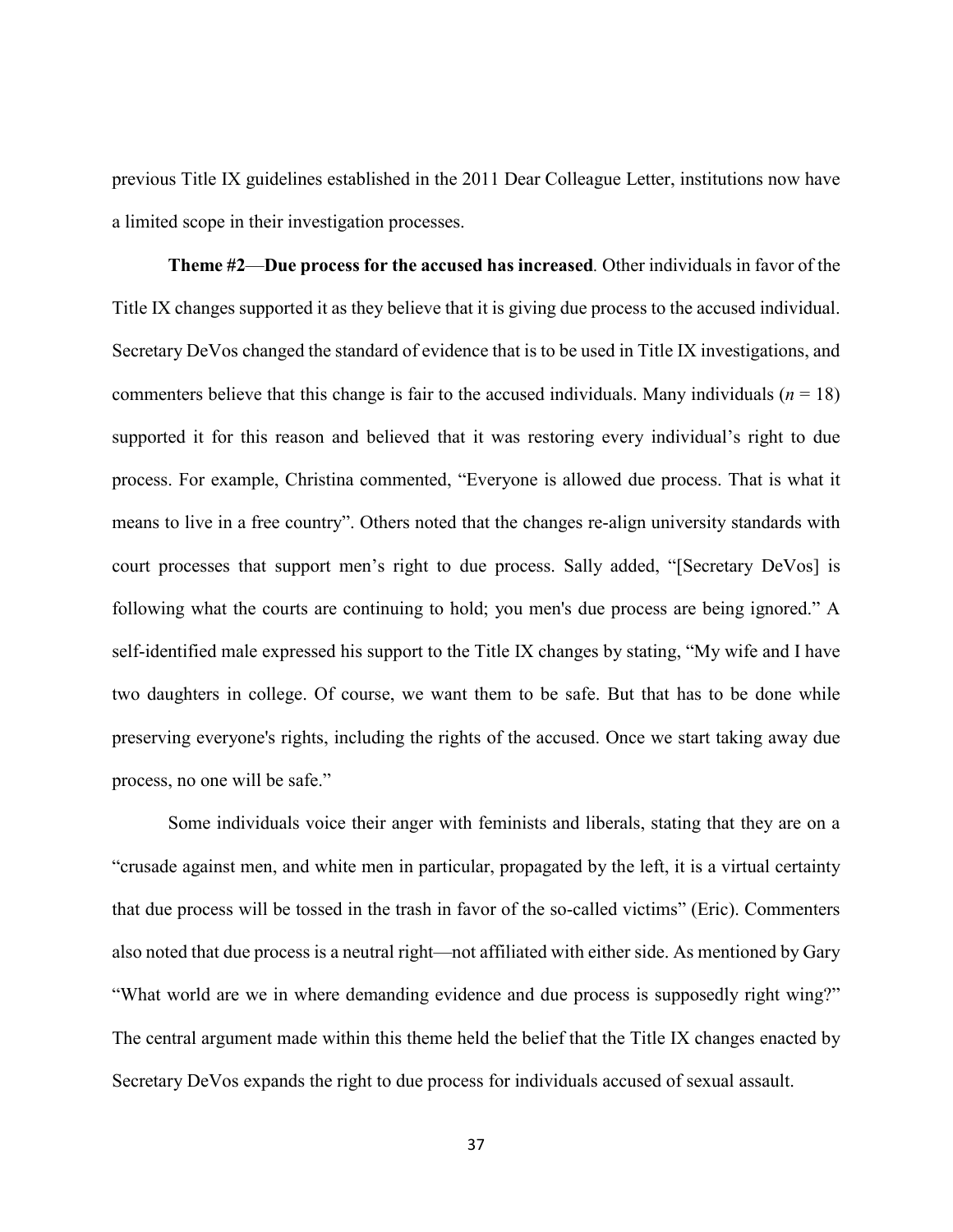**Theme #3**—**Innocent men are falsely accused of sexual assault**. Other individuals (*n* = 18) supported the Title IX changes as they believe that these changes would lead to a decrease in false rape reports because too many innocent men are being accused of sexual assault. Keith commented, "I do understand that some crimes fall through the cracks but what about the wrongly accused? Is 10% of falsely accused men acceptable? Many believed that women are lying about sexual assault reports—Frank commented, "Females often go to internet sites to ask if they have been raped. And, participants there always convince them they have,"—and this leads to innocent men being accused and convicted. Ysbeth wrote, "Now you have to provide a little more proof before destroying someone's life." The consequences for these false accusations, commenters note, can have long term effects. For example, Robert stated, "The case of Kwadwo Bonsu illustrates [false accusations against innocent men] clearly. This man's life was ruined because of a claim that contained no allegations of sexual assault, or of any other crime, whatsoever." Other commenters noted that innocent men were falsely accused under the previous Title IX guidelines, and Secretary DeVos's changes will prevent this from happening in the future. Clyde and David, respectively, noted, "Under the Obama era guidance an innocent man accused of sexual assault on campus better worry because the odds are stacked against him," and, "Using "preponderance" makes it easier to convict guilty rapists but also causes more innocent people to be falsely convicted." Many of the comments within this theme held the core belief that the new Title IX changes will reduce the amount of innocent men that are falsely accused of sexual assault.

**Theme #4**—**Happy with DeVos/Trump**. Similar to the previous theme, this theme was mentioned less often and more of a secondary theme, but some individuals (*n* = 8) supported the Title IX changes as they are strong proponents of President Trump and Secretary DeVos. Some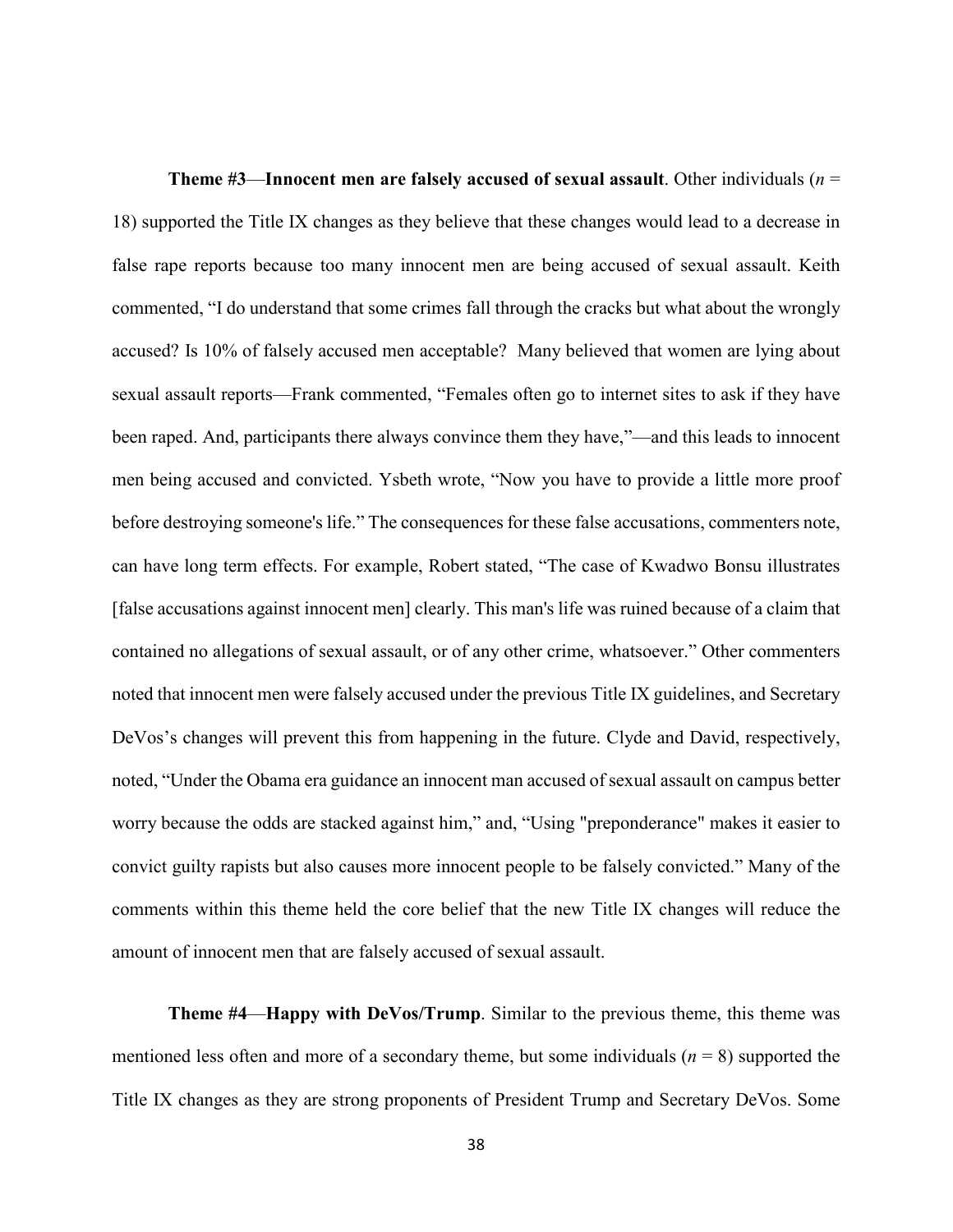were in favor of the current administration because it undid much of the prior administrations polices. Mark states, "Trump's election continues to repair America from the ravages and oppression of the Obama administration." This argument held true for George, who agreed, ""DeVos says Obama-era approach does a 'disservice to everyone involved'". I could not agree more. Thank you, Ms. DeVos!" Other commenters were excited about the changes because they strongly believed in DeVos's character and being. Dale commented his support of the Title IX changes as he believed, "Betsy DeVos is a strong, intelligent, independent woman who better typifies womanhood than every gender studies, disinformation, radical, alt-Left, Progressive, community organizing activist . . . every mis-educated, radical, alt-Left, Progressive "feminist" combined into one conglomeration of delusional male hate bigotry." The central belief within this theme was a support of the current Presidential administration and the changes being implemented, often paired with anger and frustration toward the previous Title IX changes or Presidential administration. This theme closely relates to the theme discussed in the next section.

**Theme #5**—**Frustration with Obama**. Several individuals cited their support for the Title IX changes through their opposition to Obama's original provisions to Title IX ( $n = 16$ ). This theme was similar to the previous theme of approval of Secretary DeVos, yet was more focused on the past Title IX changes, and not the current change. For example, Andrew said, "I fully support the action today. The previous guidance was draconian and was extremely unjust." Additional comments within this theme produced similar responses related to the radical nature of the prior administration—"Did anybody have any idea the extent of Obama's effort to radically change America to a Soviet style of government? I doubt most people knew. When you look at the sum of the parts though—that is exactly what the Communist Obama was doing" (Kenneth); "Get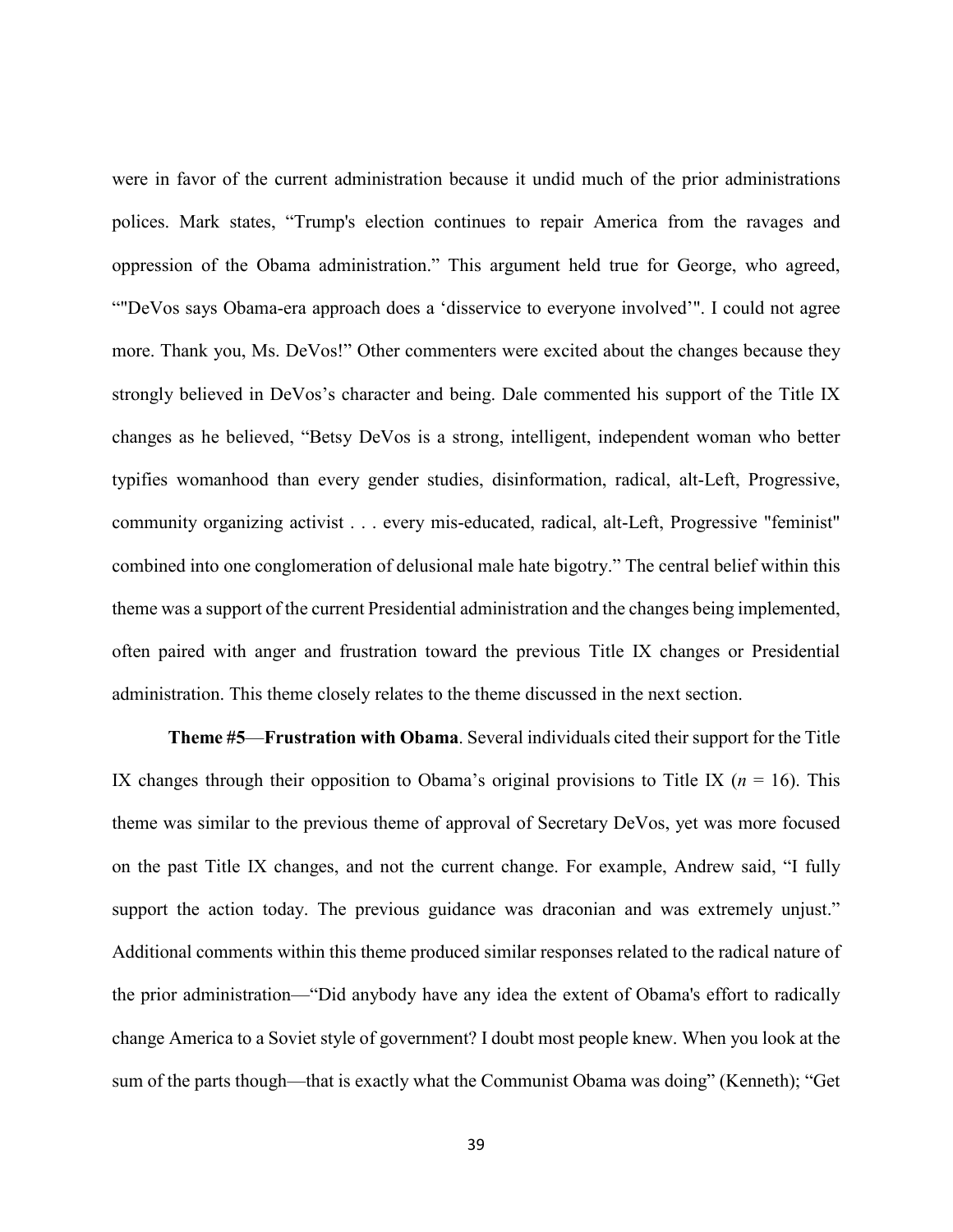the lefties out of power and keep them out" (Danny). These responses held the central theme and belief that the Title IX changes under former President Obama were wrong, too radical, and the rescinding of those guidelines is a correct change.

#### **In Opposition to Title IX Changes**

Though less than individuals in favor of the changes, individuals opposed to the changes were 36% of the total  $(n = 43)$ . Within this opposition, many commenters voiced several prominent themes. These themes were relatively equal in their prevalence. Three total themes emerged: supporting victims of sexual assault, anger with Secretary DeVos or President Trump, or belief that perpetrators of sexual violence will go free. Of those in opposition to the new Title IX changes, slightly more of them are women  $(n = 22)$  than are men  $(n = 21)$ .

**Theme #1**—**Supporting survivors of sexual assault***.* The first theme in opposition to the Title IX changes was supporting survivors of sexual assault. Commenters who focused on this theme  $(n = 18)$  were concerned with the potential harmful implications that the changes may have on past and future victims of sexual assault. These implications included the belief that victims of sexual assault will be less inclined to report their assault, as they may not feel supported. For example, Emily stated, "If someone rapes you and the man said you were "asking for it", you will have to prove yourself innocent of those accusations." Other individuals noted that the changes to Title IX can make proving sexual assault difficult. Alusna stated, "So now it's okay to sexually assault and even rape women on campus. "Preponderance of evidence" implying an annotated video of the assault is required." Other arguments pointed out that if these individuals had daughters, they would be against these changes. Meg stated, "I pray that none of these critics of the Obama policies ever have a daughter who is assaulted on campus. Betsy DeVos won't seem as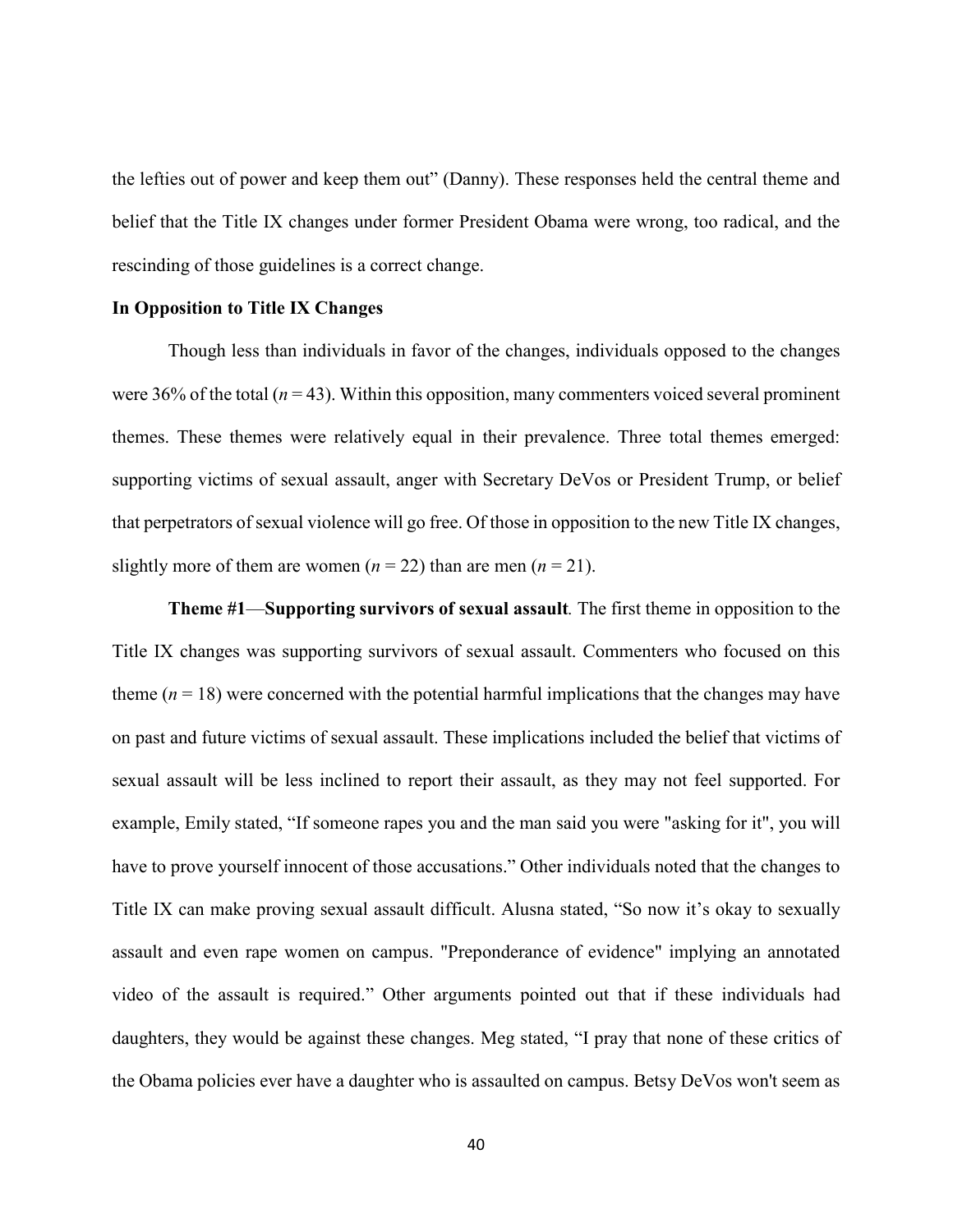much of a heroine then." Some believed that this was a clear indication that men do not concern themselves with women's rights. A self-identified female stated, "It is clear that men do not take any of this seriously." Victims of sexual assault themselves commented their opposition to these Title IX changes, stating, "I am a victim of rape and do not trust our legal system and other victims understandably do not as well. Why put yourself through ANOTHER victimization going to the authorities and trusting a legal system which proves it is not a justice system and is weighted on the side of assailants?" (Barb). The central belief of this theme was that the Title IX changes will affect victims of sexual assault in many ways and can have long term impacts on their lives.

**Theme #2**—**Anger with DeVos/Trump**. The second theme in opposition to the Title IX changes was anger toward Secretary DeVos or President Trump. Within this theme, individuals expressed their emotions toward both DeVos and Trump. These comments  $(n = 28)$  referenced DeVos' experience in her current position and the accusations of sexual assault toward Trump. Many individuals believed that Secretary DeVos is not qualified for her position. Individuals believe that DeVos does not represent the values of modern America. Alina commented, "This is a disgusting move by a woman raised in an extreme-right bubble far removed from modern society." Other commenters pointed out her limited knowledge of what her job entails, as Raymont commented, "The preponderance of evidence suggests [Secretary DeVos] barely made it through the senate confirmations because she was unqualified for this job. It shows." Other individuals believed that DeVos is dangerous in the Education Department. Kay commented, "What a destructive joke that woman is." Some individuals argued against both Secretary DeVos and President Trump. The arguments made against Trump mainly referenced the accusations of sexual assault surrounding him. For example, Jill commented, "Of course, the disgusting president who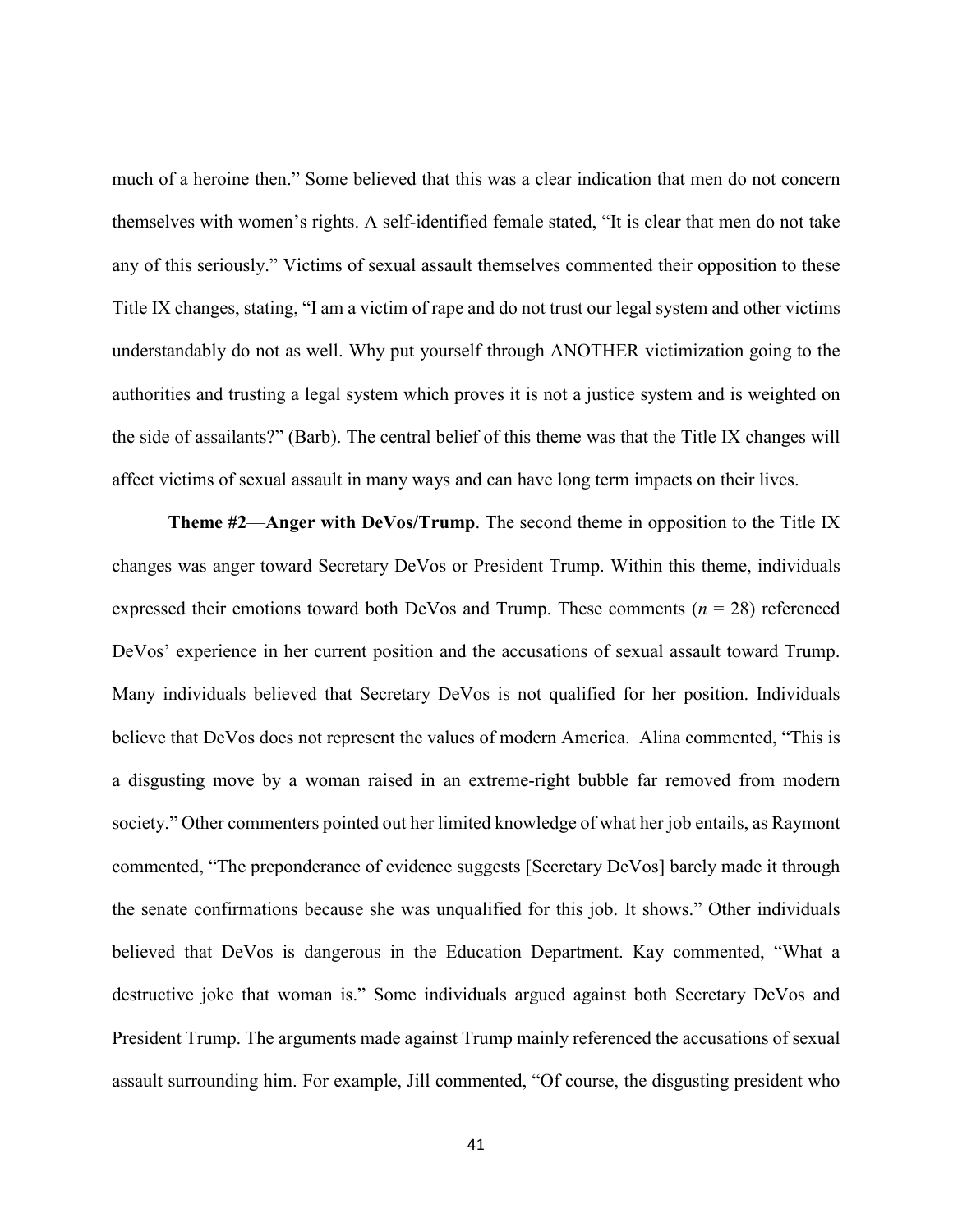is himself guilty of sexual assault would dismantle protections and guidance." Other individuals noted, "Totally expected from the Trump administration especially considering the way our President respects women" (Sarah), and, "Why am I not surprised? Our Kitty Grabber in Chief would highly endorse this action" (Beverly). Individuals also framed their arguments with anger toward the entire administration and party as a whole. Linda wrote, "How much farther will this administration take us back into the dark ages?" Others voiced their opinion against the entire administration and worried about the consequences that the changes may have on women. Rodney commented, "Every woman and every man that has a wife, daughter or mother should vote against [Republicans] that want to enable more campus rapes." The central argument made within this theme was anger toward Secretary DeVos and President Trump.

**Theme #3**—**Belief that perpetrators of sexual violence will be free.** The third theme in opposition to the Title IX changes was the belief that perpetrators of sexual violence will now be able to run freely on college campuses. These comments were less frequent than the previous themes, but some individuals  $(n = 6)$  still mentioned this concern in their comments. This theme was commonly seen alongside the theme of supporting survivors of sexual assault, as the two themes are closely connected. For example, John commented, "My oldest daughter started university this fall. The Trump administration wants to make sure if she is sexually assaulted on campus that her attackers walk away free." Other individuals state that perpetrators will walk free because no one will believe the victim coming forward. Emily stated, "The man's defense would be, "look at how she dresses--she was just asking for it. It wasn't my fault."" The central argument within this theme was the belief that the Title IX changes would lead to less convictions of perpetrators of sexual assault.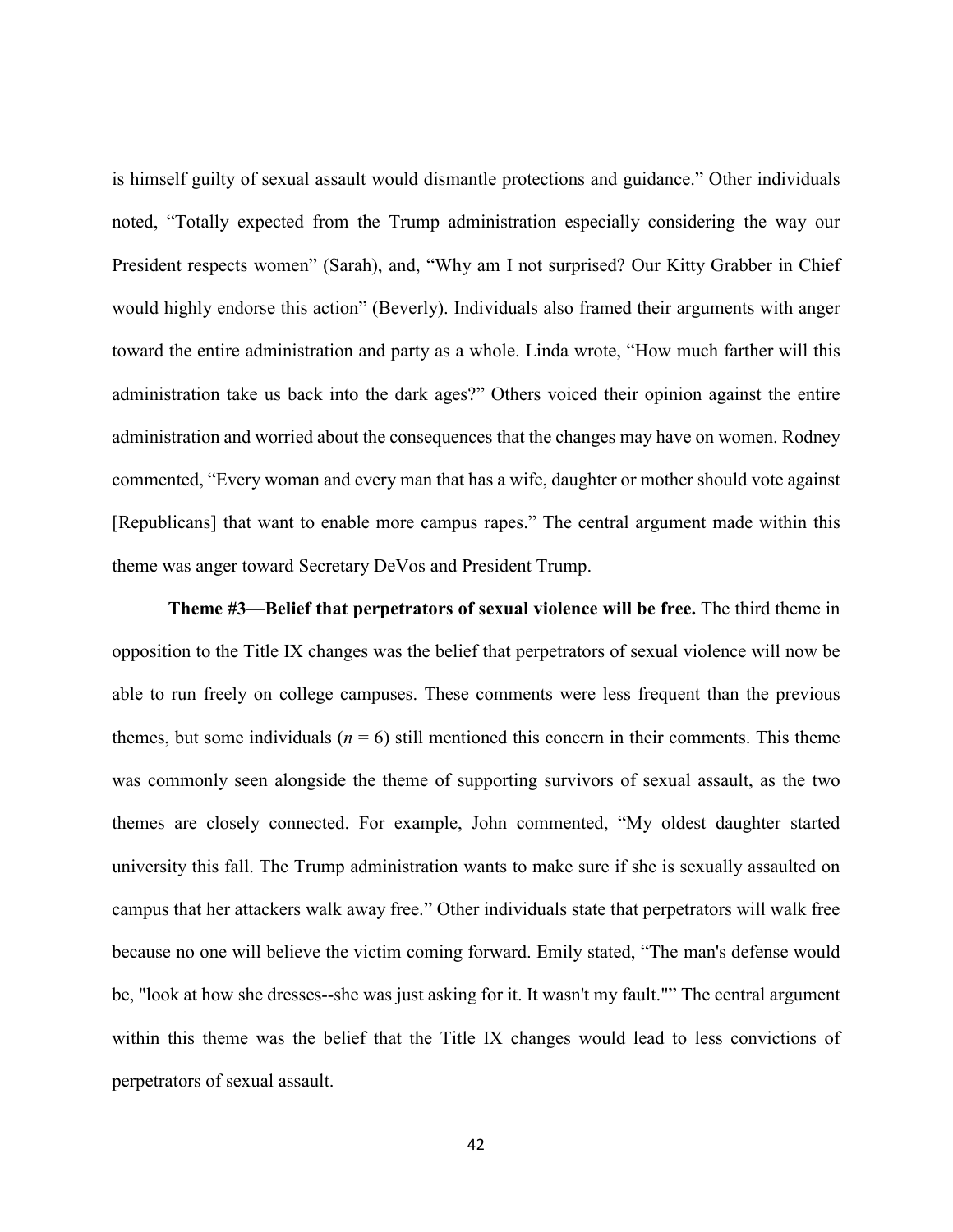#### **Neutral to Title IX Changes**

Because this topic is a very polarizing issue, the neutral comments were relatively rare, and as such, no overwhelmingly prevalent themes were present in the content of the comments. There were four total neutral comments, and a three-fourths of these comments  $(n = 3)$  were made by men. These comments pointed out that sexual assault is a brutal crime, and it definitely needs to be addressed as it is "difficult to establish or prove" (Paul). Some individuals noted that the root cause of sexual assault must be addressed. The sole woman who felt neutral, Iris, commented, "We need to address the cause of so much campus assault . . . we are at fault for . . . not teaching our kids what sex, consent and consequences are." There was no clear favor or opposition within these comments. These comments address the severity of sexual assault and the problems associated with reporting.

#### **Gendered Differences in Responses to Title IX Changes**

The purpose of the exploratory analysis was to dissect and analyze the themes that emerged in response to the proposed Title IX changes. A total of three categories were identified—in favor, in opposition, and neutral. Within the favor category, five separate themes emerged: universities should stay out of sexual assault investigations, due process for the accused, innocent men are falsely accused of sexual assault, happy with Secretary DeVos or President Trump, and anger toward former President Obama and the Title IX changes implemented during his administration. Within the opposition category, three separate themes emerged: supporting victims of sexual assault, anger with Secretary DeVos or President Trump, or belief that perpetrators of sexual violence will go free. The secondary purpose of this study was to test if gender differences existed within the themes and categories, hypothesizing that 1) women will be more likely to oppose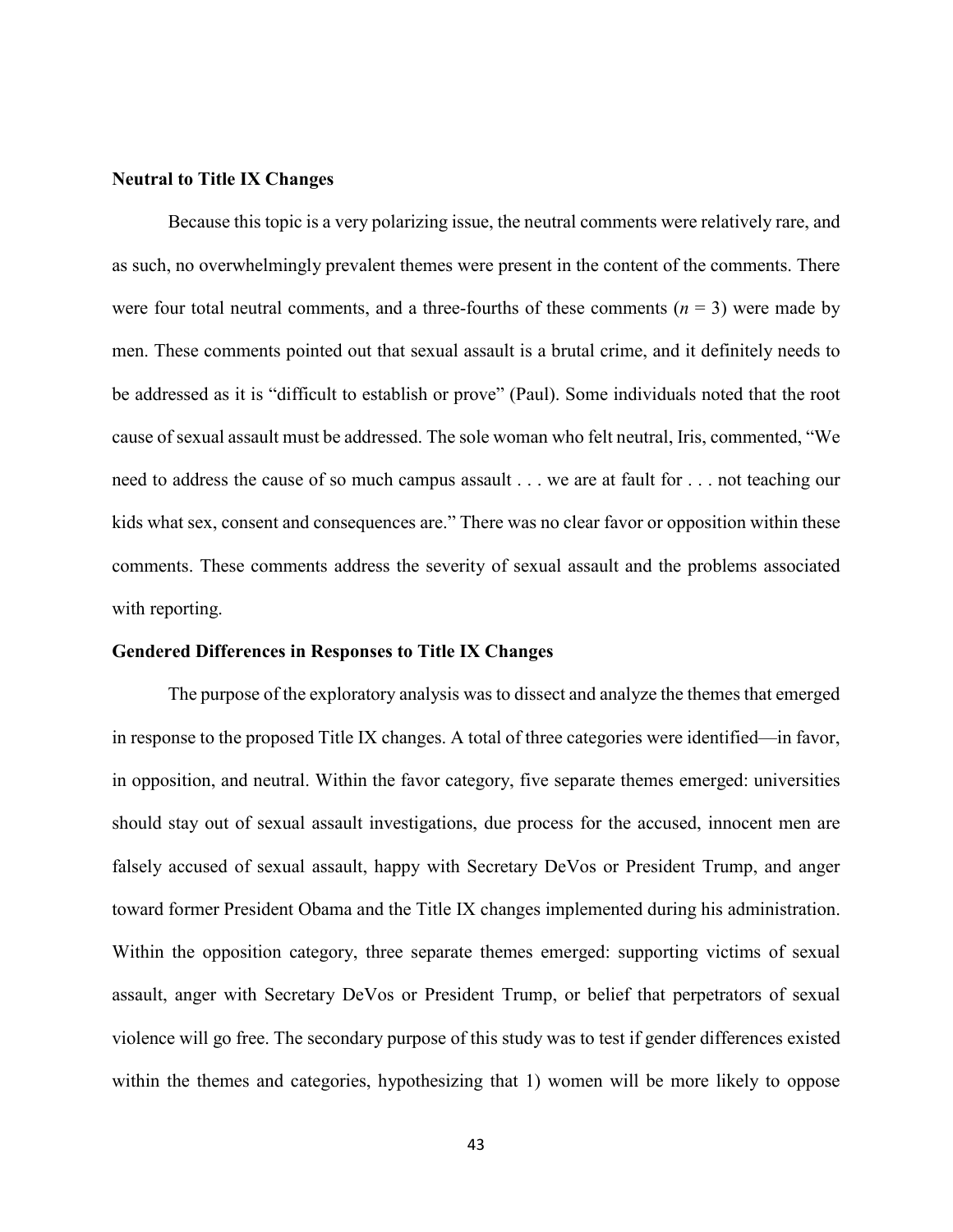Secretary DeVos's changes to Title IX and 2) men will be more likely to support Secretary DeVos's changes to Title IX.

Figure 6 below shows the distribution of those in opposition of the changes to Title IX in respect to their gender. Of those comments in opposition to the changes  $(n = 43)$  slightly more of them are women ( $n = 22$ ) than are men ( $n = 21$ ). These findings support hypothesis #1 revealing that women are more likely to oppose the Title IX changes.



*Figure 6. Gender Distribution for Comments in Opposition of Title IX Changes (N = 43)* 

Figure 7 below shows the unequal and gendered distribution of those in favor of the changes to Title IX. Across the 73 in favor comments, more men ( $n = 57$ ) than women ( $n = 16$ ) expressed their support. In fact, over 75% of those comments in support of the changes were written by men, in comparison to only 22% of the favorable comments written by women. These findings support hypothesis #2 revealing that men are more likely to support the Title IX changes.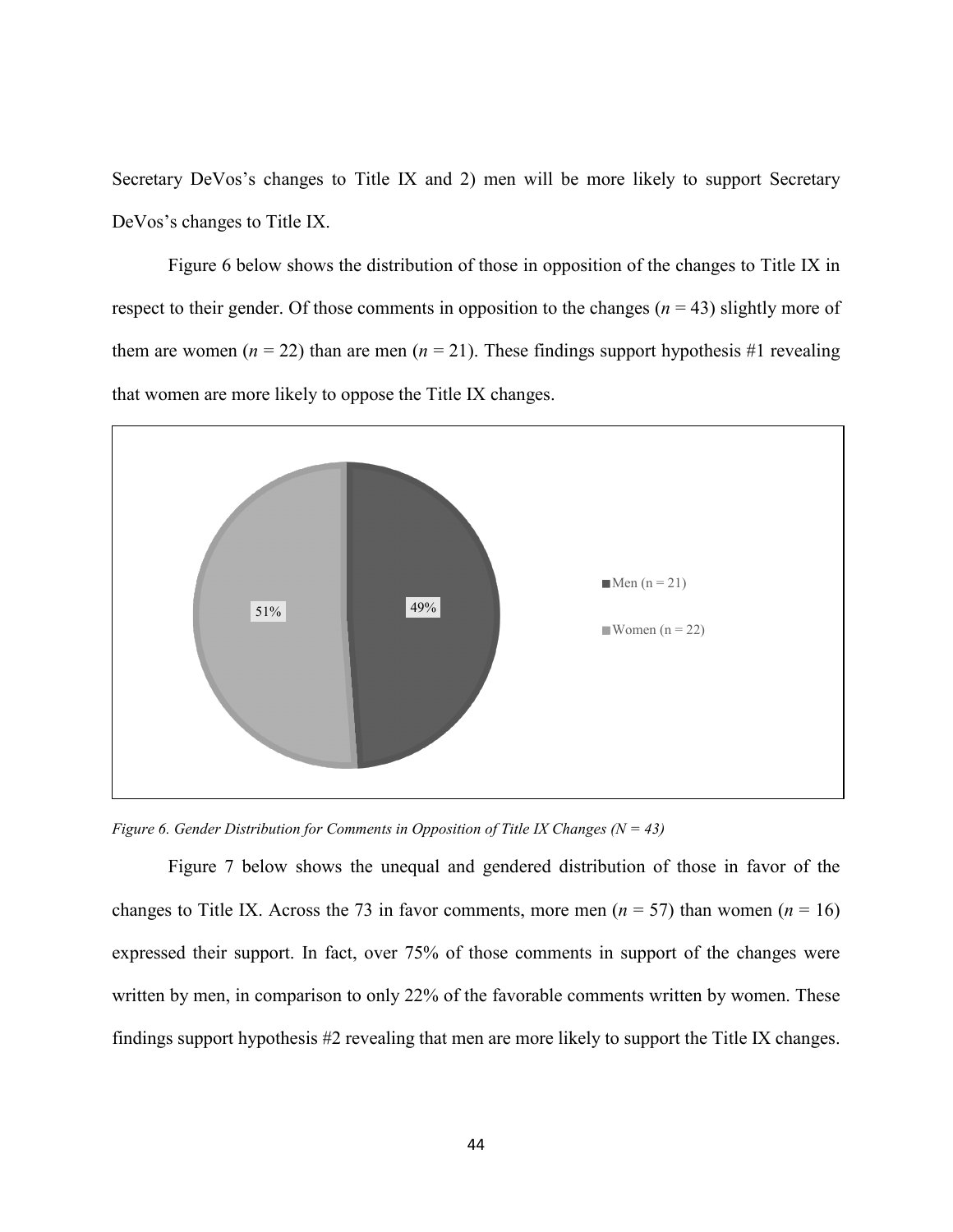

*Figure 7. Gender Distribution for Comments in Favor of Title IX Changes (N = 73)* 

The above figures may be misleading when examining the relationship within opinions by gender. All previous figures examined gender differences within themes, rather than exploring any theme differences within gender. Because women made up 33% of the 120 comments analyzed, it is important to evaluate theme-based differences within gender. Figure 8 below illustrates the gender differences within each theme. The bars represent the number of respondents for each gender (i.e., 39 comments for women and 81 comments for men), while the callout boxes illustrate the percentage of the total within each gender, split by opinion. Based on this figure we see that of comments made by women, more than 56% of them were in opposition to the proposed Title IX changes. This percentage is compared to only 26% of men. Collectively, these findings and the within theme findings above, further demonstrate support for hypothesis #1—women are more likely than males to oppose the proposed Title IX changes. Further support for hypothesis #2 is found in Figure 8. Over 70% of men, compared to only 41% of women, commented in favor of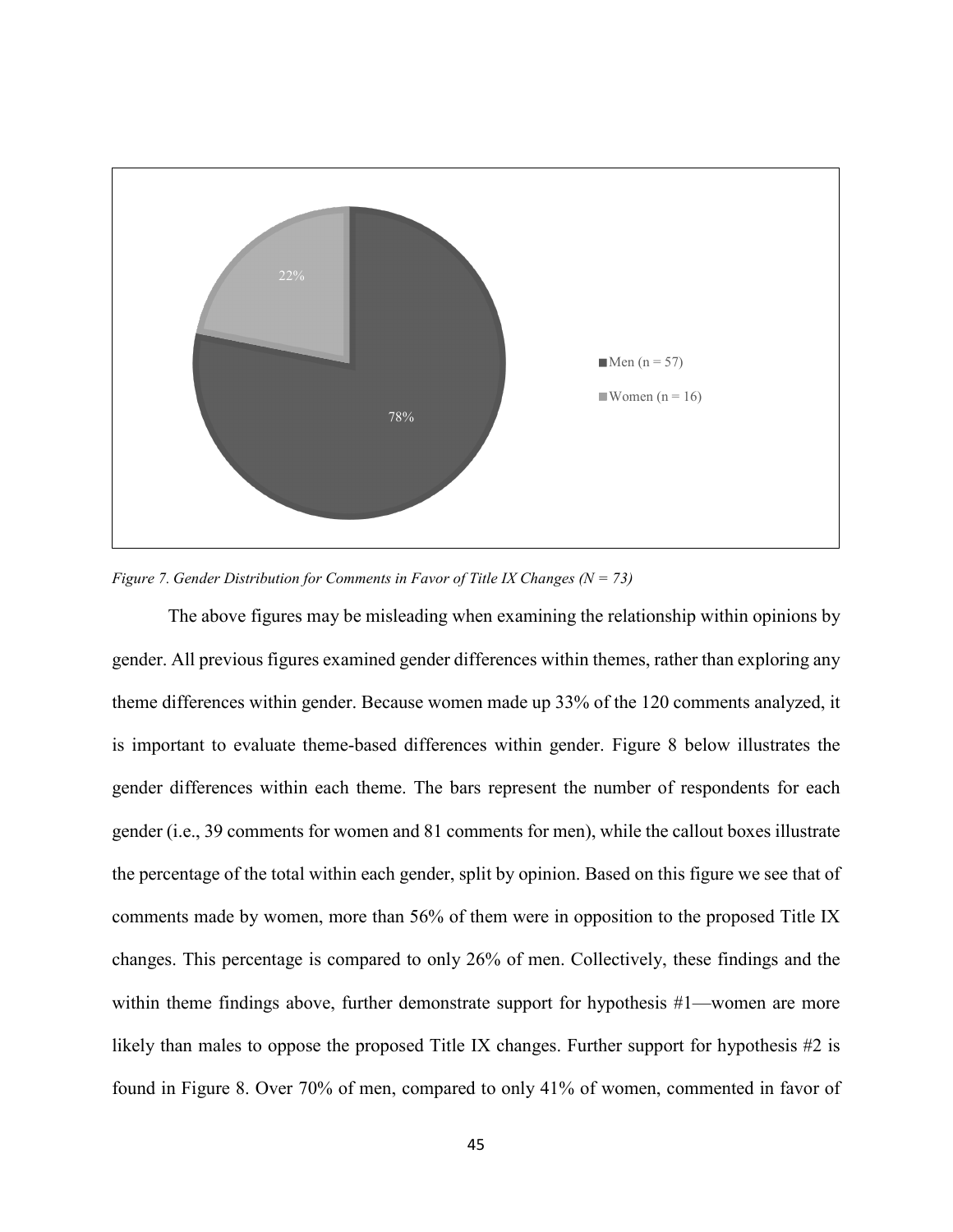the changes. In summary, these findings showcase the clear differences between men's opinions and women's opinions on the Title IX changes.



*Figure 8. Theme Differences on Title IX Changes Within Genders (N = 120)*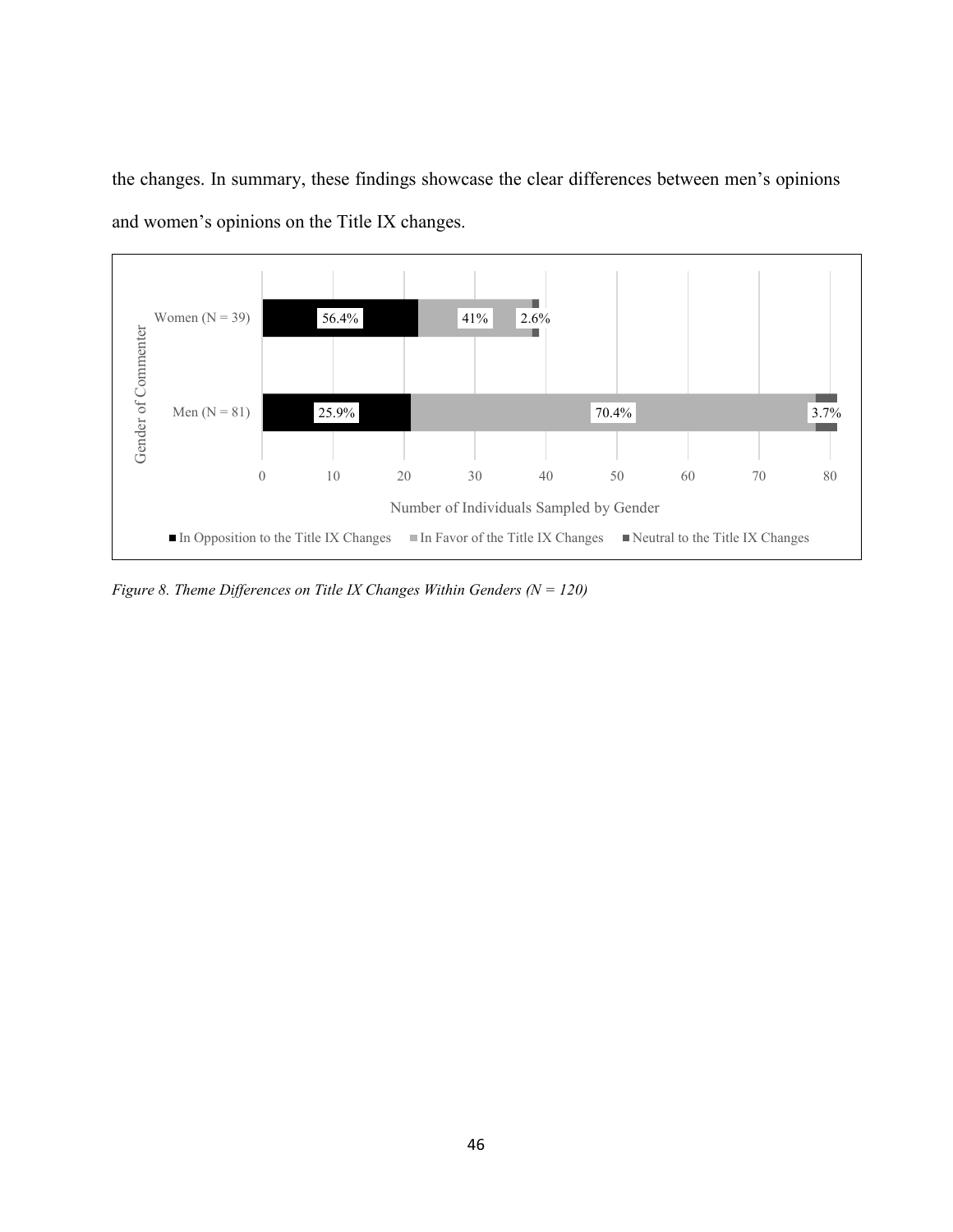# **Discussion & Conclusion**

This research sought to examine a possible relationship between the gender of an individual and their opinion on the proposed changes to Title IX. After analyzing 120 comments across four national news sources, the majority of individuals were found in favor of the changes to Title IX. In respect to their gender, men were more likely to favor the changes and women were more likely to oppose the changes—both findings in support of my hypotheses. The subsequent sections will discuss the key findings, the implication from this study, and limitations and suggestions for future advancements within this line of inquiry.

The first key finding of this study is that over 60% of individuals included in the analysis were in favor of the Title IX changes ( $n = 73$ ). As stated previously, these individuals supported the changes to Title IX for many reasons, including support of the Presidential administration, anger with previous guidance, belief that universities should stay out of investigations, belief in the restoration of due process, and belief that innocent men are accused. Of the many themes, the most prevalent  $(n = 41)$  was the belief that universities should stay out of sexual assault investigations. Because Title IX investigations are separate from police investigations and are not a criminal trial of any sort; these individuals believed that universities should not be involved with sexual assault and universities should not have any form of investigative power over these allegations.

Individuals in favor of the Title IX changes are highly contextualized by the representation of gender in the available comments. Men outnumbered women by a margin of at least two to one, and in some cases, a margin of four to one. The overrepresentation of men skewed the overall percentages of those in favor of the changes to Title IX. As illustrated from Figure 8 above, there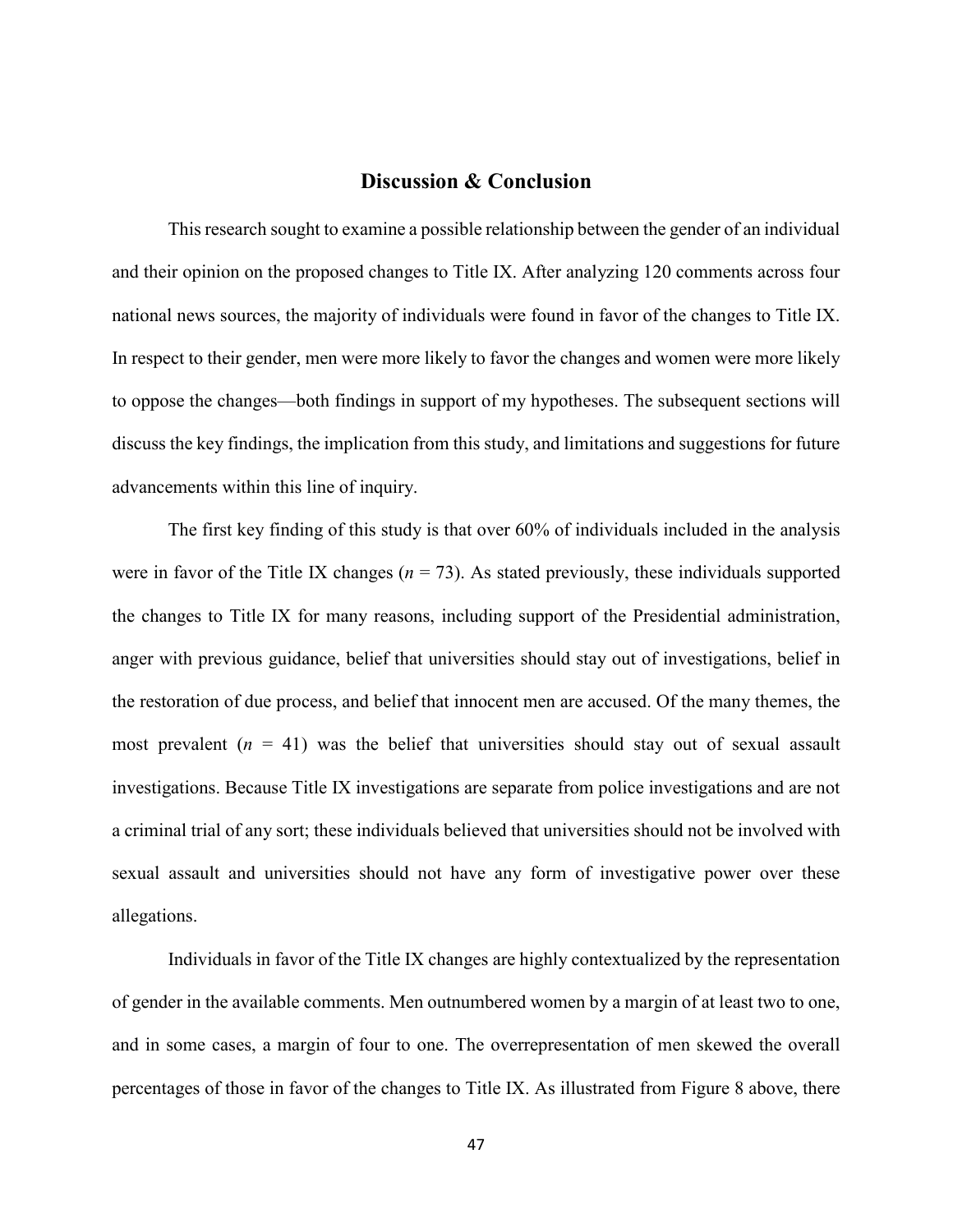are stark differences between the percentage of men represented and the percentage of women represented throughout the study. Across men sampled for this study (*n* = 81), over 70% (*n* = 57) were found in favor of the Title IX changes, compared to  $40\%$  ( $n = 16$ ) of women. With the overall average of 60% in favor—it is evident that the sample size is skewed toward the overrepresentation of male opinions. As men were much more present in these online commenting forums, women's opinions were not as prevalent, making the overall sample size more reflective of the male experience rather than the female experience.

This overwhelming support for the changes to Title IX may be accounted for by several factors. First, men are more likely to empathize with the perpetrator rather than the victim in cases of sexual assault (Smith & Frieze, 2003; Osman, 2011). Also, men are more often perpetrators of sexual assault (Black et. al., 2011). As the 2011 Dear Colleague letter extended many rights to victims, which are predominantly women, it is possible that men felt threatened by this change as they are more likely to emphasize with and be perpetrators of sexual assault. Consequently, they are more likely to support rescinding those 2011 Dear Colleague protections. Second, men have been known to dominate the environments and social settings in which they exist. Men not only dominate verbal and online conversations (Strodtbeck & Mann, 1956; Soskin & John, 1963; Bernard, 1972; Spender, 1979; Edelsky & Adams, 1990; Holmes, 1992; Holmes, 2013; Nittrouer et. al., 2017), but they also dominate many other aspects of historical and modern life. Indeed, men are the preferred choice for journalists who are conducting interviews (Crettaz Von Roten, 2010). Across 193 countries, only three have an equal representation of men and women in their parliamentary positions (Inter-Parliamentary Union, 2019). The overrepresentation of men and underrepresentation of women has deep historical roots as societies have long been misogynistic,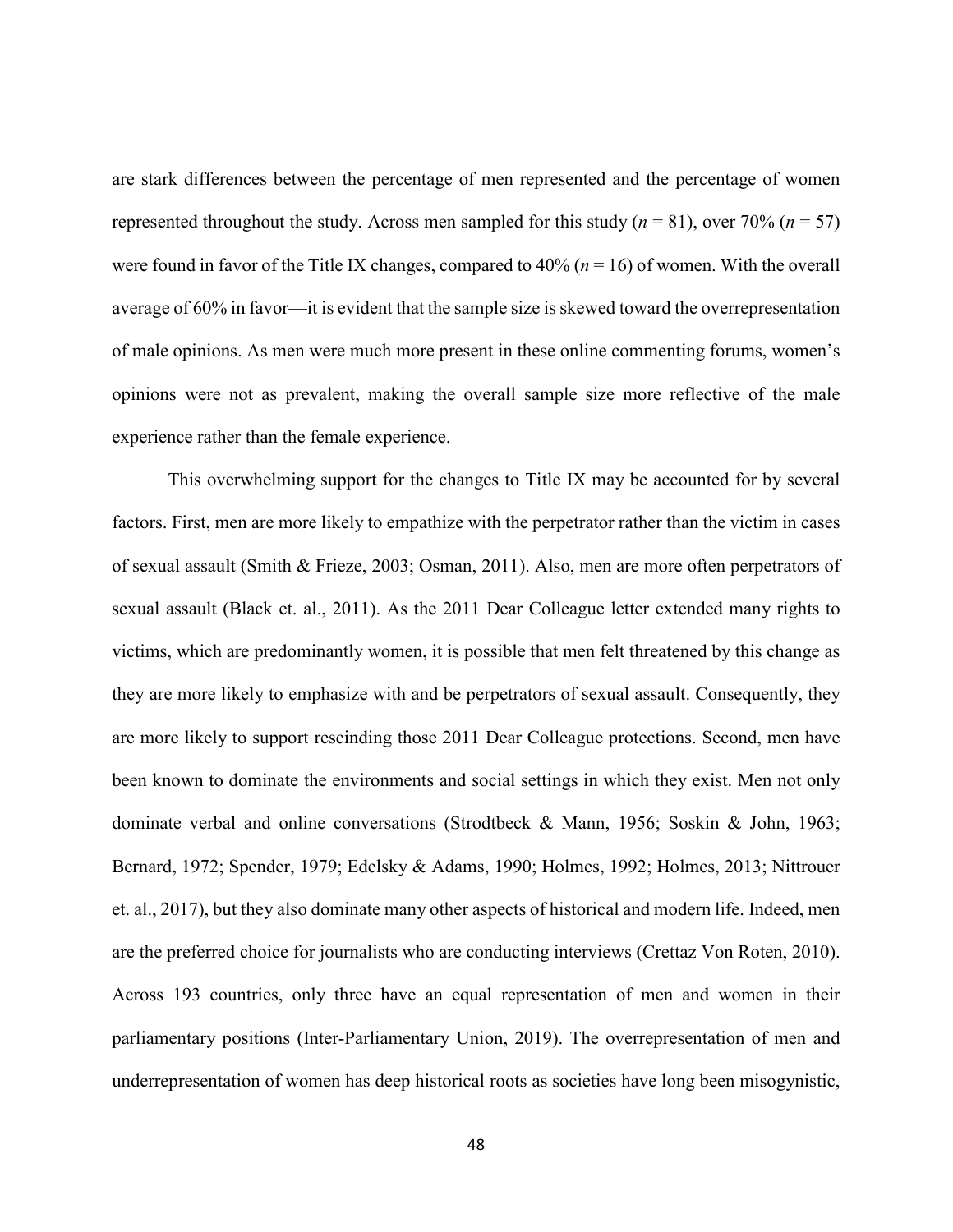even dating back to ancient Greek mythology (Holland, 2006). As such, the overdominance of men and their opinions in social circles drastically influenced the findings of this study. Third, men may support these changes because it lessens the threat of punishment should they act inappropriately. Though this is a controversial rationale, it has been shown that across non-criminal men, one of every three reported that they would rape a woman if they knew they would not be caught (Stotzer & MacCartney, 2016). With previous statistics demonstrating that only 5% of all rapes are reported to college staff (Warshaw, 1988; Fisher, Cullen, & Turner, 2000), and only 0.5% of rape reports result in a conviction (RAINN, 2016), the reality is that a perpetrator is likely to evade apprehension and these changes only increase the probability of evasion. Fourth and finally, over 40% of women also supported the changes. This may be due to internalized sexism. Internalized sexism refers to women adhering to and enacting sexist and misogynistic traditions and behaviors (Adapted from: Bearman, Korobov, & Thorne, 2009). Some women felt that it was wrong to be a victim, and women should be more responsible. Sarah, for example, commented, "It's infantilizing to consider every inebriated young lady a "victim". Take some ownership of your agency girls." Many women, however, primarily commented their belief of how now women have to prove their allegations now, because universities always believed the victim. For example, Ysbeth commented, "Now you have to provide a little more proof before destroying someone's life." Often times, internalized sexism manifests itself as taking down other women in order to make oneself feel better (Goodwin, 2002; Underwood, 2003). It is possible that these women oppose the Title IX changes as they are adhering to sexist and misogynistic behaviors.

The second key finding of this study is that women were more likely to oppose the changes to Title IX than men. Across women sampled for this study (*n* = 39), nearly 60% (*n* = 22) were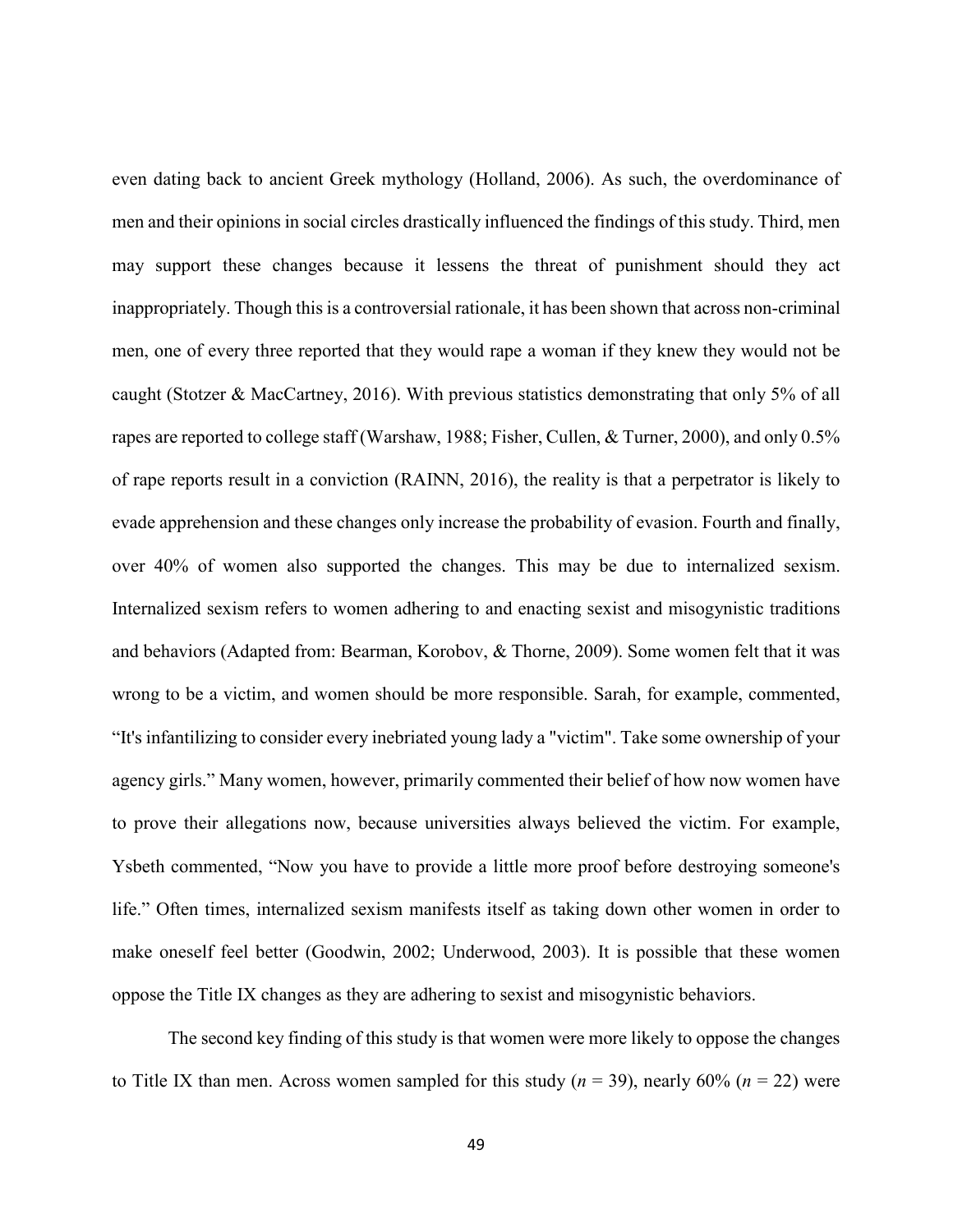found in opposition of the Title IX changes—relative to roughly 25% ( $n = 21$ ) of men ( $n = 81$ ). This overrepresentation of opposition to the Title IX changes attributed to women may be influenced by a number of factors. First, women have higher levels of empathy and are more likely to empathize with sexual assault survivors than men (Smith & Frieze, 2003; Osman, 2011). Women supporting sexual assault survivors was illustrated in several of the comments ( $n = 10$ ). In nearly half of the women's comments in opposition to Title IX changes, support for victims was prevalent in the argument. For example, Emily stated that now victims will be treated as the accused, rather than be protected. Second, these differences may also be attributed to the female experience with sexual assault. As shown in the literature review, women experience sexual assault at a rate of one in four (Schwartz, 1991; Gross et. al., 2006; Hanson, 2016) compared to the male experience of one in 71 (Black et. al., 2011). Several comments made by women in opposition of the changes often shared their story of being sexually assaulted, and their fear of reporting. For example, a self-identified female stated how after suffering sexual assault as a child and an adult in college, she does not believe that laws are in the interest of women. Another woman, Barb, stated that she too was a victim of sexual assault, did not trust the authorities with reports, and believed that the legal system is weighted in favor of the accused. In addition to women experiencing their own sexual assault, they also experience vicarious trauma through the sexual assault of others. Hand in hand with this, female psychotherapists and nurses of sexual assault victims reported high levels of vicarious trauma, more symptoms of PTSD, and a more negative view of the world (Schauben & Fraizer, 1995; Gates & Gillespie, 2008). Third, fear of crime may also be influencing the differences in opinion between genders. Sexual assault is the most feared crime for women ages 19-35 (Warr, 1985; Pain, 1997). Women also fear rape at a rate that is three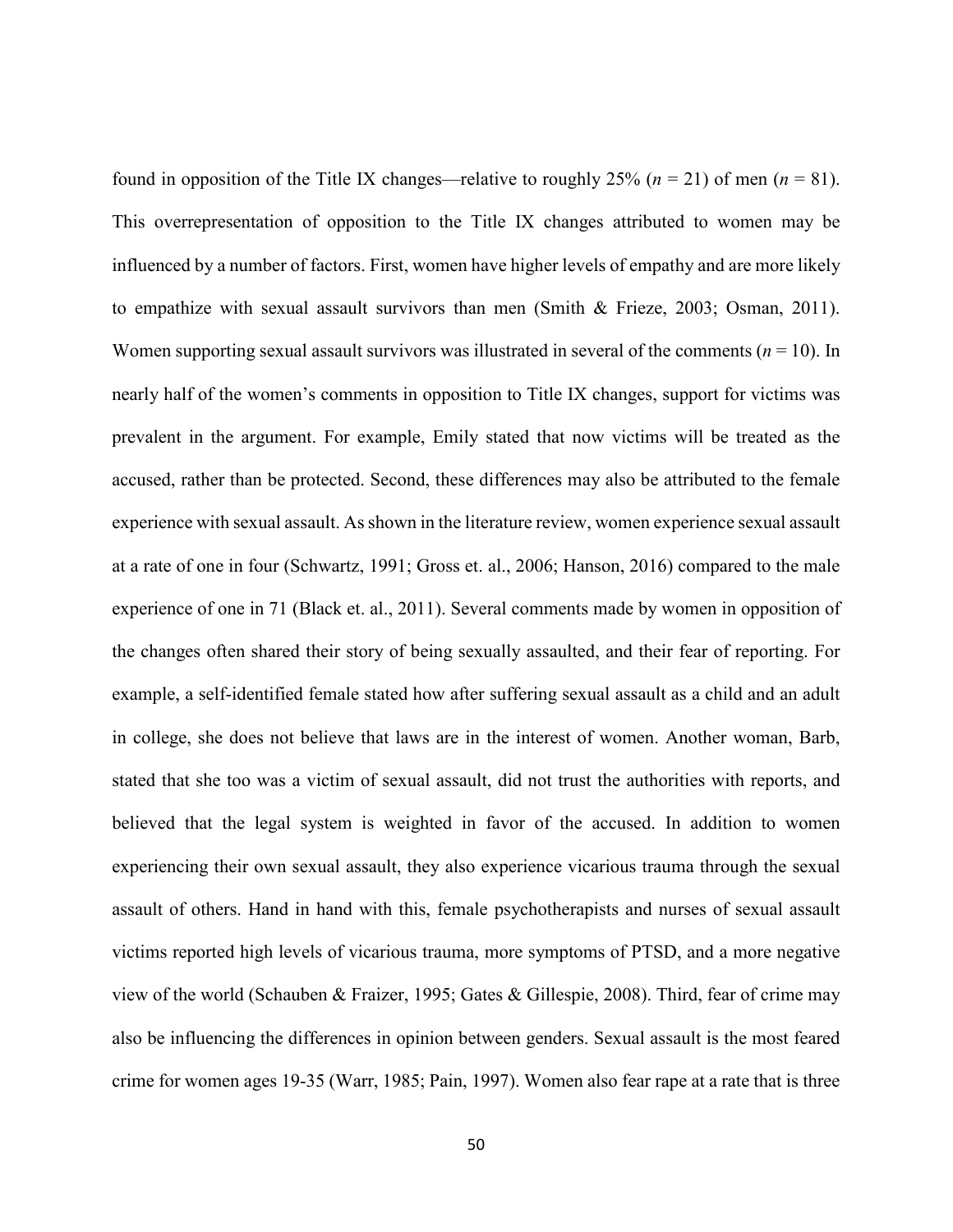time that of men (Fisher & Sloan, 2003). It is understandable then that women would oppose changes that strip protections from victims, which are primarily women. Title IX has long been perceived as a women's protection bill, and any attack on it can appear as a personal attack against women.

Understanding these differences in responses by gender is important for institutions tasked with upholding Title IX and institutions within the community. As such, two overarching implications can be derived from this research, with each implication containing many practical policies or programs to effectively serve sexual assault victims and perpetrators.

First, gaining insight from both sides of this controversial change can aid in creating programming on the campuses and within institutions that enforce Title IX. For example, upon reviewing proposed changes to Title IX, Harvard, Boston University, and Brown University wrote letters to Secretary DeVos, reaffirming that her administration must work to protect victims of sexual assault and harassment, while also maintaining equality in all investigations (Herpich, 2019). However, it is unclear what policies and programs have been implemented at those universities post changes. Thankfully, universities can continue to build upon and expand their Title IX programming to ensure student protections. As such, this programming can be both proactive and reactive in nature. Proactive programming can include education about the student conduct process as students enter the university. This would involve speaking events for Title IX information and student conduct in freshman seminar classes, tabling with informational packets during university orientation sessions, and enrolling students in online courses to teach them about these processes. Also, students can be made aware of all available resources, learn about Title IX, and know their rights before enrolling in classes and beginning at a university. To do so, proactive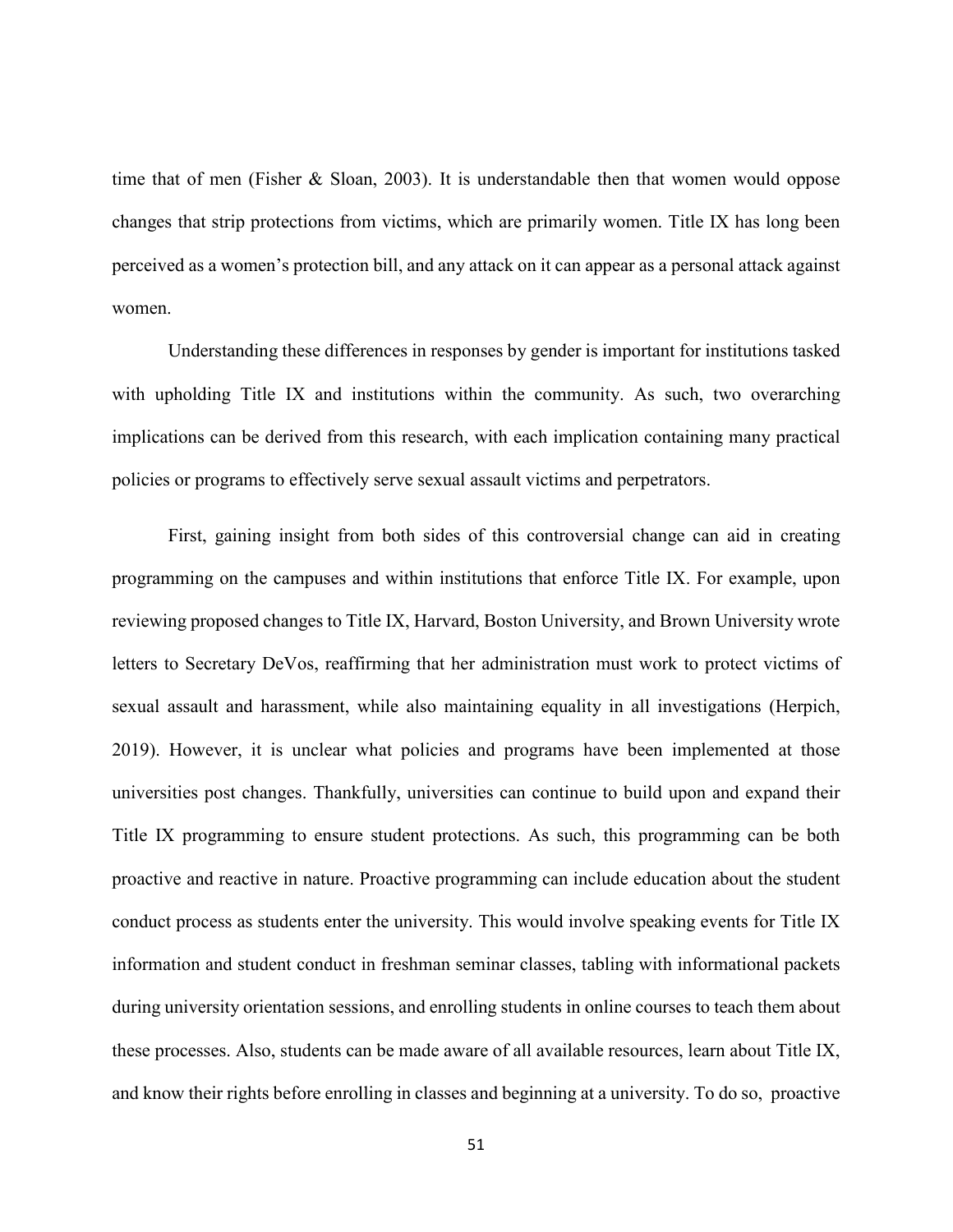programming can also include workshops on consent and how to file Title IX reports. These workshops should be provided for both victims and perpetrators. Education for victims can include information about how to file different reports and resources for physical and emotional treatment following a victimization. Education for perpetrators can include information on the rights of all individuals in campus investigations. Reactive programming can involve preparation for potential backlash and side effects from these changes. As stated earlier, these changes in Title IX may lead to increase of sexual assaults on campus, as sexual assault could be viewed as more acceptable and policies surrounding its punishment more lenient. Universities can prepare for potential increase of this in a number of ways. First, mental health counselors for those affected by the changes must be staffed on campus and prepared to handle an increase of victims. Providing mental health counselors is important as rape is a violent crime—many victims suffer many consequences to their mental health after an assault (Au et. al., 2013; García-Moreno et. al., 2013; Krahé & Berger, 2017). Providing mental health care has proven to be an effective treatment of PTSD (Foa, 2001; Foa & Keane, 2008), as many victims experience post-traumatic stress following an assault (Creamer, Burgess, & McFarlane, 2001). Second, sensitivity and victim training for on-campus police departments should become a priority. As stated earlier, many police officers do not believe victims and can discourage them from reporting (Campbell & Johnson, 1997; Du Mont, Miller, & Myhr, 2003). By providing the proper training for officers of the law, this may lead to a more accurate number of reports of sexual assault, as well as victims being provided the correct resources and receiving the help they need. Third, larger availability of resources for victims is needed. As there may be an increase in reports of sexual assault and the number of victims seeking help, a larger staff to ensure assistance is needed. College students seeking out mental health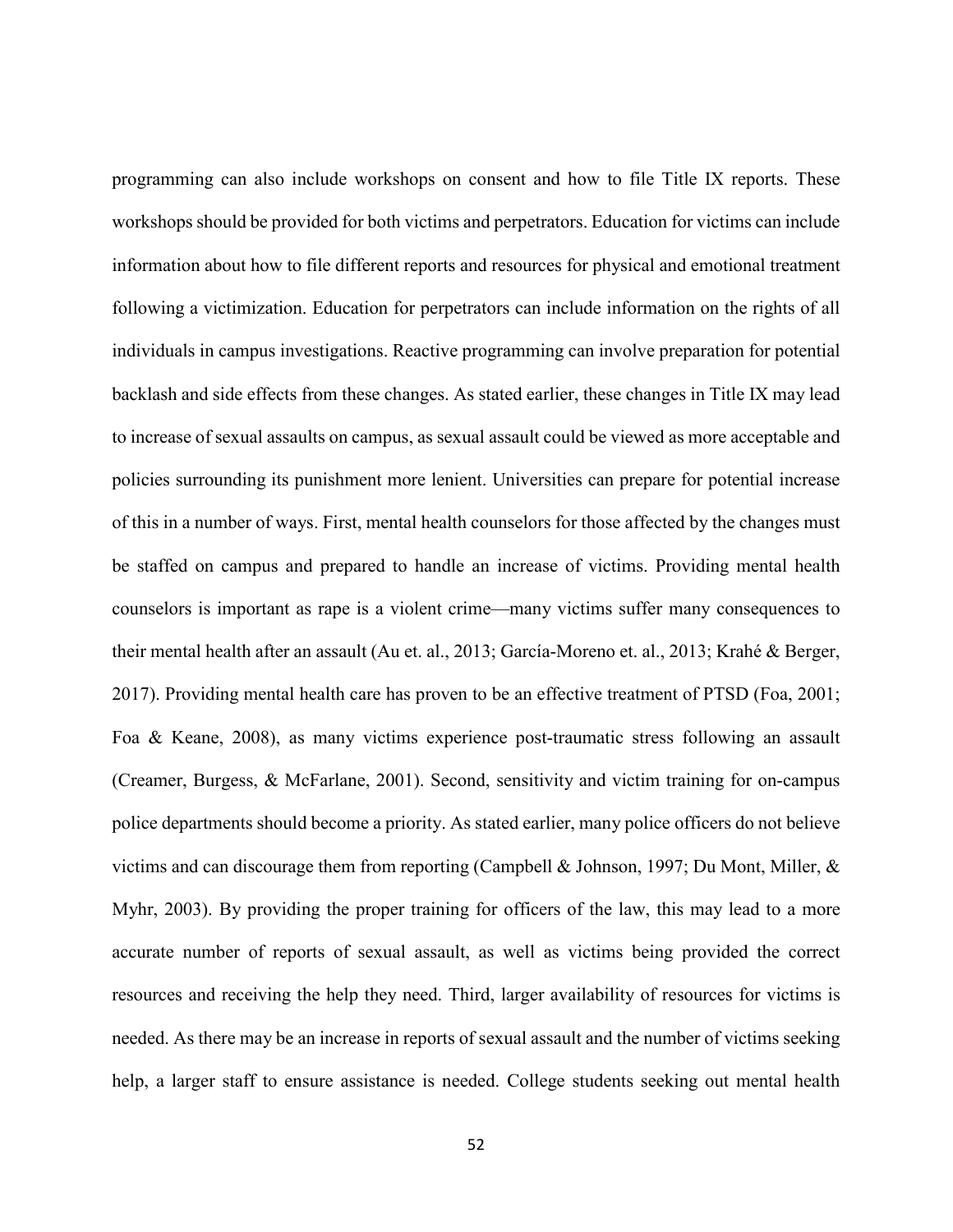counselors on-campus is on the rise (Center for Collegiate Mental Health, 2018), and ensuring a large staff to meet the student needs is a necessity.

The second implication from this study is that university Title IX coordinators may need to expand their collaborative partnerships beyond the realms of the university to include local services and resources. A large majority of individuals believed that institutions should say out of Title IX investigations. Instead, they felt that police departments should be solely responsible for handling these cases. Police departments already handle reports of rape submitted directly to their departments, and individuals believe they should handle the reports of rape submitted to universities as well. As these changes affected the protections of individuals on campus, these victims may now report solely to the police, rather than the university. Consequently, police departments may experience an increase in reports and calls regarding sexual assaults. Police departments both on- and off-campus should be prepared for an increase in reports filed. Educating individuals that Title IX still exists and still extends many protections is an important component to ensure victims are supported and educated. Students may think that these changes may have dismantled all of the resources that were previously available, so these victims may seek out resources in other places off-campus. By partnering police departments, universities, and local service providers, an increased commitment to properly serve victims will be forged. A liaison position would be ideal to handle the needs of partnering with these different units as part of the larger collaboration. Services provided could be wraparound in nature—by reporting to the police, a victim can be provided a victim advocate in court cases, as well as a mental health counselor to navigate any trauma, and an extension on the classes that a victim may miss due to the assault (Amar & Gennaro, 2005). A seamless integration between police departments, universities, and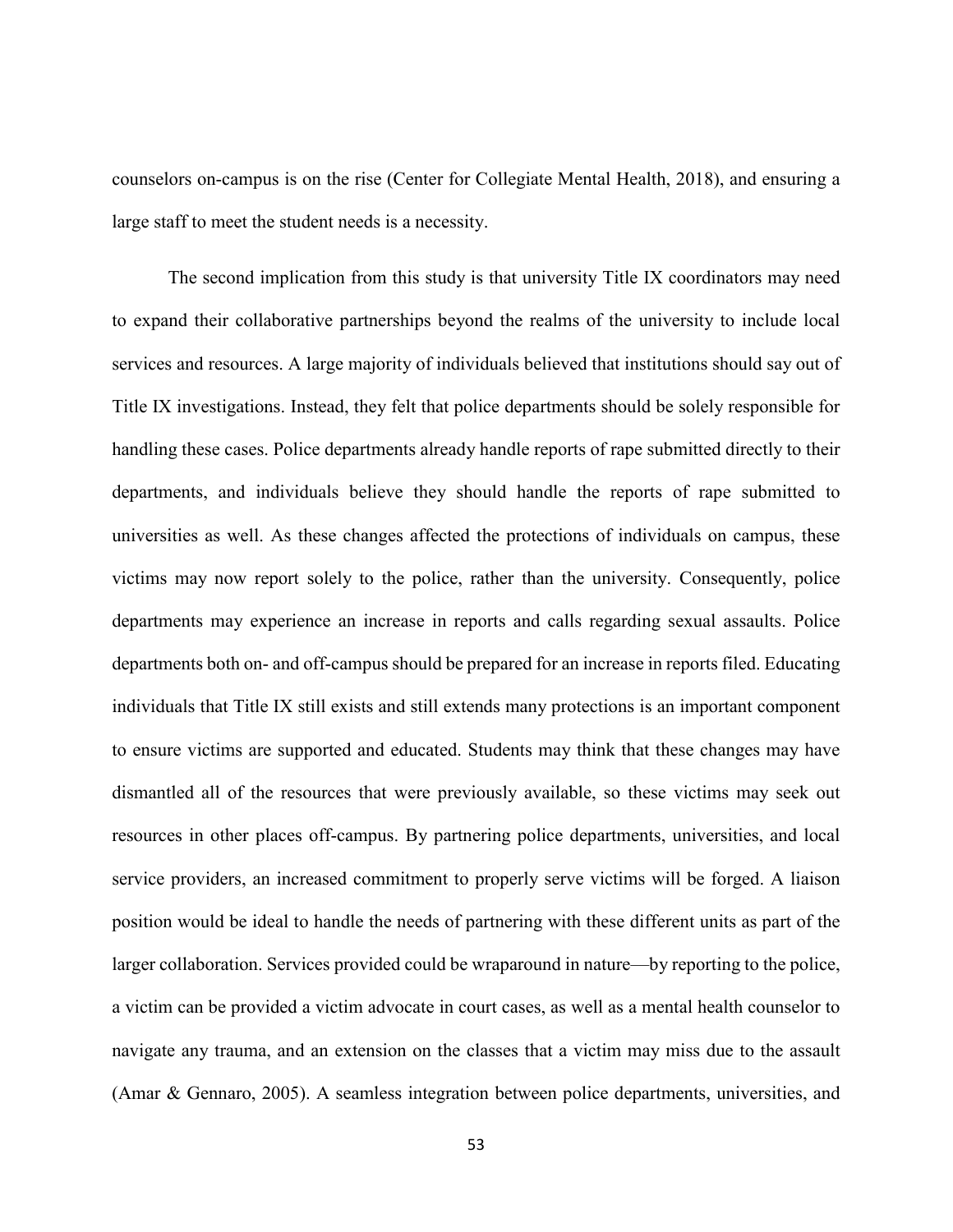local service providers can provide more available resources to students, which can benefit individuals in many different ways. Those impacted by sexual assault will no longer have to deal with their trauma and navigate the criminal justice and reporting system alone. Wraparound services and agency collaborations are vital to ensuring the needs of the victims are properly met.

The implications mentioned above can provide guidance for what universities and institutions can do as changes are made to Title IX. Preliminary findings from this study are helpful and can be expanded for further research. Given this is the first study of its kind—and qualitative in nature with a small sample size—it is important for future studies to build upon the limitations of this current research to explore the impact that these changes may have for both the victim and the accused. Examining the number of Title IX reports filed on college campuses will be crucial for future studies. Additionally, conducting self-report surveys for individuals to report their victimization without feeling pressure or fear could show an accurate depiction of the number of assaults that take place on a college campus, compared to the number of reports.

A limitation that arose during this research was the overrepresentation of men and underrepresentation of women within the comments. Men were more likely to favor the Title IX changes than women, and the overrepresentation of men led to a larger quantity of the total population being in favor of the Title IX changes. Future studies exploring gendered differences can use a matched sampling strategy to ensure an equal distribution of both men and women. As this study is the first of its kind to explore these gendered differences within an online forum, a purposive sampling strategy was ideal. This limitation also goes hand in hand with the number of individuals included in this study. Each article included 30 usable comments kept for analysis, often excluding between 10 and 30 comments per article. While this is an appropriate sample size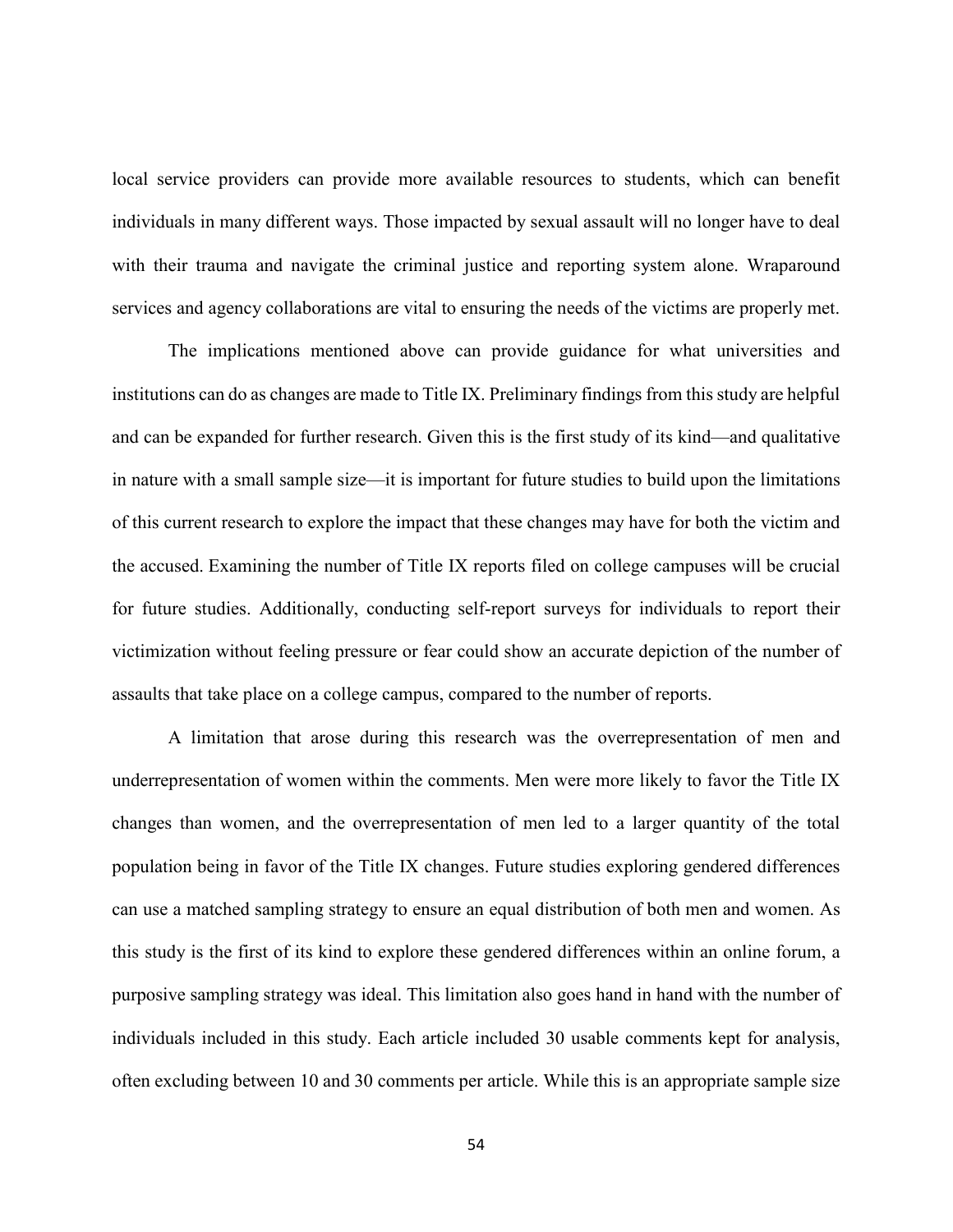for the purpose of this study, it can be further strengthened by including more comments from each article. Additionally, more news sources and online comment forums can be used for a larger representation of attitudes and opinions. This study only included four national news sources. For a more representative sample, future studies can include all online news sources which provide a comment section. Doing so would include a larger sample of opinions from news sources with different biases, allowing for more representation of all opinions.

The news source political lean was not analyzed, as the sources reported minimal to no bias. Exploring new source lean may be beneficial to future research as many themes emerged along the political aisle. By analyzing the lean of all news sources included in a future study, this could examine a possible relationship between news source bias and user opinions. In addition to the news source lean not being included in analysis, reply comments were also not included in analysis. This study was solely aimed at examining original responses to these changes, not responses to an original comment. Examining replies and including in analysis may prove difficult for future studies, as many individuals argued back and forth. Their comments were no longer educated and informed opinions but rather attacks on the other individual. Future studies can examine reply comments which do not contain personal attacks but rather intelligent responses and include this in analysis.

It is important to note that just because a comment was excluded does not mean the content or comment was unusable. The large majority of the excluded comments  $(n = 73)$  were excluded because of their chosen screen name ( $n = 50$ ), not because of their comment content ( $n = 23$ ). The screen names excluded included several such as "Breadstick", "Details", "I Like Wine", and "Cross-Country Runner". The comment content was not inherently unusable—many were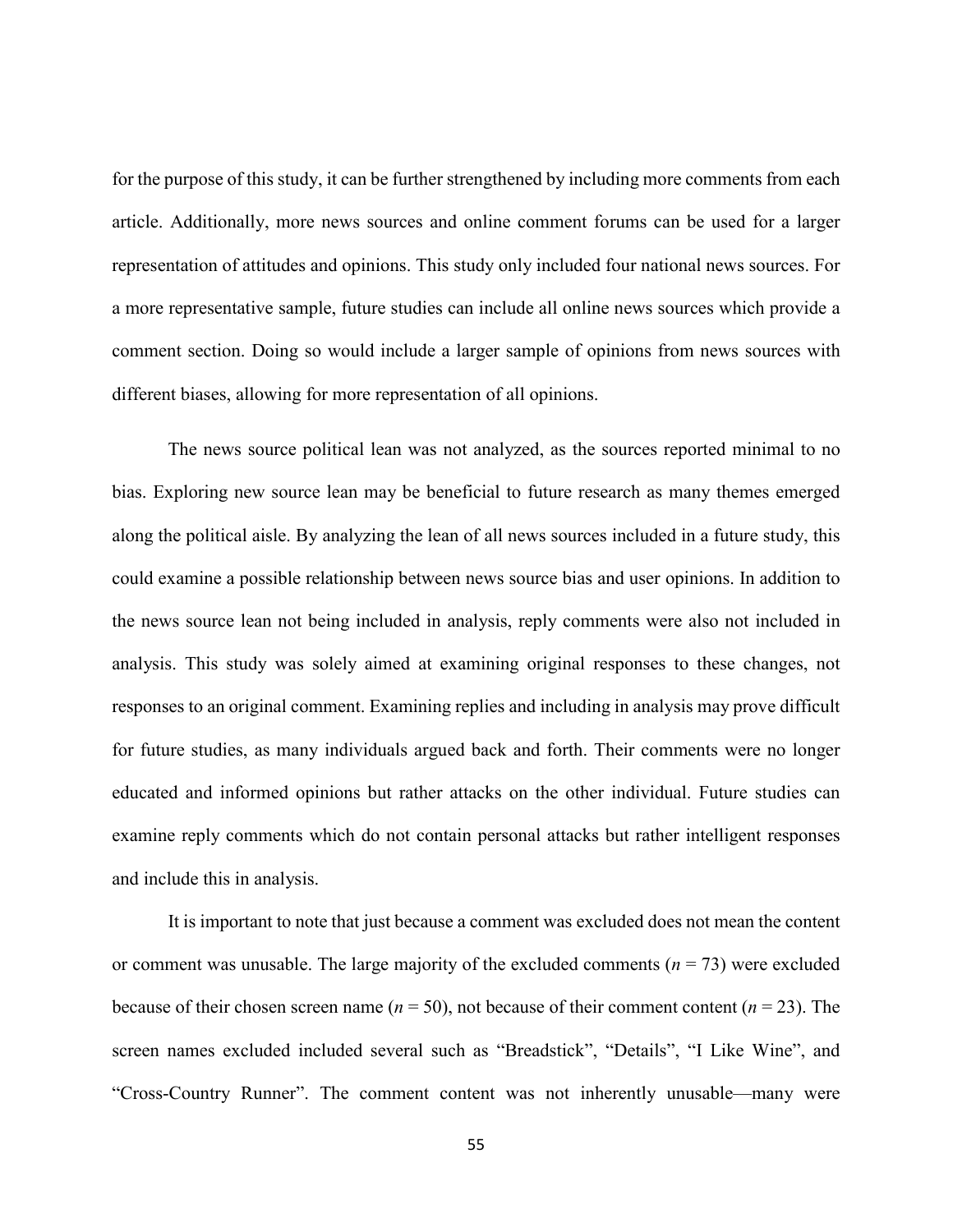intelligent and coherent responses to the changes. These comments could not be included in the final analysis as the gender of the individual was unidentifiable. As this study relied on the identifiable gender, these comments had to be excluded. Future studies looking to include responses from all users in an online forum can analyze the data without gender as a factor.

Separating responses by gender did assume the gender binary. It has been proven scientifically that more than two genders do exist (De Loof, 2018). For the purpose of this study, however, the gender binary was assumed to quantify the differences between responses related to the chosen screen name of the commenter. While this is a limitation, there are few ways around this to mitigate the instances of misgendering individuals. Future studies can be expanded to include in-person interviews to gauge the individual responses to the Title IX changes, and the individuals can state their preferred gender. This would reduce any potential misgendering of the individuals included.

This study solely looked at individual responses to the proposed Title IX changes across the country. While these changes have been announced, it often takes time for them to official be implemented. Future studies can examine the actual implementation of these changes and how they are being received by the individuals affected by the changes. This can be achieved by examining the number of reports of sexual assault to Title IX offices across the country and examining the role that Title IX played in the decision to report the assault.

These Title IX changes affect both individuals being victimized and also those accused of committing a crime. As such, this research was one of the first to examine the possible implications and side effects that these changes may have on all individuals. This achieved the goal of examining the differences in opinion to Title IX changes by gender. The importance of Title IX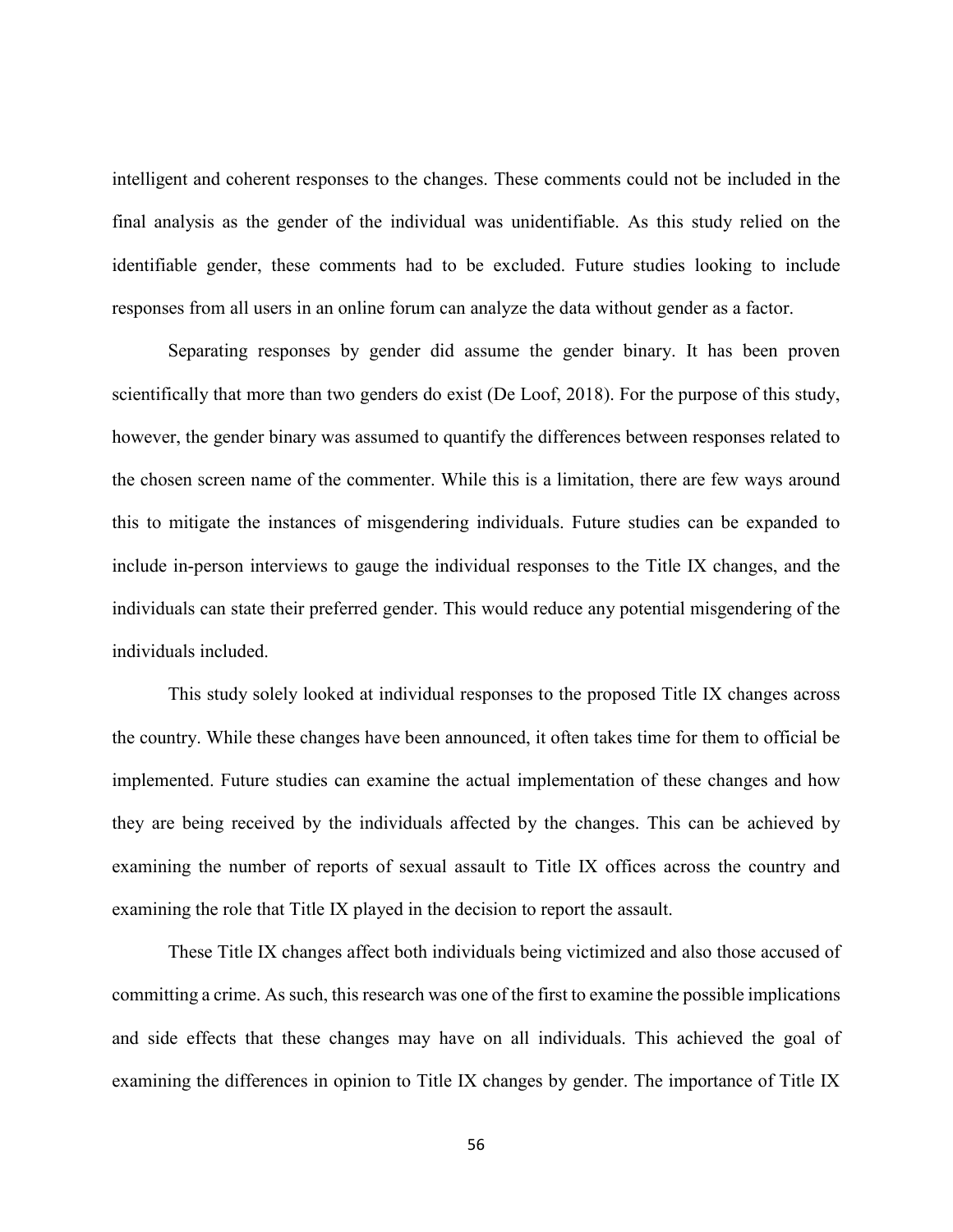and its role on college campuses will remain relevant over time as sexual assault has been relevant over time (Schwartz, 1991; Gross et. al., 2006; Hanson, 2016). Sexual assault is a pressing issue and must continue to be discussed. Title IX is a divisive topic—and it always has been (Mink, 2012). By beginning to examine the differences of opinions on Title IX, administrators can take in to account the real-life implications of these changes. Understanding the reasoning behind the differences in opinion is the first step to creating new programming on college campuses and institutions with Title IX that meets the needs of all individuals affected by Title IX, regardless if they are the victim or if they are the accused.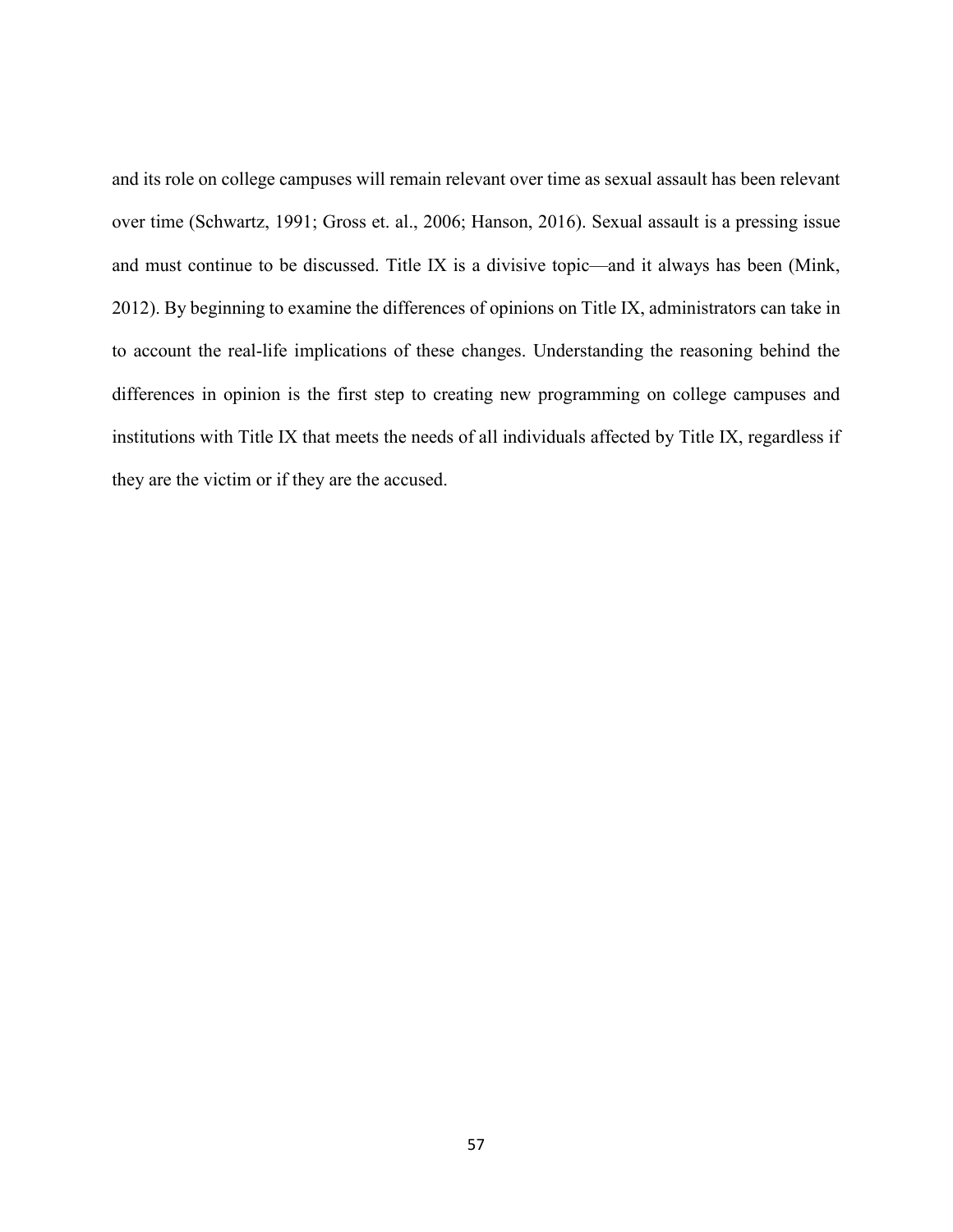## **References**

- Ahrens, C. E. (2006). Being silenced: The impact of negative social reactions on the disclosure of rape. *Community Psychology*, 38: 263–274.
- Ali, R. (2011). Dear Colleague Letter. Washington, DC: United States Department of Education, Office for Civil Rights. Retrieved from<https://www2.ed.gov/about/offices/list/ocr/letters> /colleague-201104.pdf
- Allen, W. D. (2007). The Reporting and Underreporting of Rape. *Southern Economic Journal, 73*(3), 623-641. doi:10.2307/20111915
- Allers, C., & Benjack, K. (1991). Connections Between Childhood Abuse and HIV Infection. *Journal of Counseling and Development, 70*(2), 309-313. doi:10.1002/j.1556- 6676.1991.tb01602.x
- Amar, A.F., & Gennaro, S. (2005). Dating violence in college women: Associated physical injury, health care usage, and mental health symptoms. *Nursing Research 54*(4), 235-242.
- American Association of University Women. (2017, May 10). 89 Percent of Colleges Reported Zero Incidents of Rape in 2015. Retrieved February 25, 2019, from https://www.aauw.org/article/clery-act-data-analysis-2017/
- Anderson, N., & Svrluga, S. (2016, June 11). Prosecutors urged 'substantial prison term' in Stanford sexual assault case, records show. Retrieved March 1, 2019, from https://www.washingtonpost.com/news/grade-point/wp/2016/06/11/prosecutors-urgedsubstantial-prison-term-in-stanford-sexual-assault-case-records-show/?utm\_term=.d34e6 1d0b93f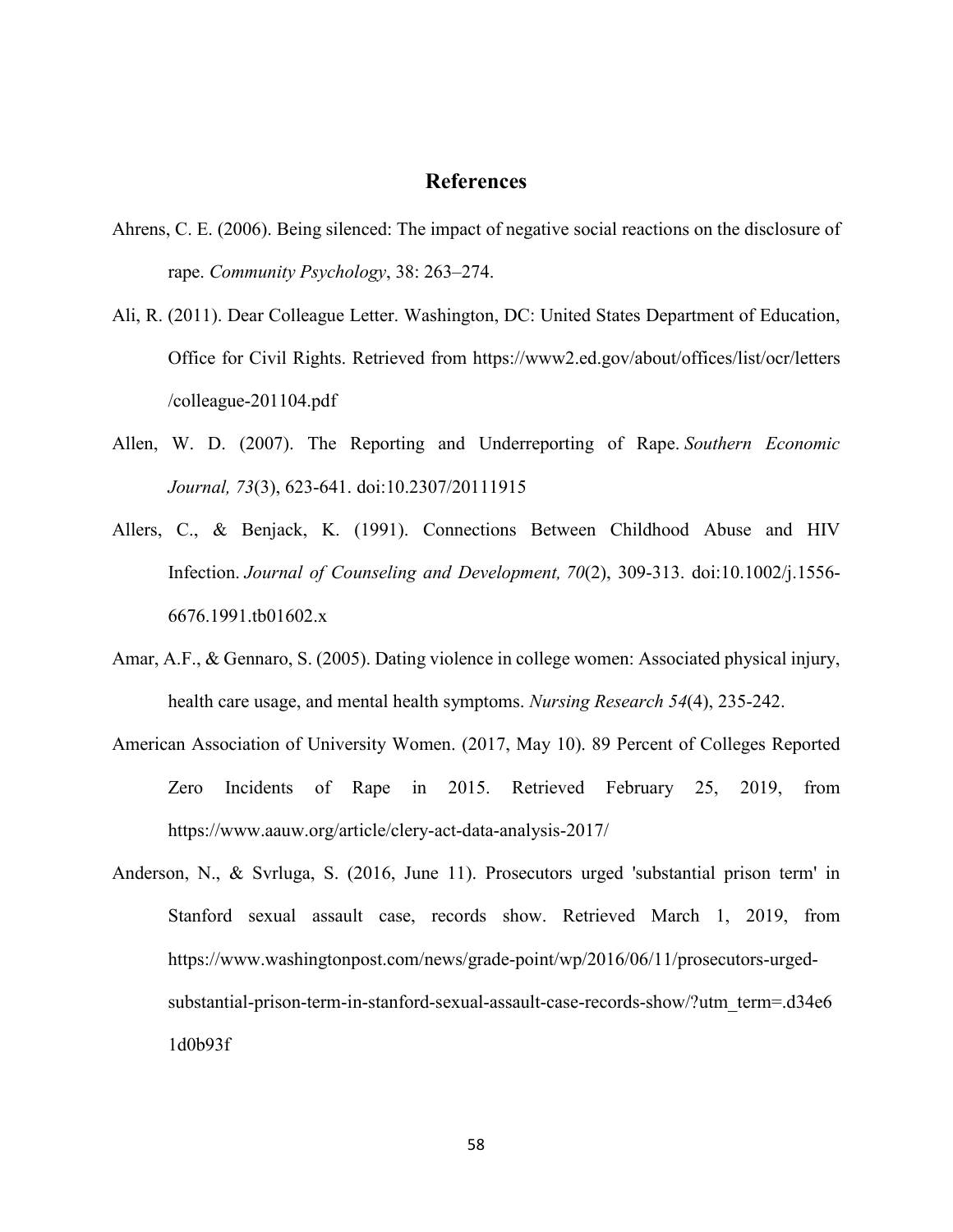- Andrews, B., Brewin, C. R., & Rose, S. (2003). Gender, social support, and PTSD in victims of violent crime. *Journal of Traumatic Stress, 16*(4), 421-427. doi:10.1023/a:1024478305142
- Au, T. M., Dickstein, B. D., Comer, J. S., Salters-Pedneault, K., & Litz, B. T. (2013). Co-occurring posttraumatic stress and depression symptoms after sexual assault: A latent profile analysis. *Journal of Affective Disorders, 149*(1-3), 209-216. doi:10.1016/j.jad.2013.01.026
- Baez, S., Flichtentrei, D., Prats, M., Mastandueno, R., García, A. M., Cetkovich, M., & Ibáñez, A. (2017). Men, women…who cares? A population-based study on sex differences and gender roles in empathy and moral cognition. *Plos One, 12*(6). doi:10.1371/journal.pone.0179336
- Bearman, S., Korobov, N., & Thorne, A. (2009). The Fabric of Internalized Sexism. *Journal of Intergrated Social Sciences*.
- Bell, R. C. (2016). A History of Women in Sport Prior to Title IX. *The Sport Journal*, 20. doi:10.17682/sportjournal
- Bennice, J. A., & Resick, P. A. (2003). Marital Rape. *Trauma, Violence, & Abuse, 4*(3), 228-246. doi:10.1177/1524838003004003003
- Bernard, J. (1972). *The Sex Game*. New York: Atheneum.
- Bergeron, R. (2015, August 17). 'The Seventies': Feminism makes waves. Retrieved March 4, 2019, from https://www.cnn.com/2015/07/22/living/the-seventies-feminism-womenslib/index.html
- Binder, R. L. (1981). Why women don't report sexual assault. *The Journal of Clinical Psychiatry, 42*(11), 437-438.
- Black, M. C., Basile, K. C., Breiding, M. J., Smith, S. G., Walters, M. L., Merrick, M. T., Chen, J., & Stevens, M. R. (2011). *The National Intimate Partner and Sexual Violence Survey*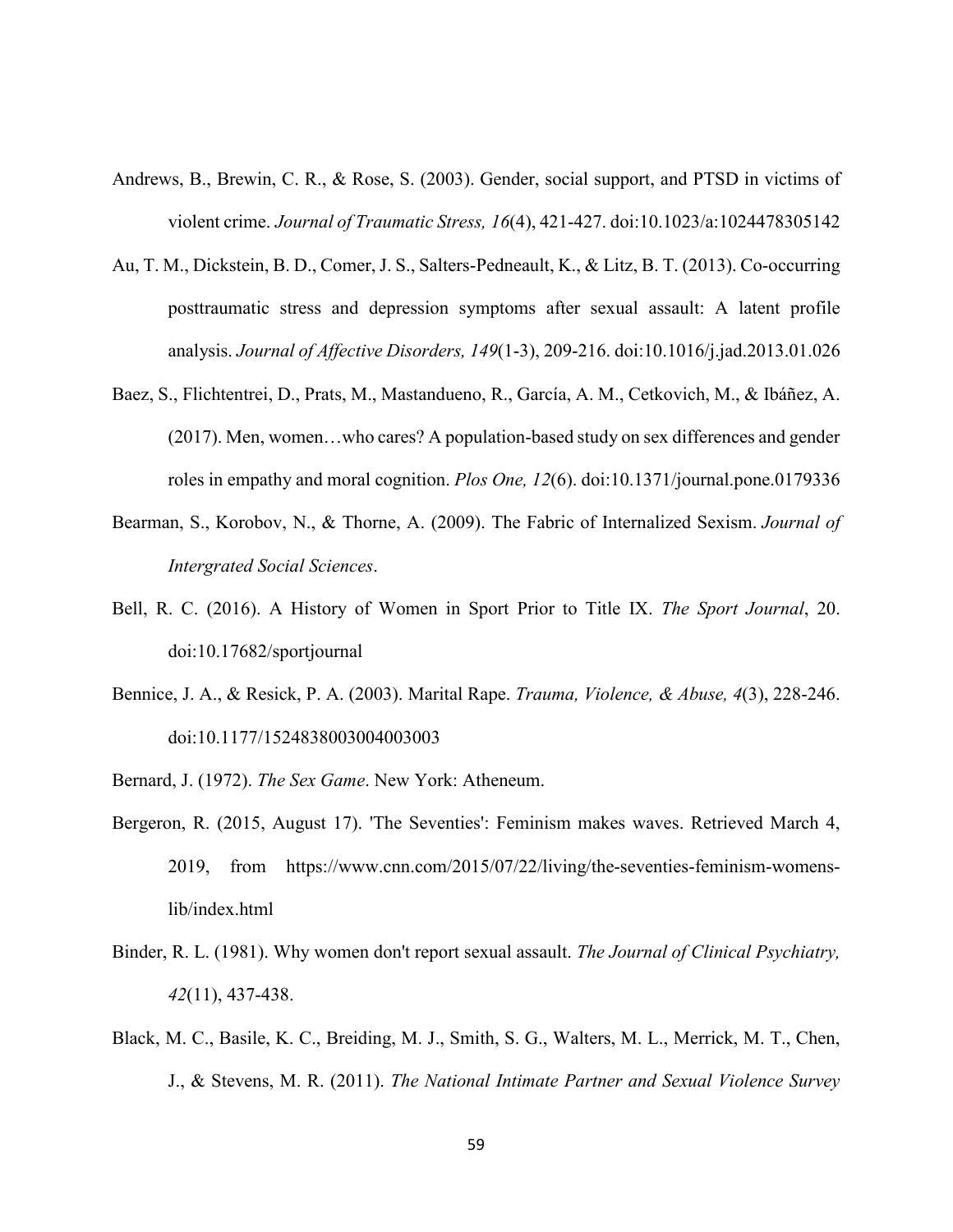*(NISVS): 2010 summary report.* Atlanta, GA: National Center for Injury Prevention and Control, Centers for Disease Control and Prevention.

- Branch, K. A., Richards, T. N., & Dretsch, E. C. (2013). An exploratory analysis of college students' response and reporting behavior regarding intimate partner violence victimization and perpetration among their friends. *Journal of Interpersonal Violence*, 28(18), 3386–3399. doi:10.1177=0886260513504494
- Brown president submits University response to proposed Title IX changes. (2019, January 29). Retrieved from https://www.brown.edu/news/2019-01-29/titleix
- Bryan, C. J., Mcnaugton-Cassill, M., Osman, A., & Hernandez, A. M. (2013). The Associations of Physical and Sexual Assault with Suicide Risk in Nonclinical Military and Undergraduate Samples. *Suicide and Life-Threatening Behavior, 43*(2), 223-234. doi:10.1111/sltb.12011
- Bureau of Justice Statistics. (1984). *Criminal victimization in the United States*, J982 (Publication No. NCJ-92820). Washington, DC: US. Department of Justice
- Burnam, M. A., Stein, J. A., Golding, J. M., Siegel, J. M., Sorenson, S. B., Forsythe, A. B., & Telles, C. A. (1988). Sexual assault and mental disorders in a community population. *Journal of Consulting and Clinical Psychology, 56*(6), 843-850. doi:10.1037/0022-006x.56.6.843
- Calhoun, L, Selby, J. W, & Warring, L.J. (1976). Social perception of the victim's causal role in rape: An exploratory examination of four factors. *Human Relations*, 1976, 29, 517-526.
- Campbell, R., & Johnson, C. R. (1997). Police officers' perception of rape: Is there consistency between state laws and individual beliefs? *Journal of Interpersonal Violence*, *12*, 255-274.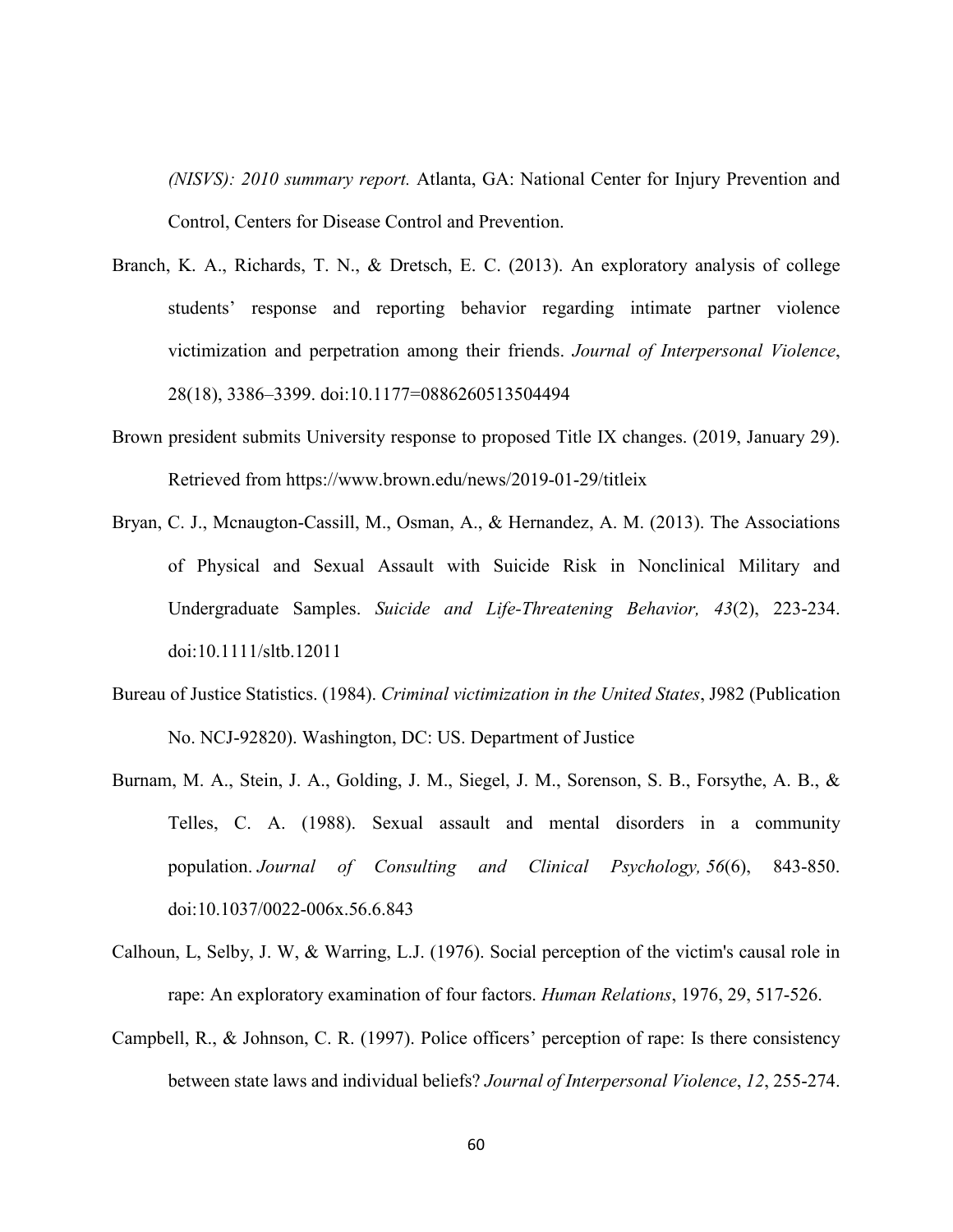- Center for Collegiate Mental Health. (2015). *2015 Annual Report* (Rep. No. STA 15-108). Pennslyvania State University. (ERIC Document Reproduction Service No. ED572760). Clark, A. (2017). ABC News.
- Cohen, M. J. (2015, June 27). CBS This Morning.
- Cohen, S. (2015, October 07). The Book That Changed the Way We Talk About Rape. Retrieved March 4, 2019, from<http://time.com/4062637/against-our-will-40/>
- Center for Collegiate Mental Health. (2018, January). *2017 Annual Report* (Publication No. STA 18-166).
- Cougle, J. R., Timpano, K. R., Sachs-Ericsson, N., Keough, M. E., & Riccardi, C. J. (2010). Examining the unique relationships between anxiety disorders and childhood physical and sexual abuse in the National Comorbidity Survey-Replication. *Psychiatry Research, 177*(1-2), 150-155. doi:10.1016/j.psychres.2009.03.008
- CPI Inflation Calculator. (n.d.). United States Bureau of Labor Statistics. Retrieved from [https://www.bls.gov/data/inflation\\_calculator.htm](https://www.bls.gov/data/inflation_calculator.htm)
- Creamer, M., Burgess, P., & McFarlane, A. C. (2001). Post-traumatic stress disorder: Findings from the Australian National Survey of Mental Health and Well-being. *Psychological Medicine, 31*(7), 1237-1247. doi:10.1017/s0033291701004287
- Crettaz Von Roten, F. (2010). Gender Differences in Scientists' Public Outreach and Engagement Activities. *Science Communication, 33*(1), 52-75. doi:10.1177/1075547010378658
- Davis, F. J. (1991). *Who is Black?: One Nation's Definition*. University Park, Pa: Pennsylvania State University Press. p. 38. ISBN 978-0-271-04463-7.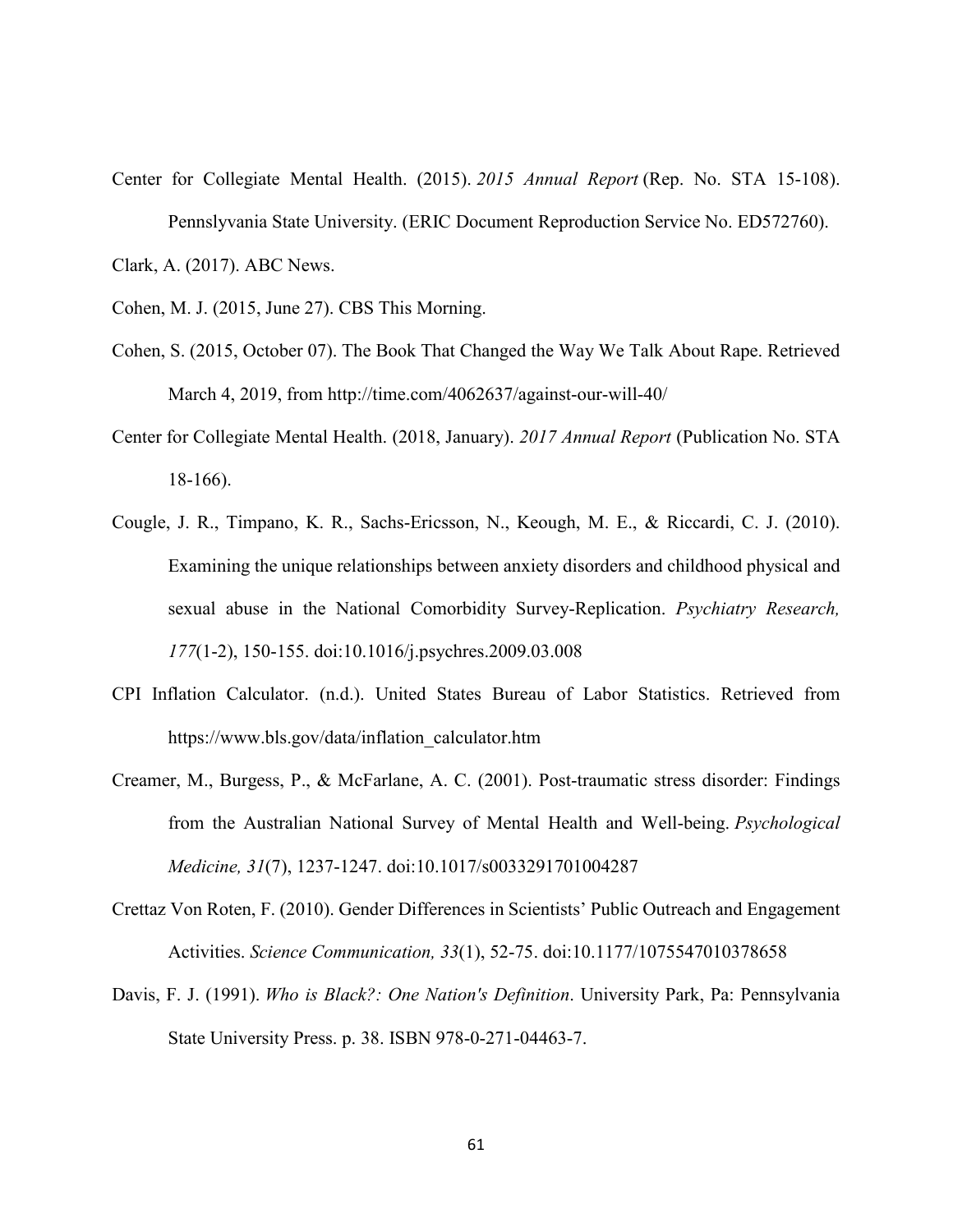- Department of Justice, Office of Justice Programs, Bureau of Justice Statistics. (1997) *Sex Offenses and Offenders*. Washington D.C.
- Department of Justice, Office of Justice Programs, Bureau of Justice Statistics, Female Victims of Sexual Violence, 1994-2010 (2013). Washington D.C: Department of Justice.
- De Loof, A. (2018). Only two sex forms but multiple gender variants: How to explain? *Communicative & Integrative Biology, 11*(1). doi:10.1080/19420889.2018.1427399
- DeWolf, M. (2017, March 01). 12 Stats About Working Women. Retrieved from https://blog.dol.gov/2017/03/01/12-stats-about-working-women
- Dooley, E., Weinstein, J., & McGraw, M. (2017, July 14). Betsy DeVos' meetings with 'men's rights' groups over campus sex assault policies spark controversy. Retrieved February 28, 2019, from https://abcnews.go.com/Politics/betsy-devos-meetings-mens-rights-groupssex-assault/story ?id =48611688
- Du Mont, J., Miller, K., & Myhr, T. L. (2003). The role of "real rape" and "real victim" stereotypes in the police reporting practices of sexually assaulted victims. *Violence Against Women, 9*, 466-496.
- Edelsky, C., & Adams, K. (1990). Creating Inequality: Breaking the Rules in Debates. *Journal of Language and Social Psychology, 9*(3), 171-190. doi:10.1177/0261927x9093001
- Ellis, E. M., Atkeson, B. M., & Calhoun, K. S. (1981). An assessment of long-term reaction to rape. *Journal of Abnormal Psychology, 90*(3), 263-266. doi:10.1037/0021-843x.90.3.263

First Corinthians. (1991). In *New Revised Standard Version*. Oxford University Press.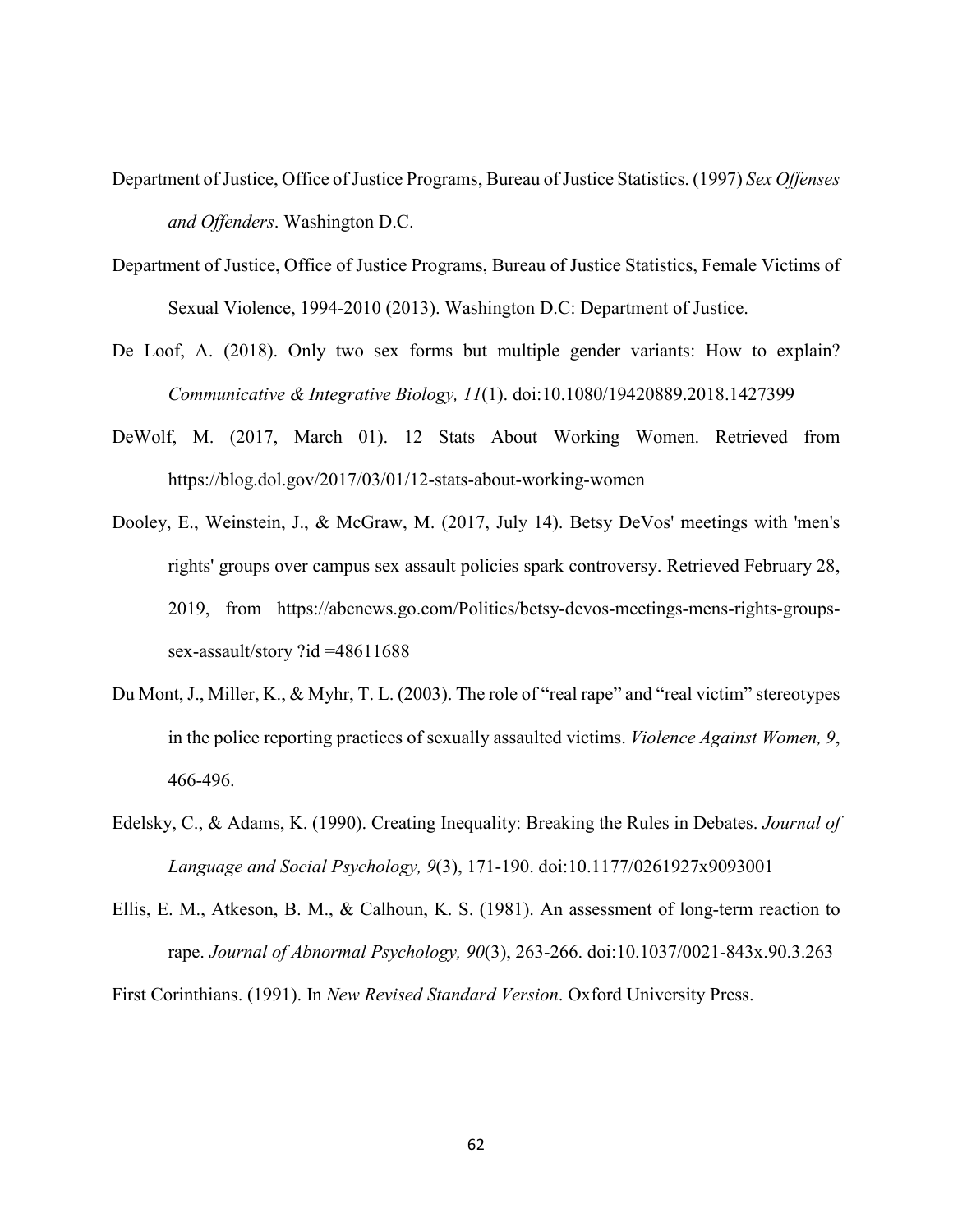- Fisher, B. S., Cullen, F. T., & Turner, M. G. (2000). *The Sexual Victimization of College Women. Research Report.* (Rep. No. HE 033 712). Washington D.C.: Department of Justice. (ERIC Document Reproduction Service No. ED449712)
- Fisher, B. S., & Sloan, J. J. (2003). Unraveling the fear of victimization among college women: Is the "shadow of sexual assault hypothesis" supported? *Justice Quarterly, 20*(3), 633-659. doi:10.1080/07418820300095641
- Florida Legislator. (2019, January 17). Florida Statutes 2018. Retrieved from http://www.leg.state.fl.us/statutes/index.cfm?App\_mode=Display\_Statute&URL=0700-0799/0794/Sections/0794.011.html
- Foa, E. B. (2001). *Treating the Trauma of Rape: Cognitive-Behavioral Therapy for PTSD*. New York, NY: Guilford Pubn.
- Foa, E., & Keane, T. (2008). *Effective Treatments for PTSD, Second Edition: Practice Guidelines from the International Society for Traumatic Stress Studies*. New York, NY: Guilford Publications.
- Frank, E., & Anderson, B. P. (1987). Psychiatric disorders in rape victims: Past psychiatric history and current symptomatology. Comprehensive Psychiatry, 28, 77-82. doi: 10.1016/0010- 440X(87)90047-2
- Franklin v. Gwinnett County Public Schools, 503 U.S. 60 (1992)
- Galles, K. M. (2017, June 30). Filling the Gaps: Women, Civil Rights, and Title IX. Retrieved March 5, 2019, from https://www.americanbar.org/groups/crsj/publications/human rights magazine home/human rights vol<sup>31</sup> 2004/summer2004/irr hr summer04 gaps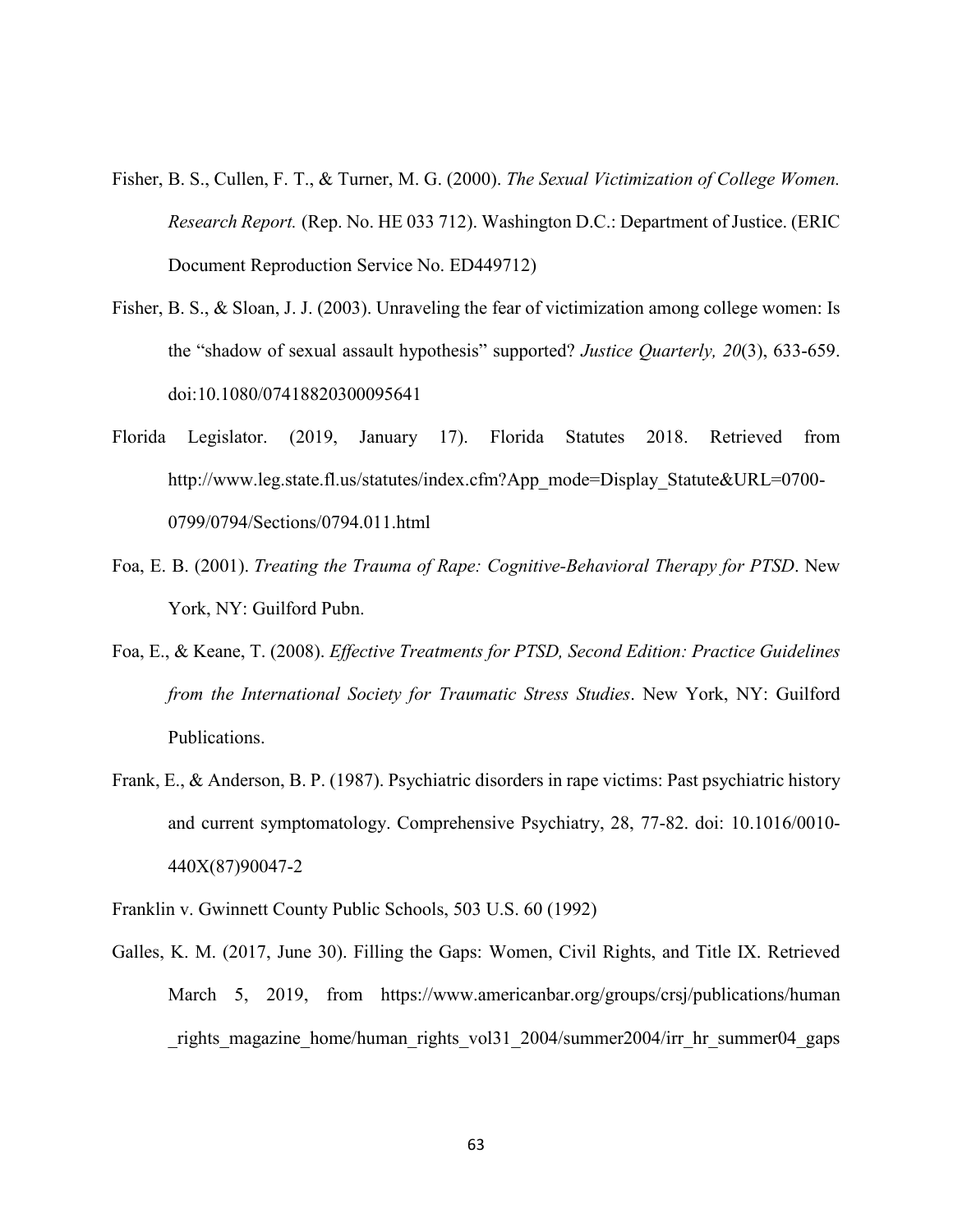- García-Moreno C., Pallitto, C., Devries, K., Stöckl, H., Watts, C., Abrahams, N., & Petzold, M. (2013). *Global and regional estimates of violence against women: Prevalence and health effects of intimate partner violence and non-partner sexual violence*. Geneva: WHO Press.
- Gates, D. M., & Gillespie, G. L. (2008). Secondary Traumatic Stress in Nurses Who Care for Traumatized Women. *Journal of Obstetric, Gynecologic & Neonatal Nursing, 37*(2), 243- 249. doi:10.1111/j.1552-6909.2008.00228.x
- Goodwin, M. H. (2002). Building power asymmetries in girls' interaction*. Discourse & Society, 13*, 715-730.
- Grace, S., Lloyd, C., & Smith, L. J. F. (1992). *Rape: From recording to conviction*. London: Home Office.
- Gracia, E. (2014). Intimate partner violence against women and victim-blaming attitudes among Europeans. *Bulletin of the World Health Organization, 92*(5), 380-381. doi:10.2471/blt.13.131391
- Green, N. (2017). ABC News.
- Gross, A. M., Winslett, A., Roberts, M., & Gohm, C. L. (2006). An Examination of Sexual Violence Against College Women. *Violence Against Women, 12*(3), 288-300. doi:10.1177/1077801205277358

Grove City College v. Bell, 465 U.S. 555 (1984).

- Hale, M. (1736). Historia Placitorum Coronæ: The History of the Pleas of the Crown (1st ed., Vol. 2). In the Savoy: Printed by E. and R. Nutt, and R. Gosling for F. Gyles.
- Hanson, B., Ph.D. (2016, September 26). *National Campus Safety Awareness Month: Changing the Institutional Response to Change the Statistics*. Retrieved from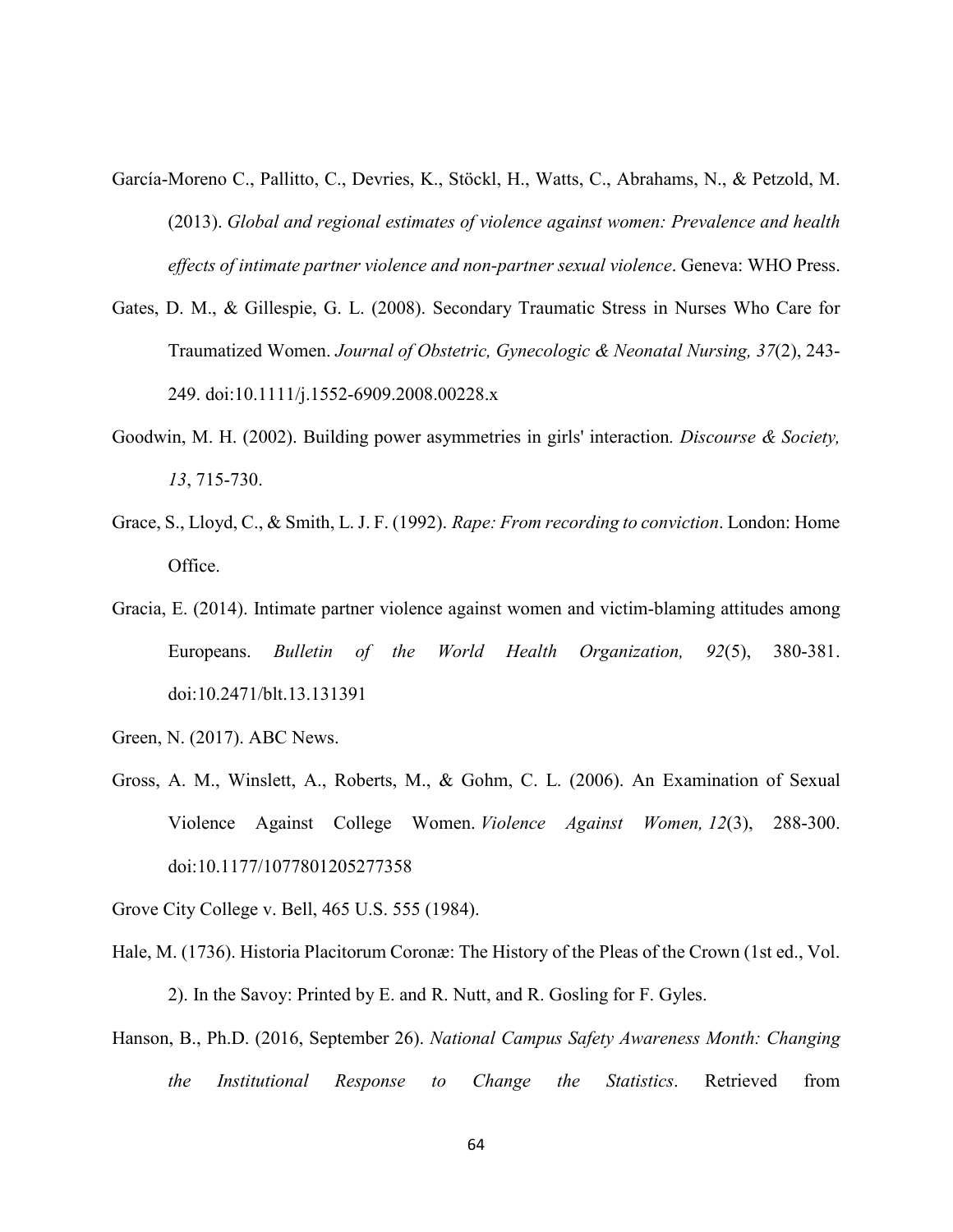https://www.justice.gov/archives/ovw/blog/national-campus-safety-awareness-monthchanging-institutional-response-change-statistics

- Hart, S. (2014, June 14). Rape, marriage, and rights. Retrieved March 13, 2019, from https://www.opendemocracy.net/en/5050/rape-marriage-and-rights/
- Heenan, M., & Murray, S. (2007). *Study of reported rapes in Victoria 2000-2003: Summary research report*. Melbourne: Office of Womens Policy, Department for Victorian Communities.
- Herpich, N. (2019, January 25). State group, with Harvard input, responds to proposed Title IX changes. Retrieved from [https://news.harvard.edu/gazette/story/2019/01/state-group-with](https://news.harvard.edu/gazette/story/2019/01/state-group-with-)harvard-input-responds-to-proposed-title-ix-changes/
- Hexter, H. (1990). *Students Who Work: A Profile* (Vol. 1, pp. 1-8, Issue brief No. 2). Washington D.C.: American Council on Education. (ERIC Document Reproduction Service No. ED381095)
- Hodges, S. D., Kiel, K. J., Kramer, A. D., Veach, D., & Villanueva, B. R. (2009). Giving Birth to Empathy: The Effects of Similar Experience on Empathic Accuracy, Empathic Concern, and Perceived Empathy. *Personality and Social Psychology Bulletin, 36*(3), 398-409. doi:10.1177/0146167209350326
- Hoffman, M. L. (1977). Sex differences in empathy and related behaviors. *Psychological Bulletin,84*(4), 712-722. doi:10.1037/0033-2909.84.4.712
- Holland, J. (2006). *Misogyny: The World's Oldest Prejudice*. New York, NY: Carroll & Graf.
- Holmes, J. (1992). Womens Talk in Public Contexts. *Discourse & Society, 3*(2), 131-150. doi:10.1177/0957926592003002001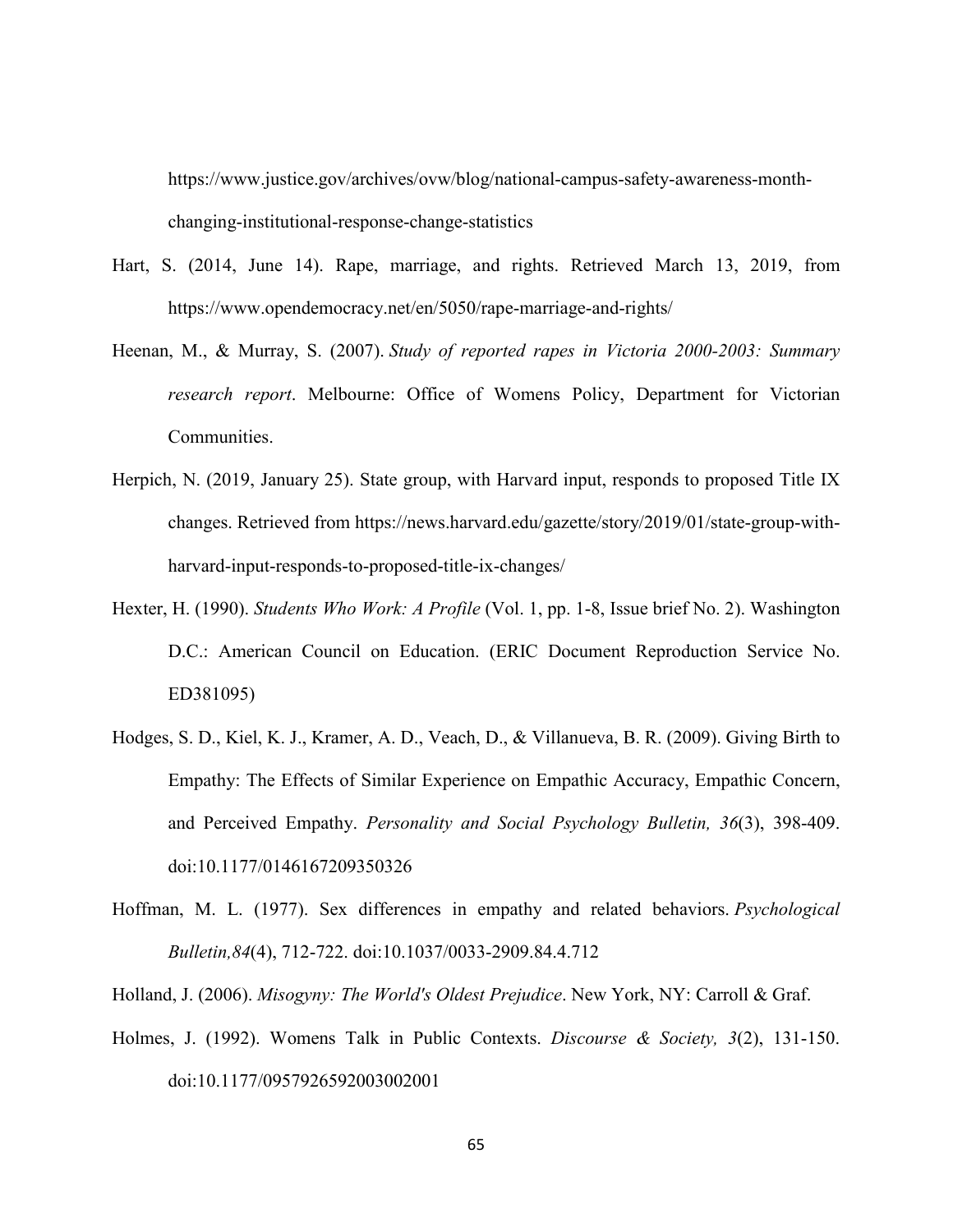Holmes, J. (2013). *Women, men and politeness*. London: Routledge. doi:10.4324/9781315845722

- Hongkong and Shanghai Banking Corporation. (2018). The Value of Education. Retrieved February 26, 2019, from https://www.us.hsbc.com/ValueofEducation/
- Hyde-Smith, C. (2018, September 17). *Focal Point* [Radio broadcast]. In Focal Point. Jackson, Mississippi: American Family Radio.
- Inter-Parliamentary Union. (2019, February 1). Women in Parliaments: World Classification. Retrieved from http://archive.ipu.org/wmn-e/classif.htm
- Ito, S. (2010, February 25). *New Report Shows 95% of Campus Rapes Go Unreported*. Retrieved from https://www.aclu.org/blog/smart-justice/mass-incarceration/new-report-shows-95 campus-rapes-go-unreported
- Jordan, C. E., Combs, J. L., & Smith, G. T. (2014). An Exploration of Sexual Victimization and Academic Performance Among College Women. *Trauma, Violence, & Abuse, 15*(3), 191- 200. doi:10.1177/1524838014520637
- Kanin, E. J. (1957). Male aggression in dating-courtship relations. *American Journal of Sociology*, 63, 197-204.
- Kanin, E. J., & Parcell, S. R. (1977). Sexual aggression: A second look at the offended female. *Archives of Sexual Behavior,* 6,67-76.
- Keisling, M. (2017). ABC News.
- Kelly, L., Lovett, J., & Regan, L. (2005). *A gap or a chasm?: Attrition in reported rape cases*. London: Home Office Research, Development and Statistics Directorate.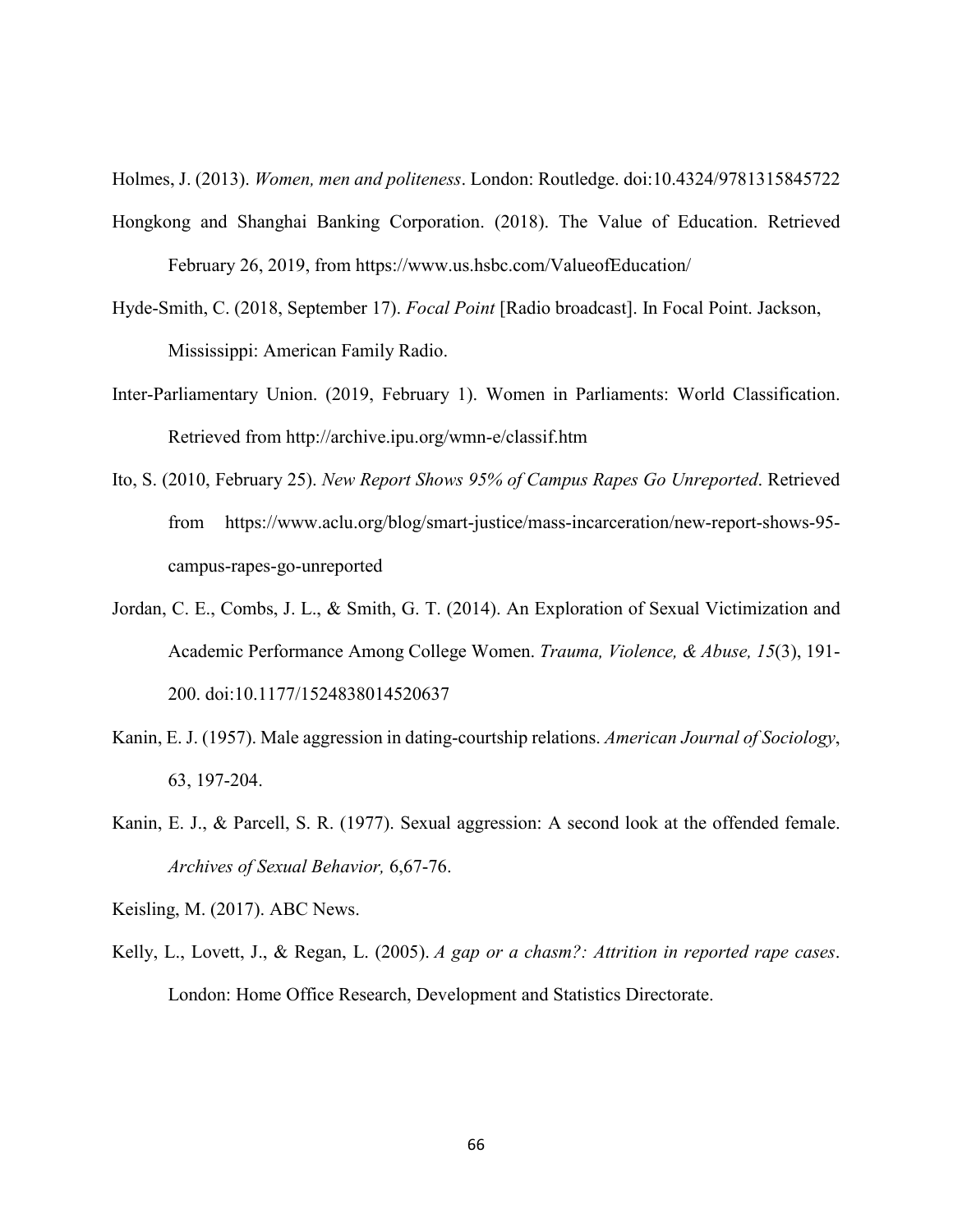- Kessler, R., Sonnega, A., Bromet, E., Hughes, M., & Nelson, C. (1995). Posttraumatic stress disorder in the national comorbidity survey*. Archives of General Psychiatry*, 52, 1048- 1060.
- Kilpatrick, D. G., Edmunds, C. N., & Seymour, A. K. (1992). Rape in America: A report to the nation. Arlington, VA: National Victim Center
- Kimble, M., Neacsiu, A. D., Flack, W. F., & Horner, J. (2008). Risk of Unwanted Sex for College Women: Evidence for a Red Zone. *Journal of American College Health, 57*(3), 331-338. doi:10.3200/jach.57.3.331-338
- Kirkpatrick, C., & Kanin, E. J. (1957). Male sexual aggression on a university campus*. American Sociological Review*, 22, 52-58.
- Krahé, B., & Berger, A. (2017). Longitudinal pathways of sexual victimization, sexual self-esteem, and depression in women and men. *Psychological Trauma: Theory, Research, Practice, and Policy, 9*(2), 147-155. doi:10.1037/tra0000198
- Koss, M. P., Gidycz, C. A., & Wisniewski, N. (1987). The scope of rape: Incidence and prevalence of sexual aggression and victimization in a national sample of higher education students. *Journal of Consulting and Clinical Psychology, 55*(2), 162-170. doi:10.1037//0022-006x.55.2.162
- Krebs, C., Lindquist, C., Berzofsky, M., Shook-Sa, B., & Peterson, K. (2016). *Campus Climate Survey Validation Study Final Technical Report* (Tech.). Washington D.C.: Bureau of Justice Statistics.
- Lange, A. (2015, Fall). Opposition to Suffrage. Retrieved March 27, 2019, from http://www.crusadeforthevote.org/naows-opposition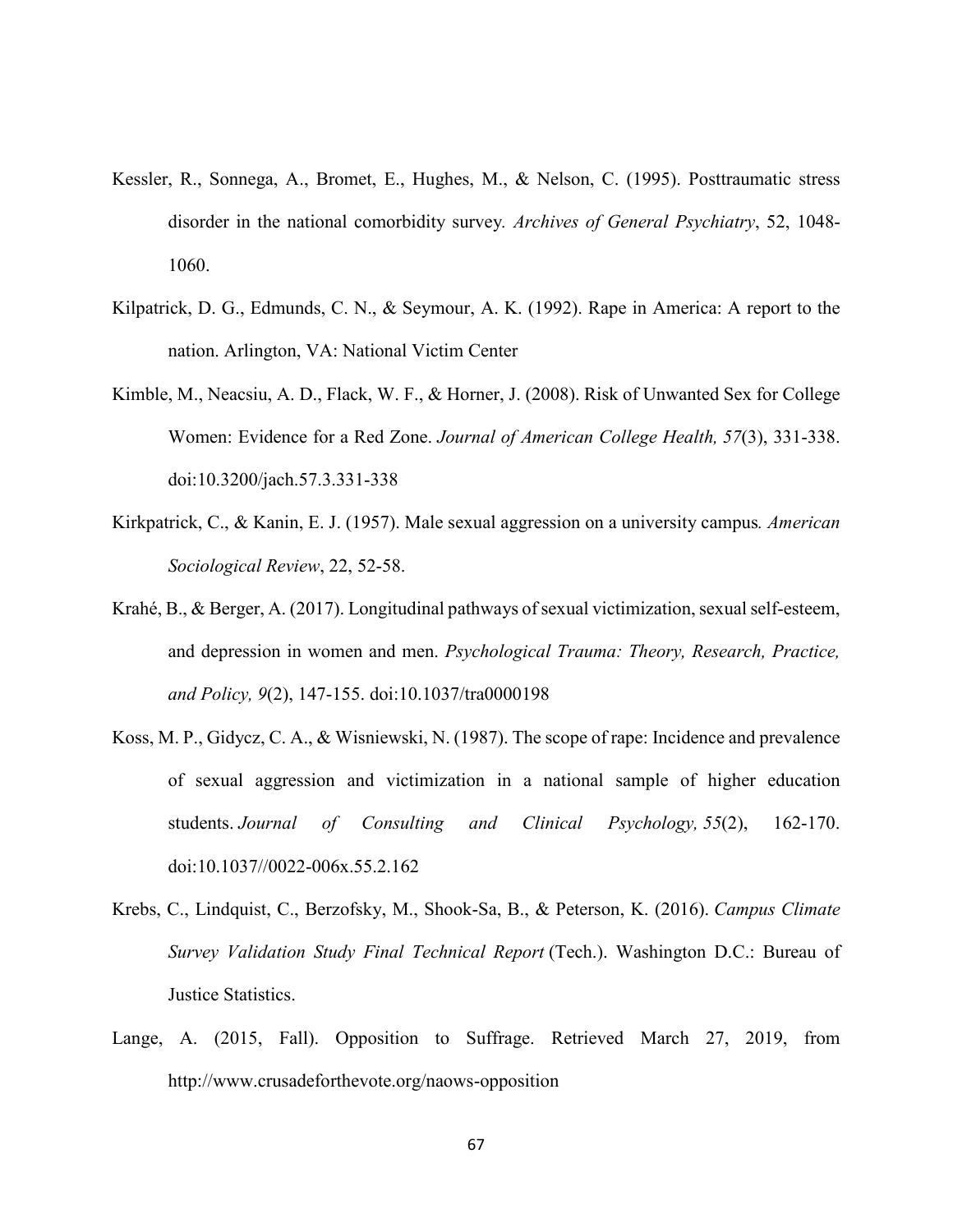- Langer, G. (2017, October 17). Unwanted sexual advances not just a Hollywood, Weinstein story, poll finds. Retrieved from https://abcnews.go.com/Politics/unwanted-sexual-advanceshollywood-weinstein-story-poll/story?id=50521721
- Law Enforcement Assistance Administration. (1975). *Criminal victimization surveys in 8 American cities* (Publication No. SD-NCS-C-5). Washington, DC: U.S. Government Printing Office
- Leubsdorf, J. (2016). Preponderance of the Evidence: Some History. *SSRN Electronic Journal, 67*(5), 1568-1619. doi:10.2139/ssrn.2466127
- Lisak, D., Gardinier, L., Nicksa, S. C., & Cote, A. M. (2010). False Allegations of Sexual Assault: An Analysis of Ten Years of Reported Cases. *Violence Against Women, 16*(12), 1318- 1334. doi:10.1177/1077801210387747
- Lofland, J., & Lofland, L. (1995). *Analyzing social settings: A guide to qualitative observation and analysis*. Belmont, CA: Wadsworth.
- Lombardi, K., & Jones, K. (2009, December 01). *Sexual Assault on Campus: A Frustrating Search for Justice* (G. Witkin, D. Donald, & P. Smith, Eds.) [Scholarly project]. In *Center for Public Integrity*. Retrieved February 27, 2019, from https://cloudfront-files-1.publicintegrity.org/documents/pdfs/Sexual Assault on Campus.pdf
- Lonsway, K. A., Archambault, J., & Lisak, D. (2009). False reports: Moving beyond the issue to successfully investigate and prosecute non-stranger sexual assault. *The Voice*, 3(1), 1-11. Retrieved from the National District Attorneys Association: http://www.ndaa.org/ pdf/the\_voice\_vol\_3\_no\_1\_2009.pdf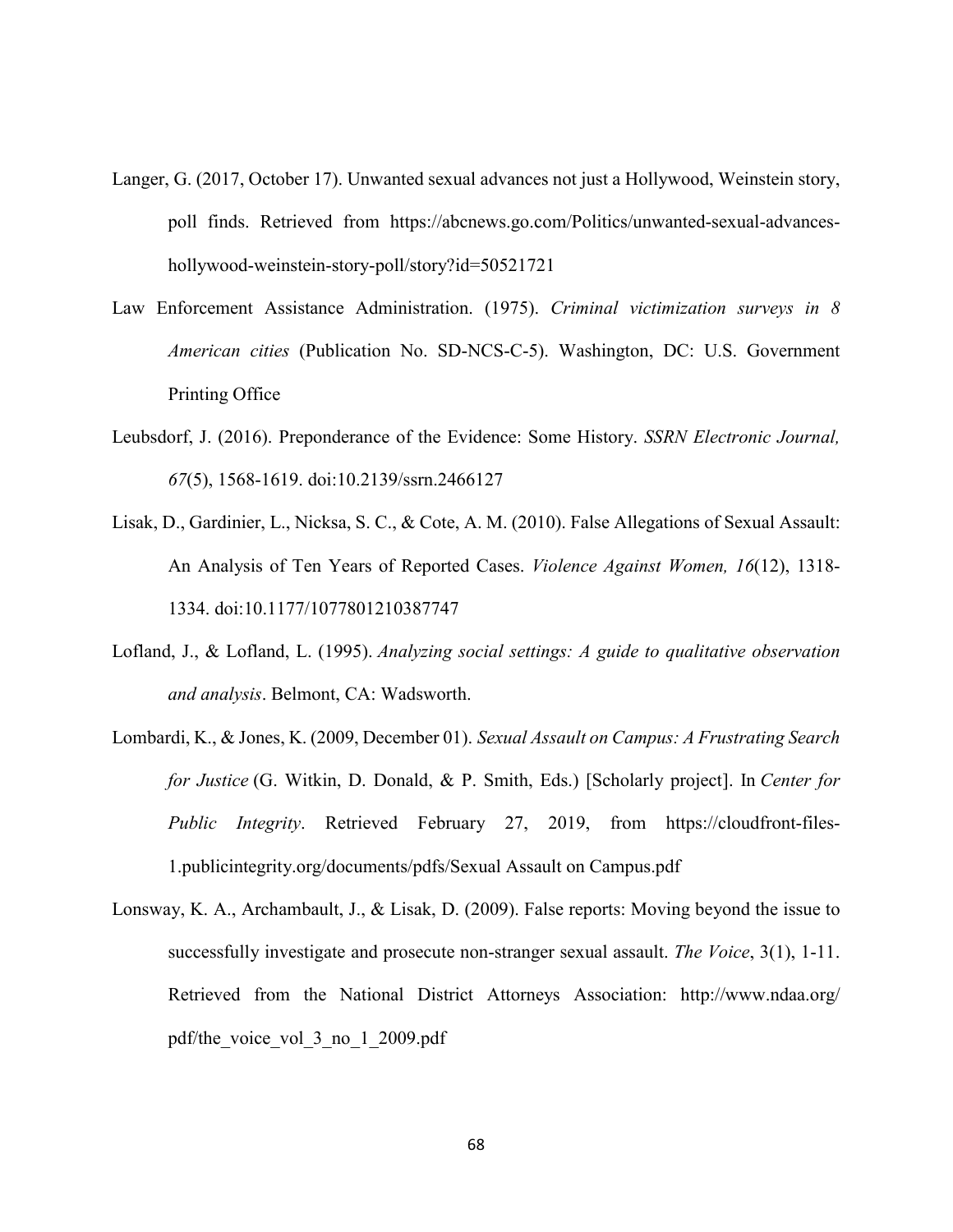- Lonsway, K. A., & Archambault, J. (2012). The "Justice Gap" for Sexual Assault Cases. *Violence Against Women, 18*(2), 145-168. doi:10.1177/1077801212440017
- Loschiavo, C., & Waller, J. (2017). The preponderance of evidence standard: Use in higher education campus conduct processes. Association for Student Conduct Administration. Retrieved from http://www.theasca.org/files/The%20Preponderance%20of%20Evidence %20Standard.pdf
- Macaskill, A., Maltby, J., & Day, L. (2002). Forgiveness of Self and Others and Emotional Empathy. *The Journal of Social Psychology, 142*(5), 663-665. doi:10.1080/002245402096 03925
- Mallenbaum, C., Ryan, P., & Puente, M. (2018, April 27). A complete list of the 60 Bill Cosby accusers and their reactions to his prison sentence. Retrieved from https://www.usatoday.com/story/life/people/2018/04/27/bill-cosby-full-list-accusers /555144002/
- Malo, S. (2017, November 10). Despite #MeToo, U.S. workers fear speaking out about sexual harassment. Retrieved from https://www.reuters.com/article/us-usa-women-sexcrimes/ despite-metoo-u-s-workers-fear-speaking-out-about-sexual-harassmentidUSKBN1DA0NY
- McCluskey, M. (2018, October 23). Man Accused of Groping Woman on Flight: Trump 'Says It's OK'. Retrieved March 6, 2019, from http://time.com/5431823/man-gropes-woman-onflight/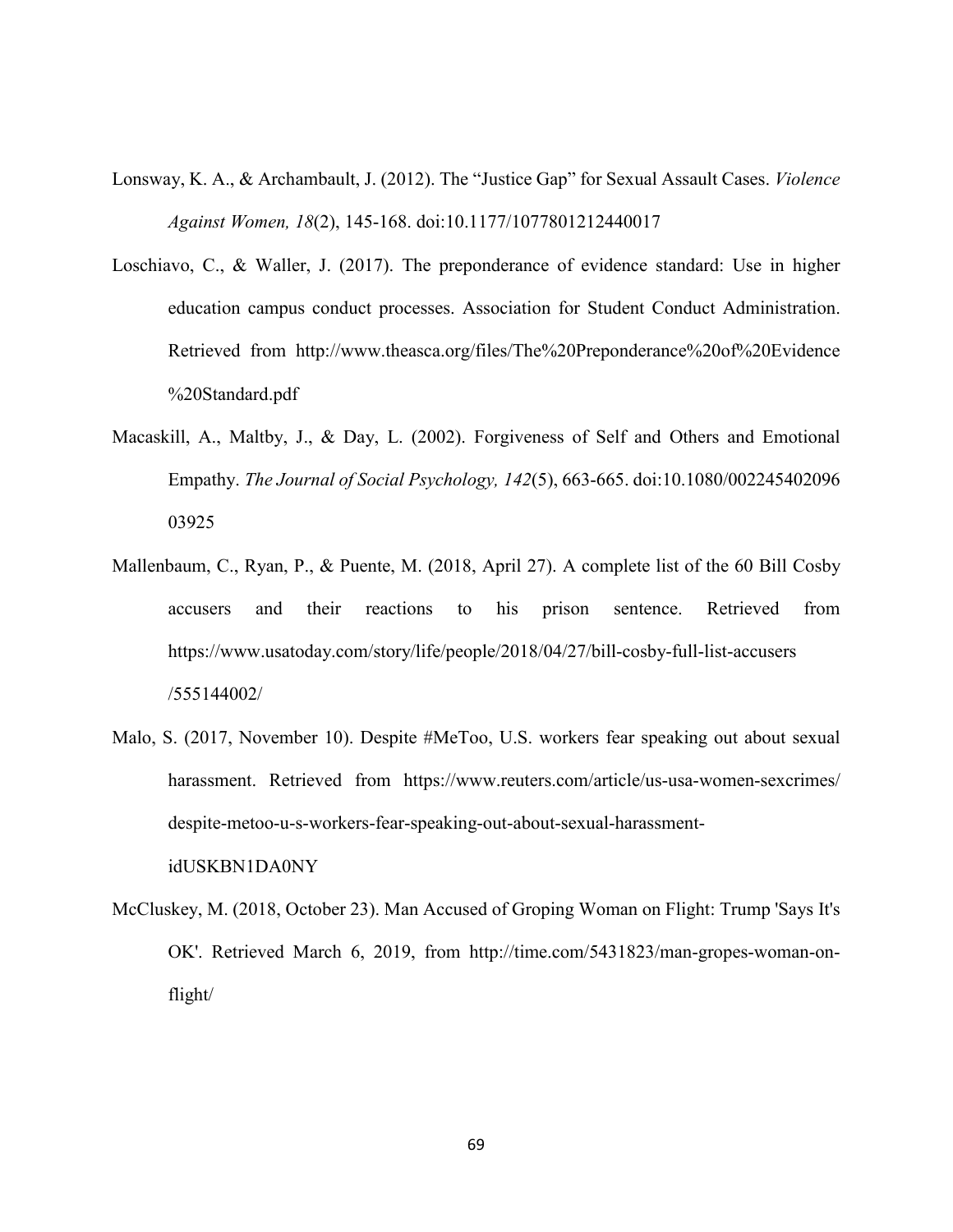- McCollister, K. E., French, M. T., & Fang, H. (2010). The cost of crime to society: New crimespecific estimates for policy and program evaluation. *Drug and Alcohol Dependence, 108*(1-2), 98-109. doi:10.1016/j.drugalcdep.2009.12.002
- McMahon, S., & Stepleton, K. (2018). Undergraduate Exposure to Messages About Campus Sexual Assault: Awareness of Campus Resources. *Journal of College Student Development, 59*(1), 110-115. doi:10.1353/csd.2018.0008
- Media Bias Fact Check. (n.d.). Search and Learn the Bias of News Media. Retrieved April 15, 2019, from https://mediabiasfactcheck.com/
- Mink, W. (2012, June 22). Social Justice: A Feminist Policy Blog. Retrieved March 28, 2019, from http://feministsocialjustice.blogspot.com/2012/06/happy-birthday-title-ix.html?m=1.
- Miranda, R., Meyerson, L., Long, P., Marx, B., & Simpson, S. (2002). Sexual Assault and Alcohol Use: Exploring the Self-Medication Hypothesis. *Violence and Victims, 17*(2), 205-217. doi:10.1891/vivi.17.2.205.33650
- Mitchell, A., & Rosensteil, T. (2011, May 09). The Top 25 Pew Research Center. Retrieved March 28, 2019, from<https://www.journalism.org/2011/05/09/top-25/>
- Modi, M. N., Palmer, S., & Armstrong, A. (2014). The Role of Violence Against Women Act in Addressing Intimate Partner Violence: A Public Health Issue. *Journal of Womens Health, 23*(3), 253-259. doi:10.1089/jwh.2013.4387
- Moniuszko, S. M., & Kelly, C. (2017, October 27). Harvey Weinstein scandal: A complete list of the 87 accusers. Retrieved from https://www.usatoday.com/story/life/people/2017/10/27/ weinstein-scandal-complete-list-accusers/804663001/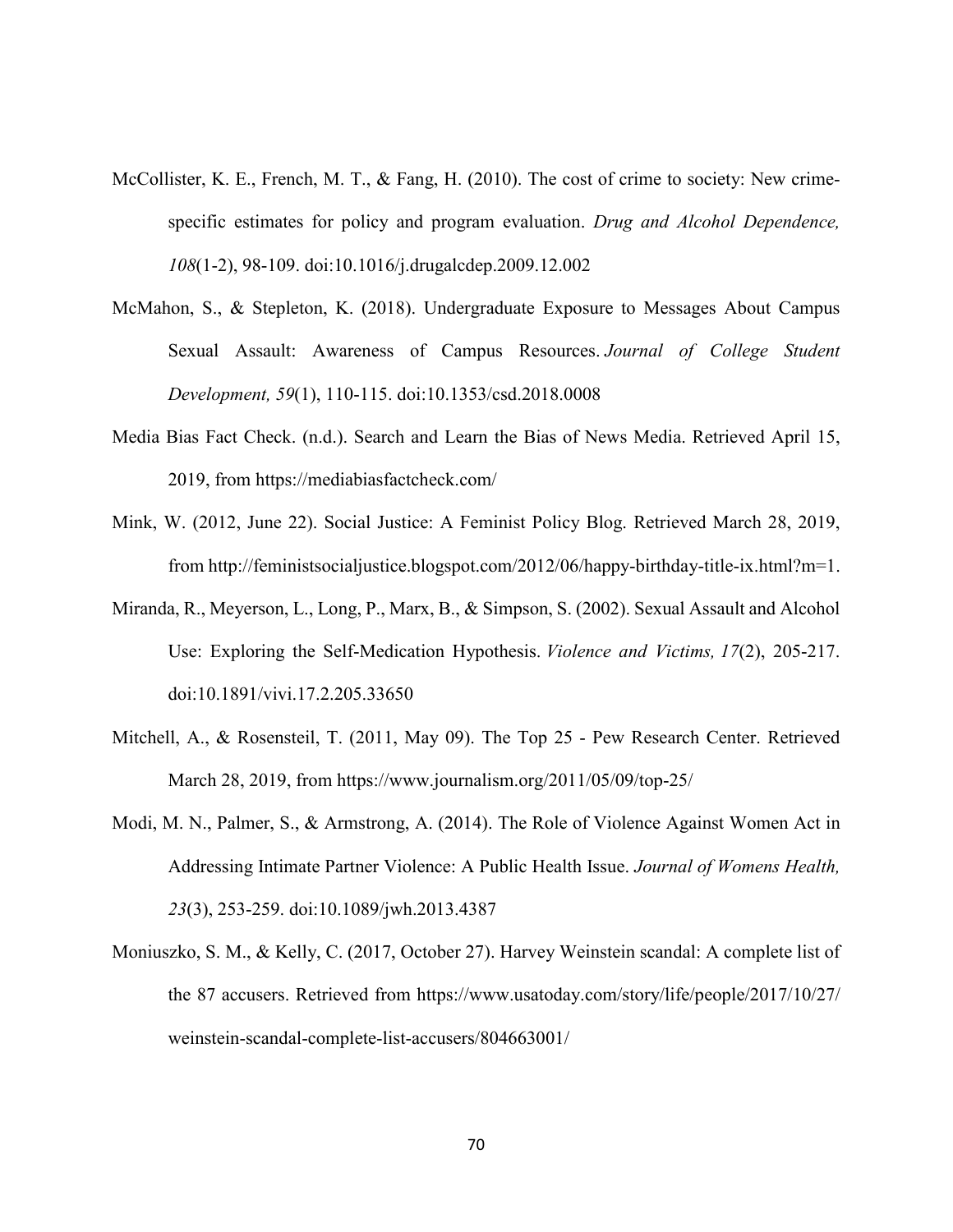- Morales, M. (2019, January 03). #MeToo cited as one reason rape reports increased 22% in New York. Retrieved from https://amp.cnn.com/cnn/2019/01/03/us/nypd-crime-statsbriefing/index.html
- Nadler, J. (2019). *The Violence Against Women Reauthorization Act of 2019* [Press release]. House Committee on the Judiciary, House of Representatives.
- National Center for Education Statistics, Digest of Education Statistics, 2017. (2018). Retrieved February 25, 2019, from [https://nces.ed.gov/programs/digest/d17/tables/dt17\\_303.10.asp](https://nces.ed.gov/programs/digest/d17/tables/dt17_303.10.asp)
- National Network to End Domestic Violence. (2019). Violence Against Women Act. Retrieved from https://nnedv.org/content/violence-against-women-act/
- NCAA Gender-Equity Study: Summary of Results. (pp. 1-53, Rep.). (1992). Overland Park, KS: National Collegiate Athletic Association [NCAA]. (ERIC Document Reproduction Service No. ED345593)
- NCAA Title IX Frequently Asked Questions. (2014, January 27). Retrieved April 15, 2019, from <http://www.ncaa.org/about/resources/inclusion/title-ix-frequently-asked-questions#title>
- Nittrouer, C. L., Hebl, M. R., Ashburn-Nardo, L., Trump-Steele, R. C., Lane, D. M., & Valian, V. (2017). Gender disparities in colloquium speakers at top universities. *Proceedings of the National Academy of Sciences, 115*(1), 104-108. doi:10.1073/pnas.1708414115
- Open Letter from Members of the Penn Law School Faculty. (Feb. 18, 2015), Sexual Assault Complaints: Protecting Complainants and the Accused Students at Universities. *Wall Street Journal.*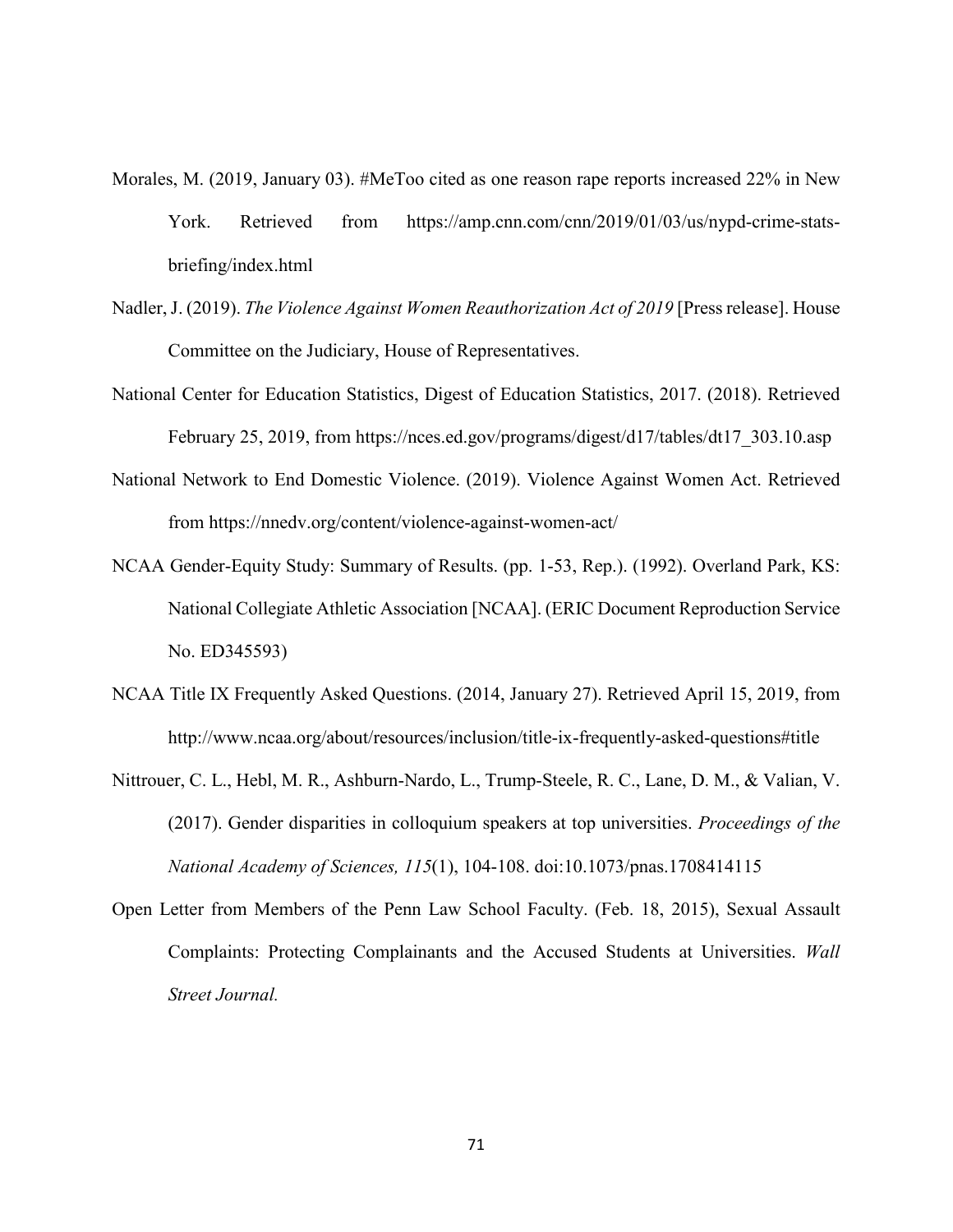- Osman, S. L. (2011). Predicting Rape Empathy Based on Victim, Perpetrator, and Participant Gender, and History of Sexual Aggression. *Sex Roles, 64*(7-8), 506-515. doi:10.1007/s11199-010-9919-7
- Pain, R. H. (1997). Social Geographies of Women's Fear of Crime. *Transactions of the Institute of British Geographers, 22*(3), 231-244. doi:10.1111/tran.1997.22.issue-3
- Planty, M., Hussar, W., Snyder, T., Kena, G., KewalRamani, A., Kemp, J., Bianco, K., Dinkes, R. (2009). *The Condition of Education 2009* (NCES 2009-081). National Center for Education Statistics, Institute of Education Sciences, U.S. Department of Education. Washington, DC.
- Paquette, D. (2016, February 02). Bill Cosby might have changed the way police investigate rape. *Washington Post*.
- Public Law No. 92-318, 86 Stat. 235 (June 23, 1972), codified at 20 U.S.C. §§ 1681–1688
- R v Clarence [1889] 22 Q.B. 23
- R v Miller [1954] 2 Q.B. 282
- Rape, Abuse, & Incest National Network [RAINN]. (2016). Campus Sexual Violence: Statistics. Retrieved from<https://www.rainn.org/statistics/campus-sexual-violence>
- Rape, Abuse, & Incest National Network [RAINN]. (n.d.). Clery Act. Retrieved April 16, 2019, from https://www.rainn.org/articles/clery-act
- Regan, L., & Kelly, L. (2003). *Rape: Still a forgotten issue: Briefing document for strengthening the linkages - consolidating the European Network Project*. London: Child and Woman Abuse Studies Unit, London Metropolitan University Rape Crisis Network Europe.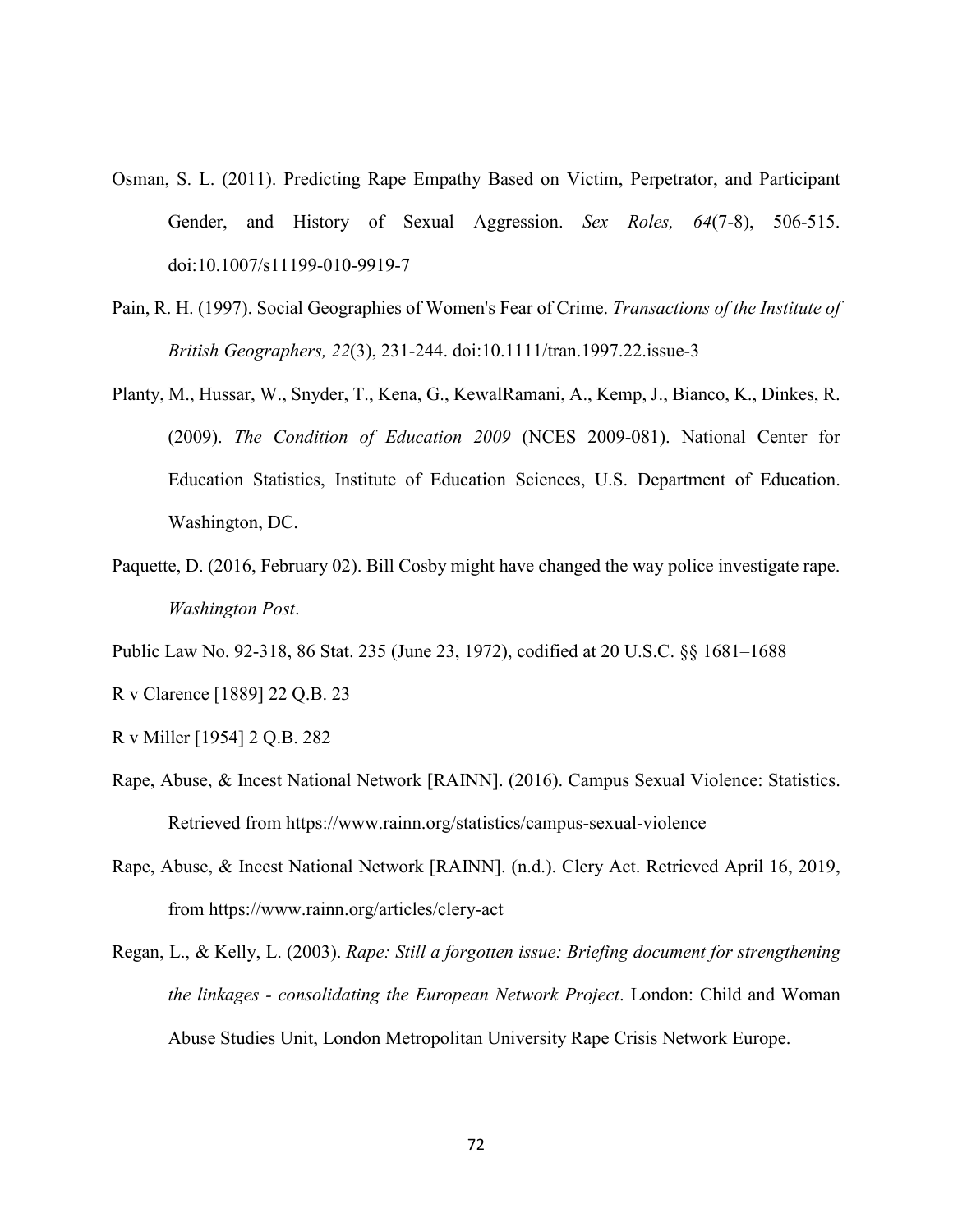- Relman, E. (2019, February 25). The 23 women who have accused Trump of sexual misconduct. Retrieved March 4, 2019, from https://www.businessinsider.com/women-accused-trumpsexual-misconduct-list-2017-12
- Rennison, C. M. (2002). Rape and sexual assault: Reporting to police and medical attention, 1992- 2000 [NCJ 194530]. Retrieved from the U.S. Department of Justice, Office of Justice Programs, Bureau of Justice Statistics.
- Schauben, L. J., & Frazier, P. A. (1995). Vicarious Trauma: The Effects on Female Counselors of Working with Sexual Violence Survivors. *Psychology of Women Quarterly, 19*(1), 49-64. doi:10.1111/j.1471-6402.1995.tb00278.x
- Scheinman, T. (2014, November 12). Silencing Women: Inside the National Coalition for Men. Retrieved from https://psmag.com/news/silencing-women-inside-national-coalition-menrape-sexual-assault-harry-crouch-94284
- Schmidt, S. (2018, November 06). More than a dozen state lawmakers accused of sexual misconduct are running for office today. Will they win? Retrieved March 6, 2019, from https://www.washingtonpost.com/local/social-issues/more-than-a-dozen-state-lawmakers -accused-of-sexual-misconduct-are-running-for-office-today-will-they-win/2018/11/0 6/33 d553f8-e166-11e8-b759-3d88a5ce9e19\_story.html
- Schwartz, I. L. (1991). Sexual violence against women: Prevalence, consequences, societal factors, and prevention. *American Journal of Preventive Medicine*, 6, 363-373.
- Selby, J. W., Calhoun, L. G., & Brock, T. A. (1977). Sex Differences in the Social Perception of Rape Victims. *Personality and Social Psychology Bulletin, 3*(3), 412-415. doi:10.1177/014616727700300310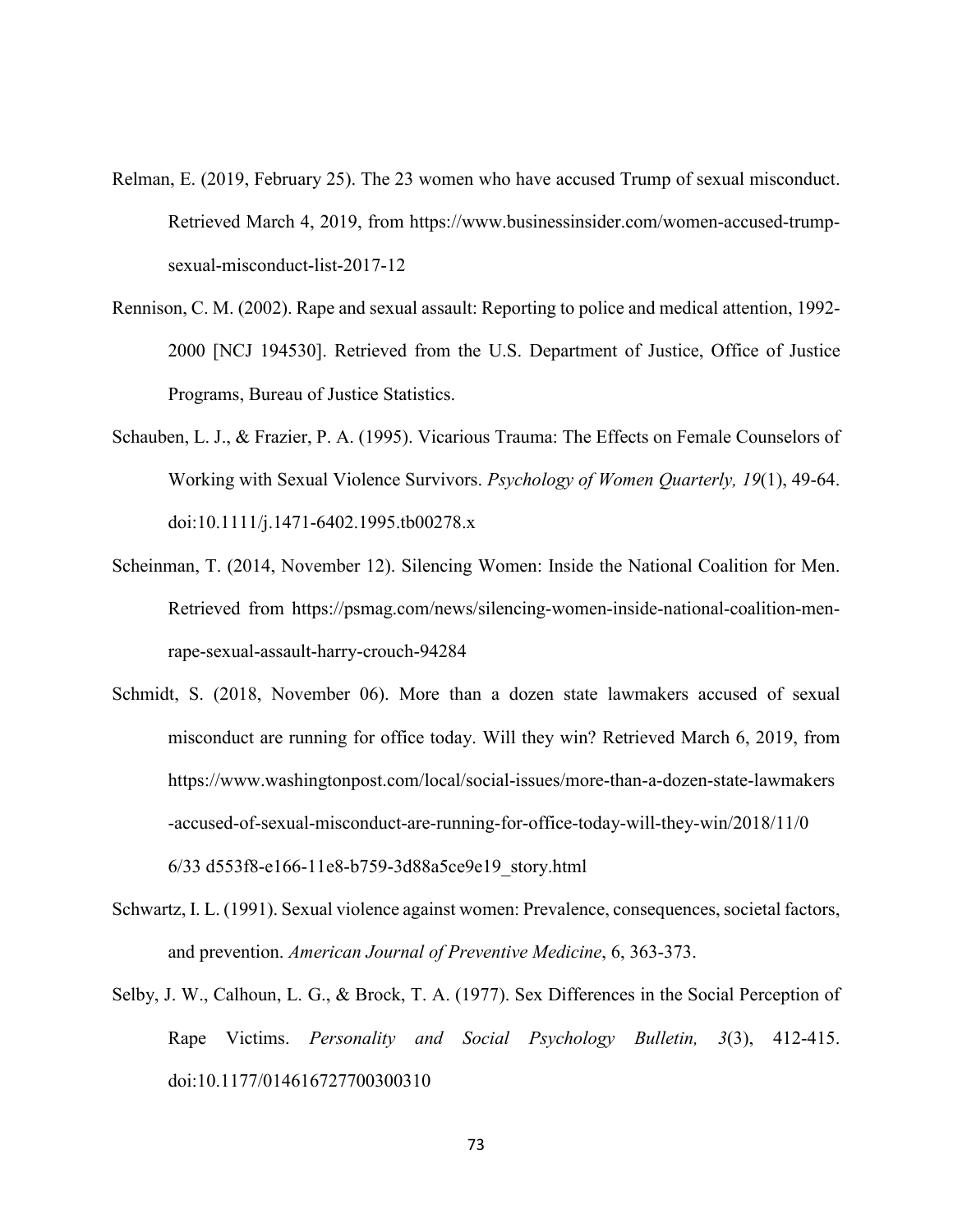- Sherwin, E. (2002). Clear and Convincing Evidence of Testamentary Intent: The Search for a Compromise Between Formality and Adjudicative Justice. *Cornell Law Faculty Publications.*
- Sinozich, S., & Langton, L. (2014). *Rape and Sexual Assault Victimization Among College-Age Females, 1995–2013* (Rep. No. NCJ 248471). Washington D.C.: United States Department of Justice, Office of Justice Programs, Bureau of Justice Statistics.
- Smith, C. A., & Frieze, I. H. (2003). Examining Rape Empathy From the Perspective of the Victim and the Assailant. *Journal of Applied Social Psychology, 33*(3), 476-498. doi:10.1111/j.1559-1816.2003.tb01907.x
- Soskin, W., & John, V. (1963). The study of spontaneous talk. In R. G. Barker (Ed.), *The stream of behavior* (pp. 228-281). New York: Appleton-Century.
- Spender, D. (1979). Language and Sex Differences. *Osnabrücker Beitrage sur Sprachtheorie: Sprache und Geschlecht, 2*, 38-59.
- Spohn, C., White, C., & Tellis, K. (2014). Unfounding Sexual Assault: Examining the Decision to Unfound and Identifying False Reports. *Law & Society Review, 48*(1), 161-192. doi:10.1111/lasr.12060
- Starzynski, L. L., Ullman, S. E., Filipas, H. H., & Townsend, S. M. (2005). Correlates of women's sexual assault disclosure to informal and formal support sources. *Violence and Victims*, 20(4), 417–432. doi:10.1891=088667005780927593
- Stein, M. B., Lang, A. J., Laffaye, C., Satz, L. E., Lenox, R. J., & Dresselhaus, T. R. (2004). Relationship of sexual assault history to somatic symptoms and health anxiety in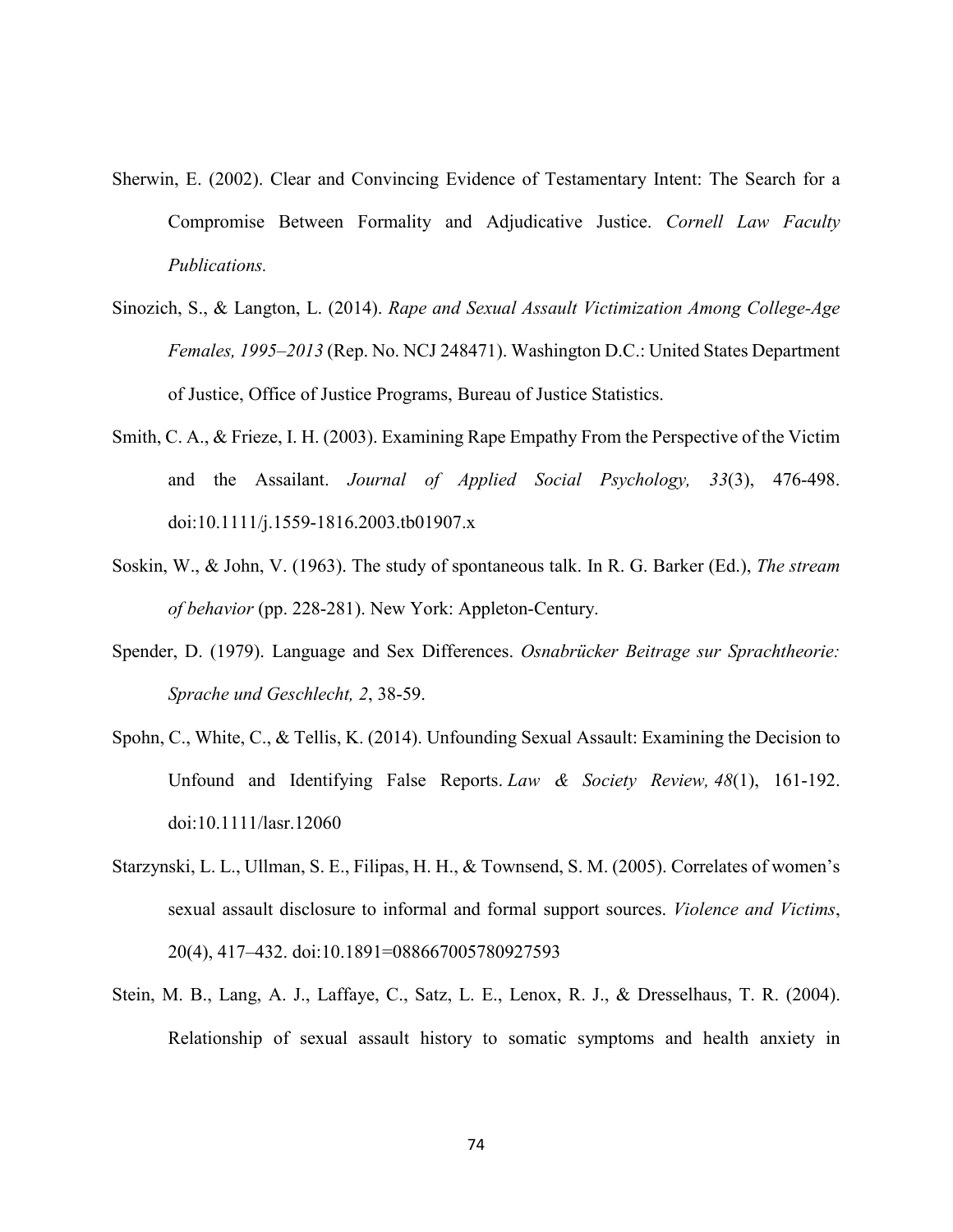women. *General Hospital Psychiatry, 26*(3), 178-183. doi:10.1016/j.genhosppsych.2003. 11.003

- Stotzer, R. L., & MacCartney, D. (2016). The Role of Institutional Factors on On-Campus Reported Rape Prevalence. *Journal of Interpersonal Violence, 31*(16), 2687-2707. doi:10.1177/0886260515580367
- Strodtbeck, F. L., & Mann, R. D. (1956). Sex Role Differentiation in Jury Deliberations. *Sociometry, 19*(1), 3. doi:10.2307/2786099
- Suarez, E., & Gadalla, T. M. (2010). Stop Blaming the Victim: A Meta-Analysis on Rape Myths. *Journal of Interpersonal Violence, 25*(11), 2010-2035. doi:10.1177/0886260509354503
- Thornton, B., Robbins, M. A., & Johnson, J. A. (1981). Social Perception of the Rape Victims Culpability: The Influence of Respondents Personal-Environmental Causal Attribution Tendencies. *Human Relations, 34*(3), 225-237. doi:10.1177/001872678103400304
- Toussaint, L., & Webb, J. R. (2005). Gender Differences in the Relationship Between Empathy and Forgiveness. *The Journal of Social Psychology, 145*(6), 673-685. doi:10.3200/socp.145.6.673-686
- Trump, D. J. "I Have No Doubt That, If the Attack on Dr. Ford Was as Bad as She Says, Charges Would Have Been Immediately Filed with Local Law Enforcement Authorities by Either Her or Her Loving Parents. I Ask That She Bring Those Filings Forward so That We Can Learn Date, Time, and Place!" *Twitter*, Twitter, 21 Sept. 2018, twitter.com/realDonaldTrump/status/1043126336473055235?ref\_src=twsrc%5Etfw%7Ct wcamp%5Etweetembed%7Ctwterm%5E1043126336473055235&ref\_url=http%3A%2F %2Ftime.com%2F5403230%2Fdonald-trump-tweets-sexual-assault-reporting%2F.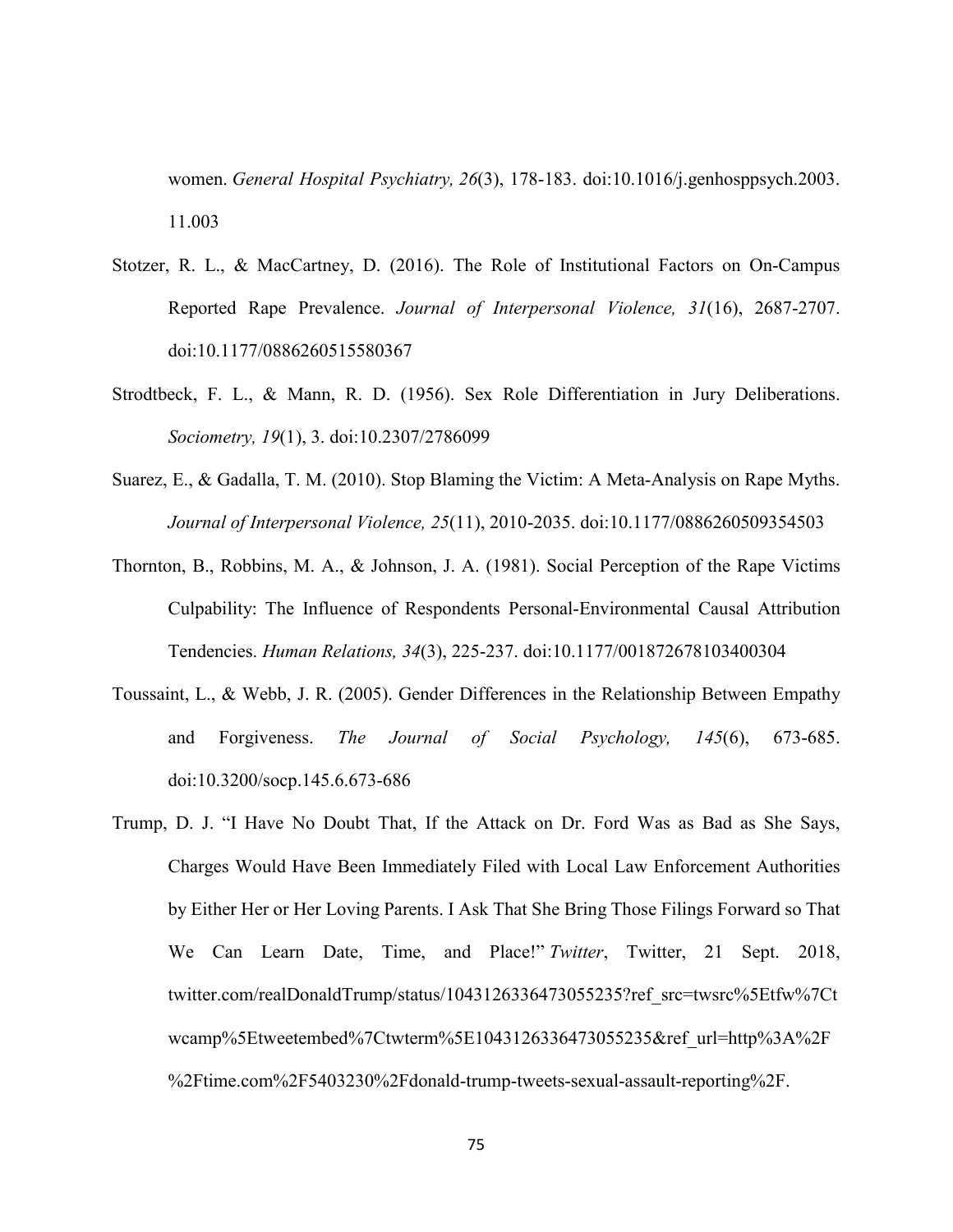Trump, D. J. (2018, October 02). White House Interview.

Underwood, M. (2003). *Social aggression among girls*. New York: Guilford Press.

- United States, Bureau of Justice Statistics, National Crime Victimization Survey [NCVS]. (2018). *Criminal Victimization, 2017* (NCJ 252472). Washington D.C: Department of Justice.
- United States, Department of Education, Office for Civil Rights. (2018, September 25). Title IX and Sex Discrimination. Retrieved March 28, 2019, from https://www2.ed.gov/about /offices/list/ocr/docs/tix\_dis.html
- United States, Department of Justice, Federal Bureau of Investigation (1976). Crime in the United States: Uniform Crime Reports. Washington, D.C.: U.S. Govt. Print. Off.
- United States, Department of Justice, Federal Bureau of Investigations. (1997). Uniform Crime Report. Washington D.C: Federal Bureau of Investigation.
- Yapp, E. J., & Quayle, E. (2018). A systematic review of the association between rape myth acceptance and male-on-female sexual violence. *Aggression and Violent Behavior, 41*, 1- 19. doi:10.1016/j.avb.2018.05.002
- Page, A. D. (2010). True Colors: Police Officers and Rape Myth Acceptance. *Feminist Criminology*, 5(4), 315-334. doi:10.1177/1557085110384108
- Walsh, W. A., Banyard, V. L., Moynihan, M. M., Ward, S., & Cohn, E. S. (2010). Disclosure and Service Use on a College Campus After an Unwanted Sexual Experience. *Journal of Trauma & Dissociation, 11*(2), 134-151. doi:10.1080/15299730903502912
- Warr, M. (1985). Fear of Rape among Urban Women. *Social Problems, 32*(3), 238-250. doi:10.2307/800684